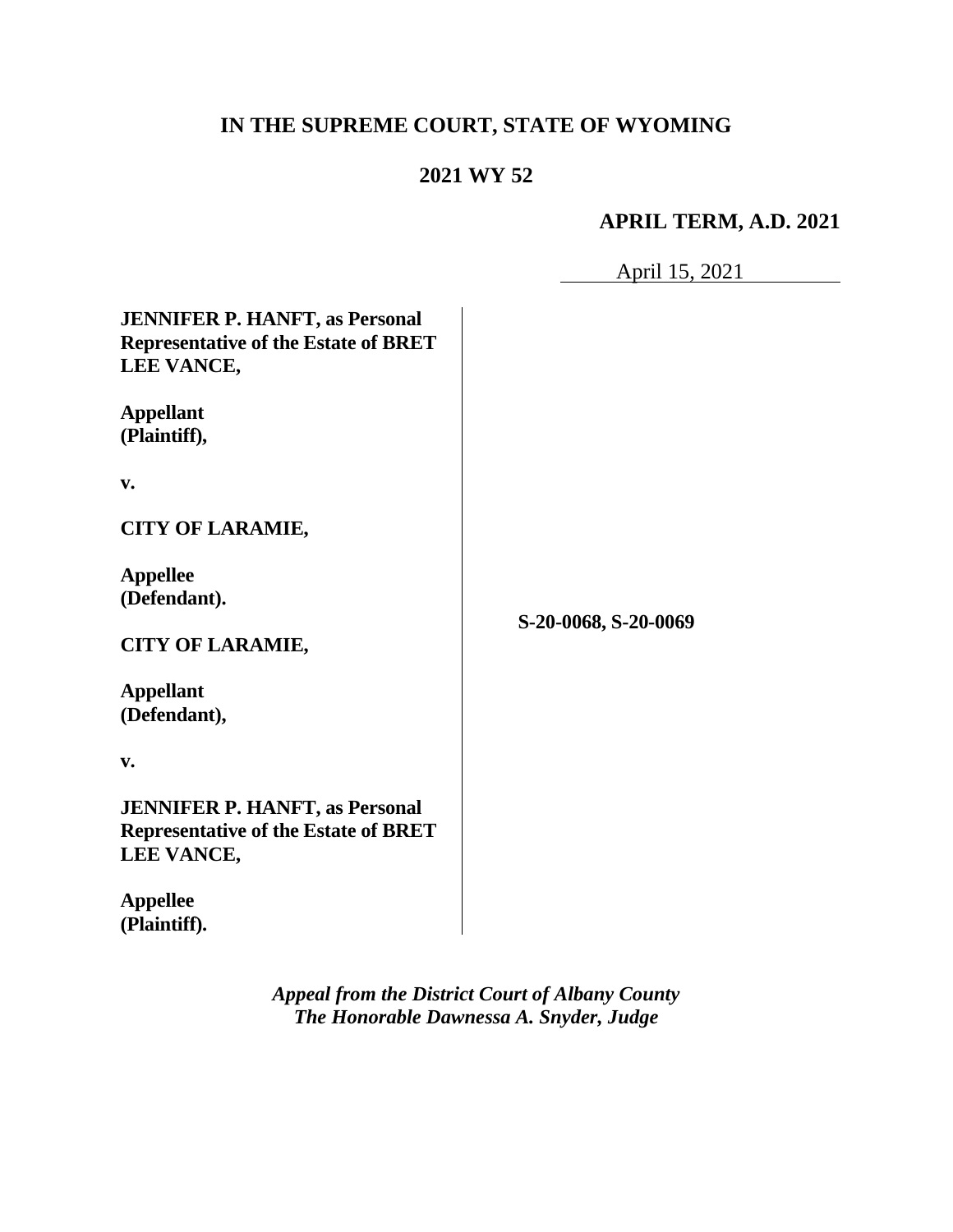#### *Representing Jennifer P. Hanft, Personal Representative of the Estate of Bret Lee Vance:*

A. Joe Hageman, Attorney at Law, Laramie, Wyoming

#### *Representing City of Laramie:*

William S. Helfand of Lewis Brisbois Bisgaard & Smith LLP, Houston, Texas; Amanda F. Esch of Davis & Cannon, LLP, Cheyenne, Wyoming. Argument by Mr. Helfand.

# *Before DAVIS, C.J., and KAUTZ, BOOMGAARDEN, and GRAY, JJ., and TYLER, DJ.*

*DAVIS, C.J., delivers the opinion of the Court; GRAY, J., files a specially concurring opinion, in which KAUTZ, J., joins.*

**NOTICE: This opinion is subject to formal revision before publication in Pacific Reporter Third. Readers are requested to notify the Clerk of the Supreme Court, Supreme Court Building, Cheyenne, Wyoming 82002, of any typographical or other formal errors so that correction may be made before final publication in the permanent volume.**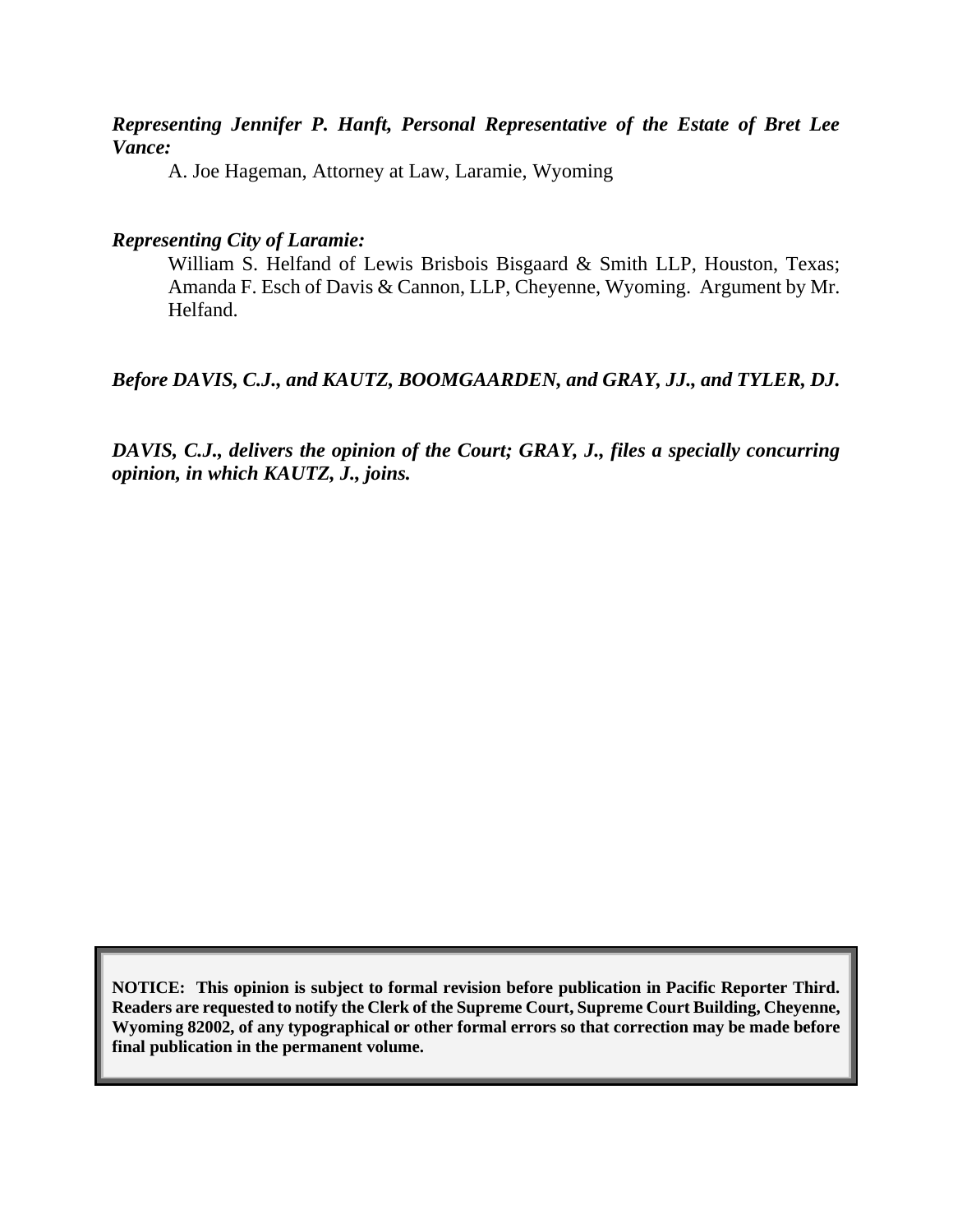### **DAVIS**, **Chief Justice**.

[¶1] In 2012, the City of Laramie (City) discharged Bret Vance from his employment as a shift commander with the City's fire department, an action that required consent of the City's Fire Department Civil Service Commission (Commission). Through a series of administrative proceedings and appeals, the Commission issued various orders concerning Mr. Vance's discharge, including an order by which it denied its consent to the discharge. In 2016, this Court issued a decision that gave effect to that order. *Vance v. City of Laramie*, 2016 WY 106, ¶ 44, 382 P.3d 1104, 1114-15 (Wyo. 2016). When the City did not reinstate Mr. Vance after our 2016 decision, he filed a complaint against it seeking reinstatement and damages for breach of contract and violation of statutory duties.

[¶2] On summary judgment, the district court ruled that Mr. Vance was entitled to reinstatement in 2016 and that he was entitled to damages for his wrongful termination and the City's failure to reinstate him. The court further ruled that the only questions remaining for trial were the amount of damages and whether Mr. Vance took reasonable steps to mitigate those damages. At trial, the jury awarded Mr. Vance damages of approximately \$280,000, and the court entered a judgment on the verdict but denied Mr. Vance's posttrial motion for attorney fees, costs, and pre- and post-judgment interest. Both parties appeal. $<sup>1</sup>$ </sup>

[¶3] We affirm the judgment on the verdict, which as a matter of law bears post-judgment interest. We also affirm the denial of attorney fees and prejudgment interest. We reverse the denial of costs and remand for proceedings consistent with this opinion.

#### **ISSUES**

[¶4] In its appeal, the City presents seven issues, which we restate as follows:

1. Did the district court abuse its discretion when it ruled that Mr. Vance's claims were not barred for failure to exhaust his administrative remedies?

2. Did the district court err when it ruled on summary judgment that Mr. Vance was entitled to damages for his wrongful termination and the City's failure to reinstate him in 2016?

<sup>&</sup>lt;sup>1</sup> After filing his notice of appeal, Mr. Vance died, and Jennifer Hanft as personal representative of his estate was substituted as the party in interest.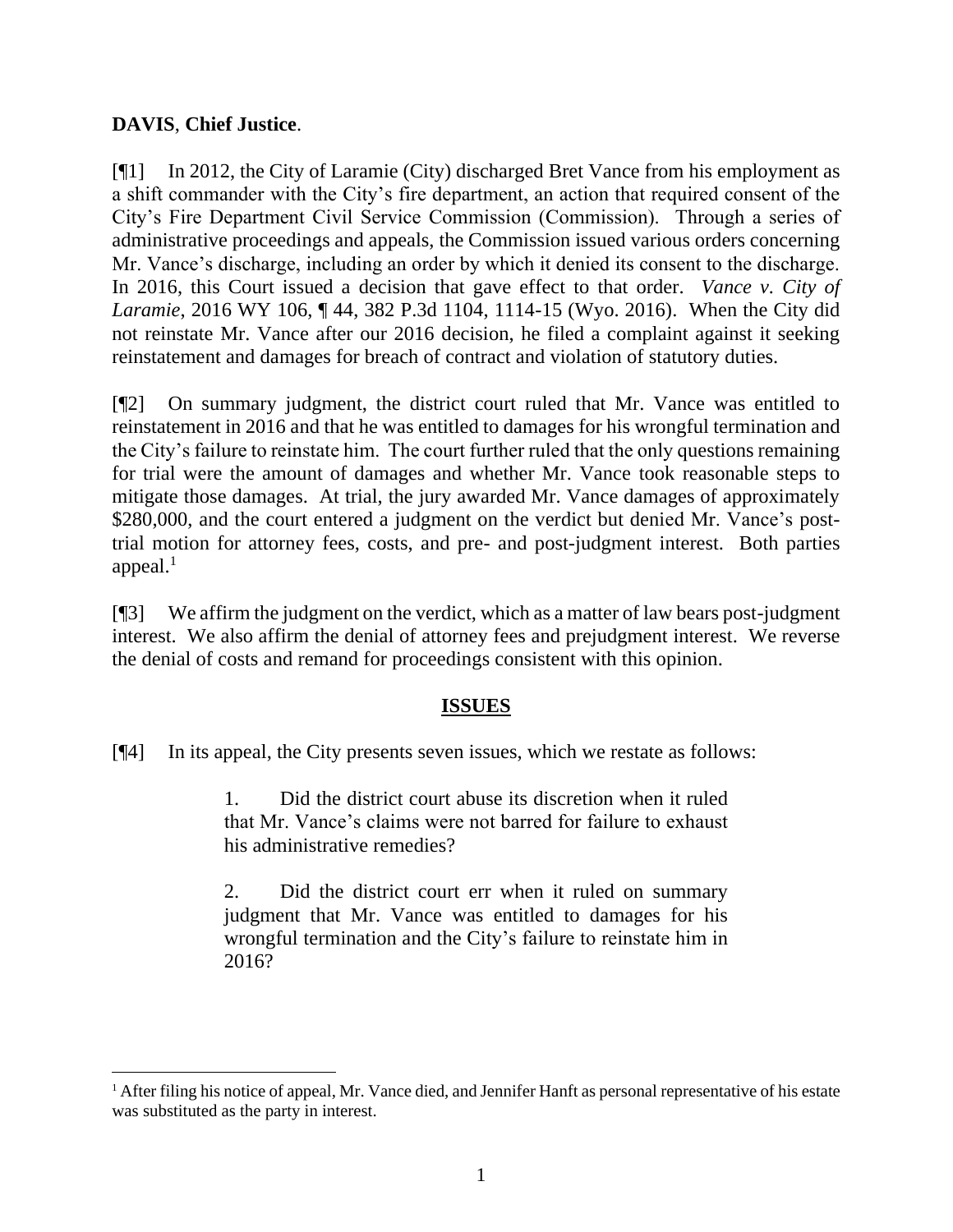3. Did the district court's ruling on summary judgment and narrowing of the issues for trial violate the City's due process rights?

4. Did the award of damages in this case constitute an impermissible donation or gratuitous payment of public funds in violation of the Wyoming Constitution?

5. Did the district court err when it failed to instruct the jury on the City's affirmative defense of waiver?

6. Did the district court err when it denied the City's W.R.C.P. 50(b) motion for judgment as a matter of law on the question of Mr. Vance's failure to mitigate his damages?

7. Did the district court err when it excluded the City's evidence of other available firefighter jobs?

[¶5] In her appeal, Ms. Hanft presents four issues, which we restate as follows:

1. Did the district court err when it denied Mr. Vance's motion for attorney fees pursuant to Wyo. Stat. Ann. § 27-4- 104(b)?

2. Did the district court abuse its discretion when it denied Mr. Vance's motion for costs under W.R.C.P. 54(d)?

3. Did the district court abuse its discretion when it denied Mr. Vance's motion for prejudgment interest?

4. Did the district err when it failed to include postjudgment interest in its final judgment?

# **FACTS**

[¶6] In *Vance*, we described the events that led to Mr. Vance's discharge and the proceedings that followed.

> On December 5, 2012, Mr. Vance reported for work as a shift commander for the City's fire department and was notified that he had been randomly selected for alcohol detection testing. Two breathalyzer tests performed minutes apart detected a low level of alcohol in his blood stream. Mr.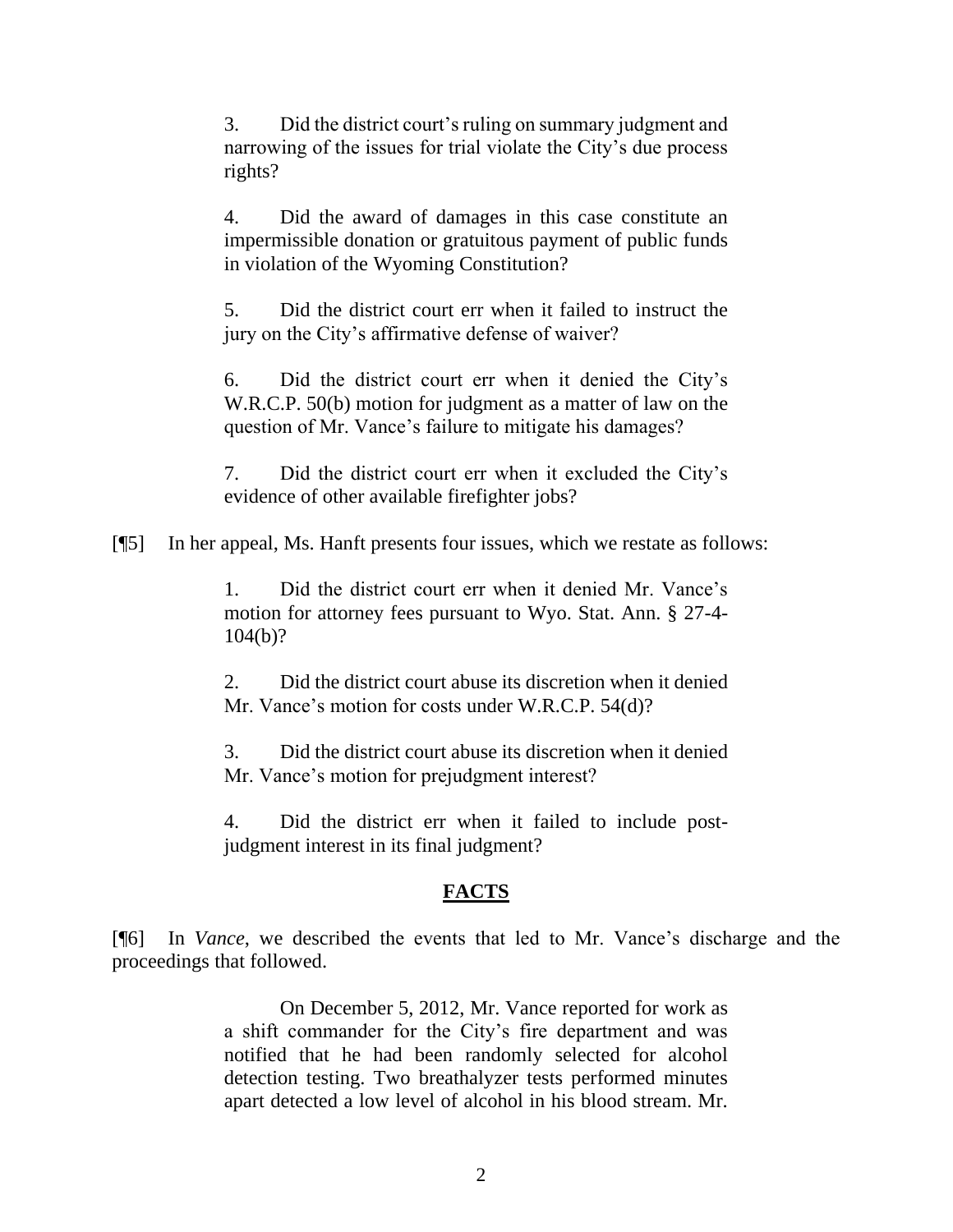Vance had previously been disciplined for testing positive for cocaine in 2010. Under the City's policies, a second drug or alcohol violation could result in discipline up to and including termination of employment. The City issued a disciplinary order discharging Mr. Vance from the fire department, and he requested a hearing before the Commission.

The Commission held an evidentiary hearing, applied the civil service rules and the City's personnel rules, and determined in Commission Decision # 1 that the reason for the City's discipline decision was "partially justified." It reduced the disciplinary action from discharge to a two-month unpaid suspension. The City petitioned the district court for review, and Mr. Vance cross-petitioned. The district court reversed Commission Decision # 1, concluding the legal standard applied by the Commission did not comply with [Wyo. Stat.](http://www.westlaw.com/Link/Document/FullText?findType=L&pubNum=1000377&cite=WYSTS15-5-112&originatingDoc=I2a3363f0a57011e6afc8be5a5c08bae9&refType=SP&originationContext=document&vr=3.0&rs=cblt1.0&transitionType=DocumentItem&contextData=(sc.Search)#co_pp_a83b000018c76)  [Ann. § 15-5-112\(b\)](http://www.westlaw.com/Link/Document/FullText?findType=L&pubNum=1000377&cite=WYSTS15-5-112&originatingDoc=I2a3363f0a57011e6afc8be5a5c08bae9&refType=SP&originationContext=document&vr=3.0&rs=cblt1.0&transitionType=DocumentItem&contextData=(sc.Search)#co_pp_a83b000018c76) (LexisNexis 2015), which required the Commission to determine whether the reason for discharge was "sufficient and established" and did not authorize it to determine that the reason was "partially justified." The district court remanded the matter to the Commission for application of the correct standard.

The Commission considered the same evidentiary record and, in Commission Decision # 2, refused to consent to Mr. Vance's discharge. It ruled that the City's reason for discharging him was not sufficient and established because the breathalyzer tests did not comply with Department of Transportation (DOT) standards. The City petitioned the district court for review, and the court again reversed and remanded. The district court concluded the Commission's determination that the breathalyzer test results were invalid was not supported by the law or the evidence. The district court ordered the Commission to accept and consider the breathalyzer test results on remand. After deliberating the matter for a third time and in accordance with the district court's directive that it accept and consider the breathalyzer test results, the Commission ruled in Commission Decision # 3 that the City properly discharged Mr. Vance because he violated the policy that prohibits employees from being on duty with "any detectable" blood alcohol concentration.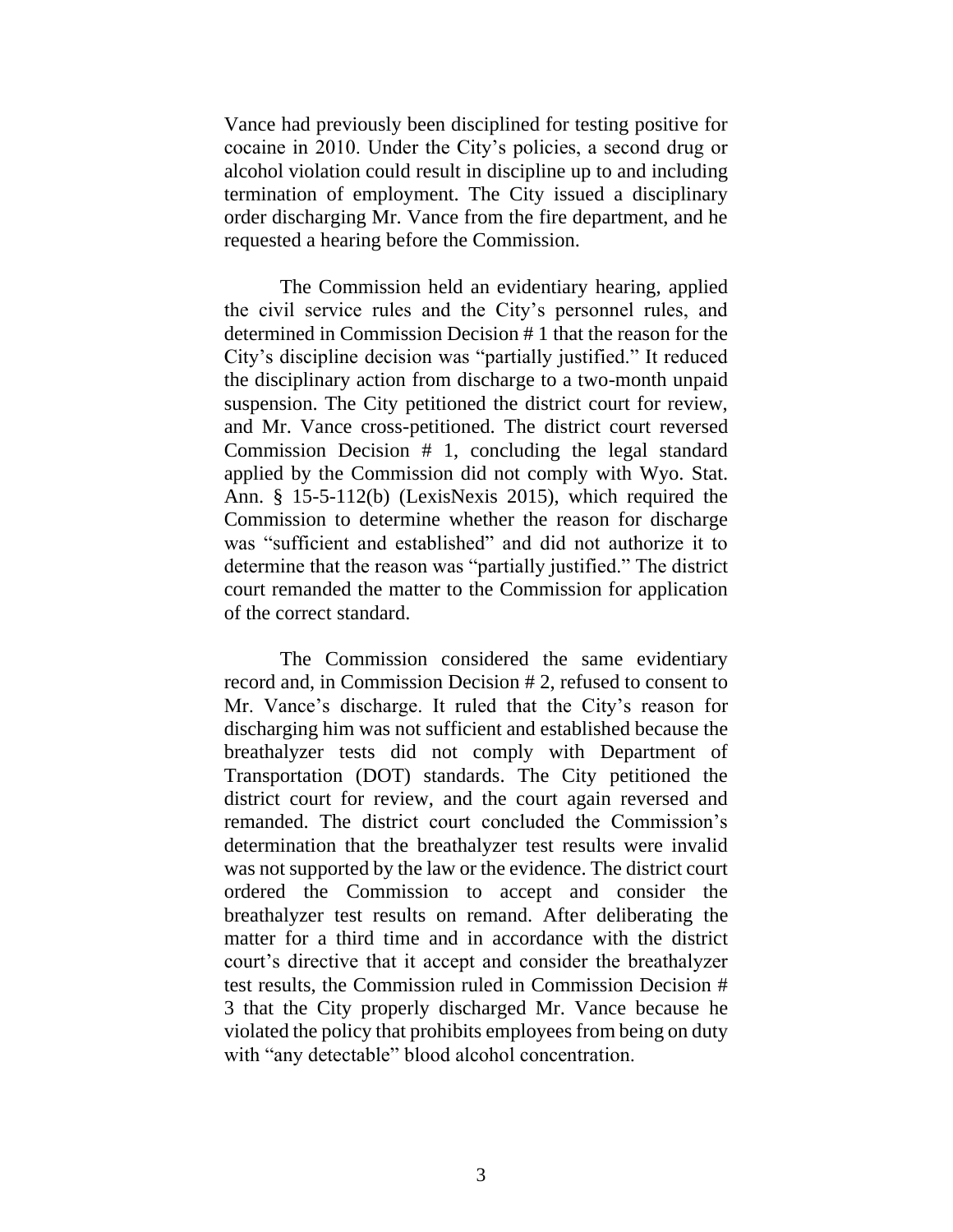Mr. Vance filed a petition for review, and the district court dismissed his petition because, instead of raising issues about the Commission's most recent decision, Mr. Vance challenged the district court's previous order requiring the Commission to accept and consider the breathalyzer results. Mr. Vance appealed to this Court. We requested additional briefing on whether the district court had jurisdiction to consider the City's petitions for review of Commission Decisions # 1 and # 2.

*Vance*, **[1]** 6-9, 382 P.3d at 1105-06.

 $[$ [ $\degree$ ] In ruling on the jurisdictional issue, which we found to be dispositive, we concluded:

Under the civil service statutes, Commission Decision # 2 refusing to consent to Mr. Vance's discharge was final and was not subject to judicial review. The district court did not have jurisdiction to consider the City's petition for judicial review. Consequently, its decision reversing and remanding Commission Decision # 2 is void and, hereby, vacated. In addition, all of the proceedings that followed Commission Decision # 2 were improper, meaning that Commission Decision # 3 and the district court's dismissal of Mr. Vance's petition for review of that decision are void and, hereby, vacated. Because the district court did not have jurisdiction over the matter, we, likewise, lack jurisdiction beyond determining that the district court had no jurisdiction to review Commission Decision # 2. *Rock v. Lankford*[, 2013 WY 61, ¶](http://www.westlaw.com/Link/Document/FullText?findType=Y&serNum=2030563103&pubNum=0004645&originatingDoc=I2a3363f0a57011e6afc8be5a5c08bae9&refType=RP&fi=co_pp_sp_4645_1080&originationContext=document&vr=3.0&rs=cblt1.0&transitionType=DocumentItem&contextData=(sc.Search)#co_pp_sp_4645_1080)  [18, 301 P.3d 1075, 1080 \(Wyo. 2013\),](http://www.westlaw.com/Link/Document/FullText?findType=Y&serNum=2030563103&pubNum=0004645&originatingDoc=I2a3363f0a57011e6afc8be5a5c08bae9&refType=RP&fi=co_pp_sp_4645_1080&originationContext=document&vr=3.0&rs=cblt1.0&transitionType=DocumentItem&contextData=(sc.Search)#co_pp_sp_4645_1080) quoting *[Hall v. Park](http://www.westlaw.com/Link/Document/FullText?findType=Y&serNum=2022918044&pubNum=0004645&originatingDoc=I2a3363f0a57011e6afc8be5a5c08bae9&refType=RP&fi=co_pp_sp_4645_581&originationContext=document&vr=3.0&rs=cblt1.0&transitionType=DocumentItem&contextData=(sc.Search)#co_pp_sp_4645_581)  Cnty.*[, 2010 WY 124, ¶ 3, 238 P.3d 580, 581 \(Wyo. 2010\).](http://www.westlaw.com/Link/Document/FullText?findType=Y&serNum=2022918044&pubNum=0004645&originatingDoc=I2a3363f0a57011e6afc8be5a5c08bae9&refType=RP&fi=co_pp_sp_4645_581&originationContext=document&vr=3.0&rs=cblt1.0&transitionType=DocumentItem&contextData=(sc.Search)#co_pp_sp_4645_581) This appeal is, therefore, dismissed.

*Vance*, ¶ 44, 382 P.3d at 1114-15.

[¶8] We issued our decision in *Vance* on November 7, 2016. On December 12, 2016, the City, through its attorney, sent a letter to Mr. Vance's counsel, which stated:

> The City understands Mr. Vance seeks re-employment with the Laramie Fire Department. The City is evaluating that request. As part of that evaluation, the City needs to determine whether Mr. Vance is eligible and fit for re-employment. In order to make that determination, Mr. Vance must undergo a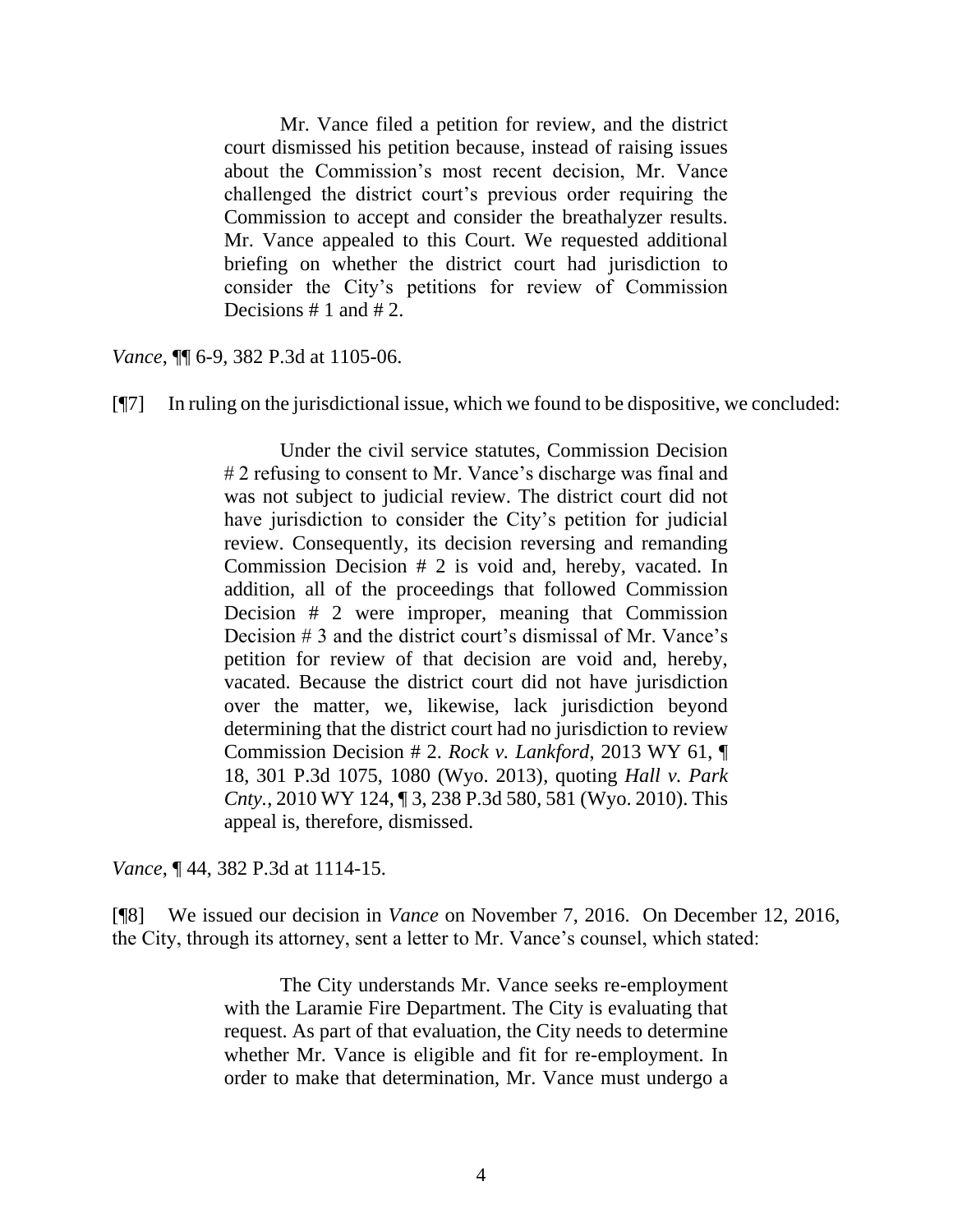background (including driver's license) check, employment drug and alcohol test, and physical by the department doctor.

[¶9] Mr. Vance completed the tasks outlined in the city attorney's letter to the City's satisfaction, but nonetheless the City did not reinstate him. Instead, the city attorney sent another letter on March 13, 2017, which stated, "it has not been possible for the City to finish a review of your client's earlier request for re-employment (however it is characterized), as I have confirmed your client voluntarily retired some time ago."

[¶10] Following its March 13, 2017 letter, the City did not seek additional information from Mr. Vance or reinstate him. On August 3, 2017, Mr. Vance filed a notice of claim against the City, and on October 13, 2017, he filed his suit. The complaint asserted claims for breach of contract, violation of statutory duties, and declaratory judgment, and it sought relief that included:

> A. [M]onetary damages in an amount sufficient to compensate [Mr. Vance] for all of his losses incurred, past and future for [the City's] breach of contract and failure and refusal to allow [Mr. Vance] to return to his former position.

> > \* \* \* \*

D. [A]n Order directing the City Manager of the City of Laramie to comply with the Final Order of the Civil Service Commission.

[¶11] On September 7, 2018, the parties filed cross-motions for summary judgment. Relevant to this appeal, Mr. Vance moved for partial summary judgment on his claims that the City unlawfully refused to reinstate his employment retroactive to his December 2012 discharge, and that he was entitled to damages dating from December 2012, in an amount to be determined at trial. The City sought rulings that Mr. Vance could not be reemployed while receiving retirement benefits, that he failed to mitigate his damages, that he was not entitled to overtime for hours that he did not work, and that the City was entitled to an offset for any retirement benefits Mr. Vance received while the litigation was pending.<sup>2</sup>

[¶12] On November 13, 2018, the district court issued its order on the cross-motions for summary judgment.<sup>3</sup> The court granted Mr. Vance summary judgment on his claim that he was entitled to reinstatement and damages. It ruled (citations to the record omitted):

<sup>&</sup>lt;sup>2</sup> Mr. Vance was eligible to take disbursements from his Wyoming Retirement System account when he turned fifty years old, and on March 5, 2015, he applied for those benefits, which he then received retroactively from December 1, 2014.

<sup>&</sup>lt;sup>3</sup> On this same date, both parties provided the district court notice that the City had agreed to reinstate Mr. Vance to the position of division chief effective November 20, 2018.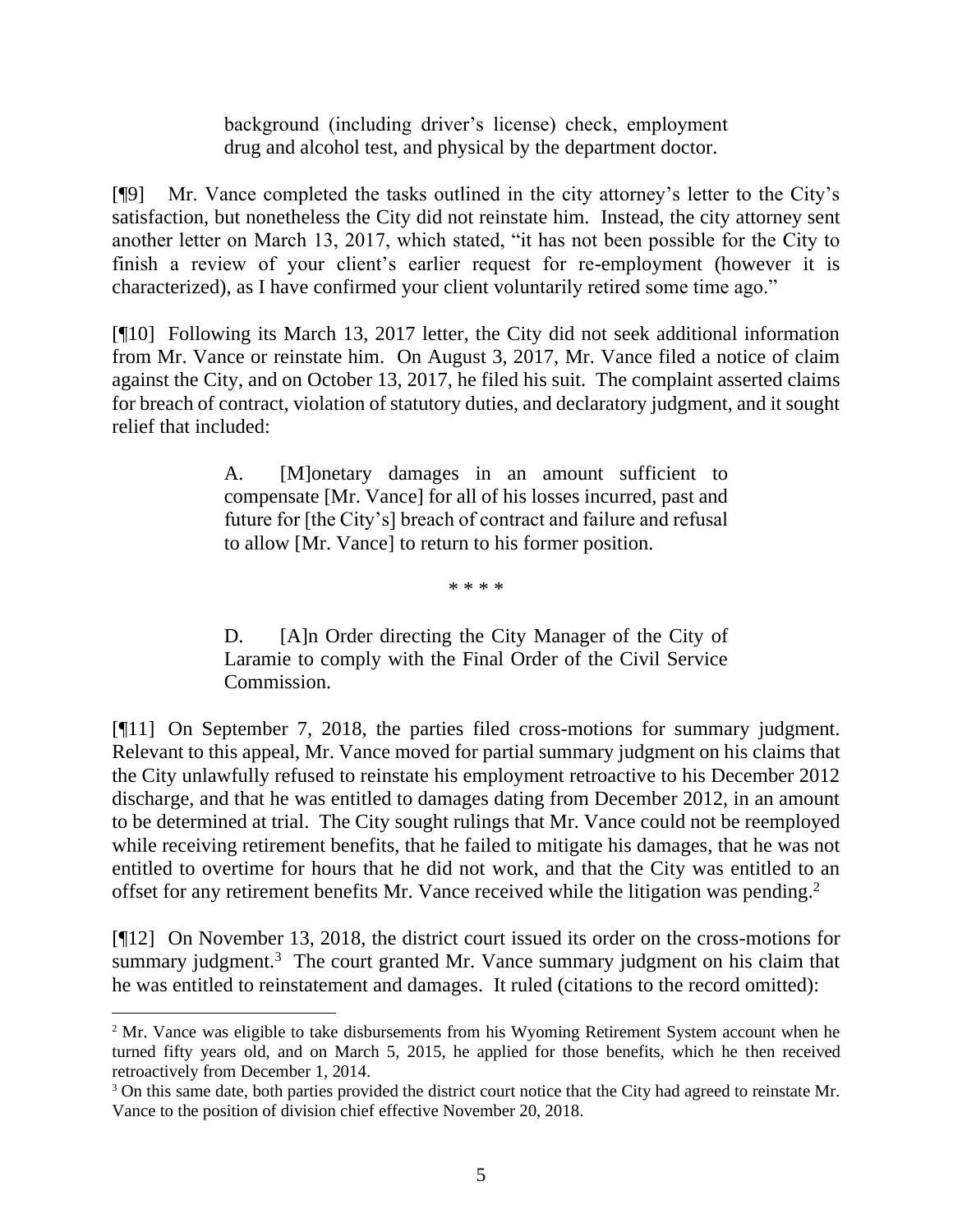Decision No. 2 states that the Commission did not consent to the termination of Mr. Vance. However, Decision No. 2 does not state that Mr. Vance is entitled to be reinstated as Shift Commander. Decision No. 2 simply states that the City did not have sufficient and established reasons to terminate Mr. Vance.

As such, the City was required to reinstate Mr. Vance to the Fire Department without reducing either his rank or his pay. However, following the Supreme Court decision in 2016, the City did not reinstate Mr. Vance, in any position. The City claims that Mr. Vance could not be hired while he was receiving retirement benefits. While, the Court addresses this contention below, the simple fact is that Mr. Vance was entitled to be reinstated to a position of equal pay and rank by the fire department and he was not, despite Mr. Vance's attempts to be so reinstated. Therefore, the Court finds that summary judgment is appropriate on this matter. Thus, Mr. Vance's motions for summary judgment on the issue that the City failed to reinstate him following the Supreme Court's decision in *Vance*, is hereby granted.

Additionally, Mr. Vance seeks a finding that he is entitled to damages as a result of the City's failure to reinstate him. Having found that the City failed to properly terminate Mr. Vance and then failed to reinstate him, the Court finds that damages are appropriate on this issue. The amount of damages shall be determined by a jury following trial.

[¶13] The district court granted the City summary judgment on its claim that Mr. Vance was not entitled to overtime for hours that he did not work and on its claim that it was entitled to an offset of two-thirds of the retirement benefits Mr. Vance received as those were its contributions. The court denied the City's motion for summary judgment as to its claims that Mr. Vance could not be reinstated while receiving retirement benefits and that he failed to mitigate damages. It found that while Mr. Vance was required to make certain elections concerning his retirement benefits, the election was one that had to be made to the retirement board and did not concern the City. It thus concluded that Mr. Vance's receipt of retirement benefits was not a basis for the City to withhold or delay his reinstatement.

[¶14] As to the City's claim that Mr. Vance failed to mitigate his damages, the district court ruled: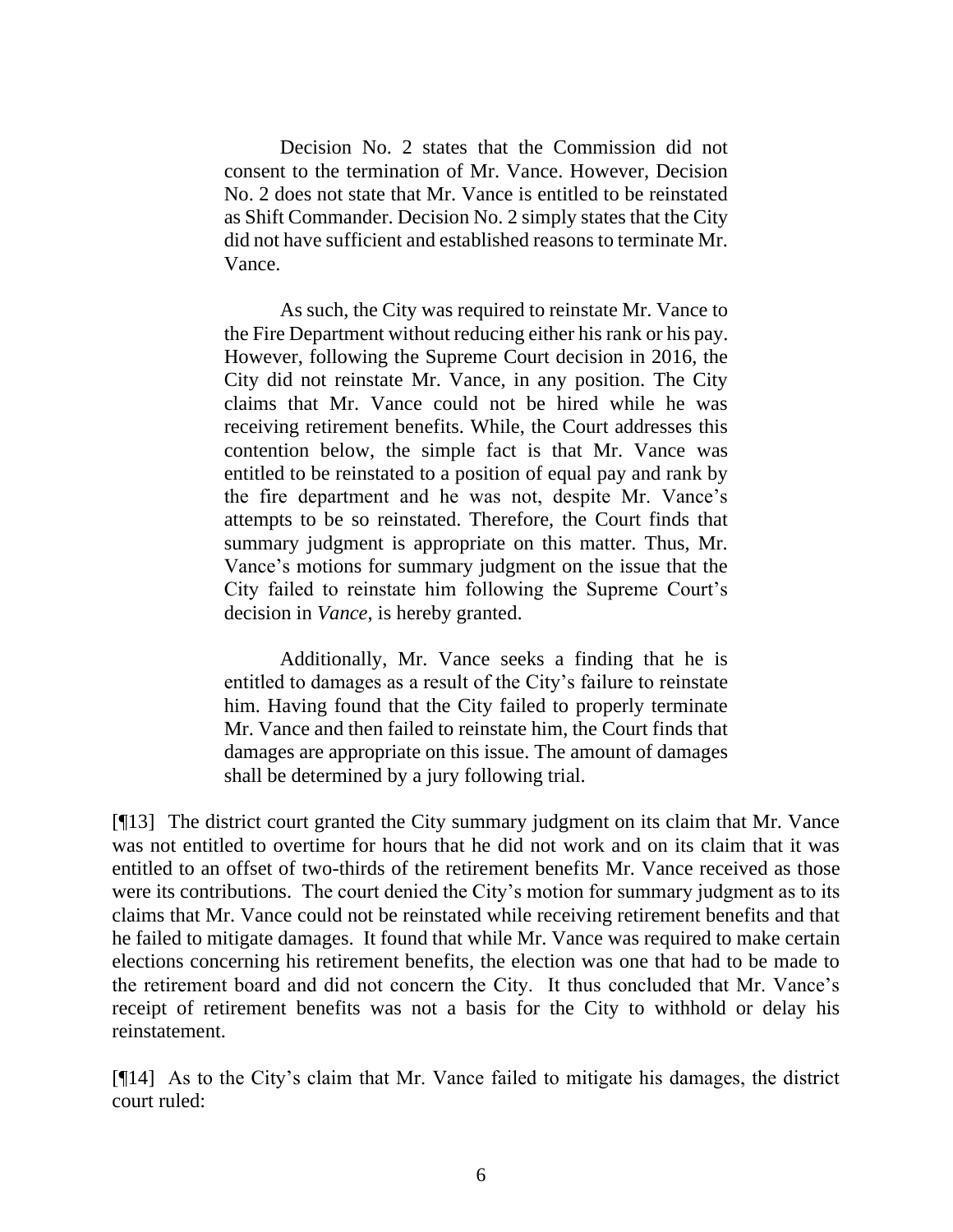In the present case, the Court finds that reasonable minds could find that Mr. Vance's failure to apply for any comparable employment openings, or even be aware of their existence, is a failure to mitigate. However, reasonable minds could also find that collecting retirement benefits at Mr. Vance's age is a reasonable effort to mitigate damages. As such, reasonable minds could differ with respect to Mr. Vance's efforts to mitigate. Therefore, summary judgment is not appropriate on this issue. Thus, the City of Laramie's motion for summary judgment is denied with regards to Mr. Vance's failure to mitigate damages.

[¶15] On September 3, 2019, the district court held a final pretrial conference. The court noted that it had already ruled Mr. Vance was entitled to be reinstated and that the City failed to do so. It then stated:

> So that's how the Court is ruling on these outstanding issues. So it's the Court's position that we're going next week to truly do a case to a jury of damages and what those damages should look like and that the plaintiff may introduce evidence from all of the successive collecting – collective bargaining agreements.

[¶16] A jury trial was held from September 9 through 11, 2019. When Mr. Vance rested, the City made a W.R.C.P. 50(a) motion for judgment as a matter of law. It asserted that it was entitled to judgment without submitting the case to the jury on the grounds that Mr. Vance: 1) failed to prove a basis for his damages claim; 2) failed to exhaust his administrative remedies; and 3) was requesting an unconstitutional donation of public funds. The district court took the motion under advisement.

[¶17] The jury returned a verdict that awarded Mr. Vance approximately \$280,000 for lost wages, lost benefits, and out-of-pocket costs for health insurance. On September 30, 2019, Mr. Vance moved for an award of pre- and post-judgment interest, attorney fees, and costs. On October 9, 2019, the City filed a W.R.C.P. 50 motion for judgment as a matter of law or alternatively for a new trial. In support, it asserted the same three grounds it asserted in its pre-verdict motion and added four additional claims: 1) Mr. Vance failed to exhaust his administrative remedies; 2) the district court's summary judgment ruling violated its due process rights; 3) Mr. Vance failed to establish a basis for damages; 4) the court was required to recognize the parties' stipulation as to damages or alternatively grant a new trial with instructions to the jury on waiver; 5) the damages award violated the Wyoming constitution's prohibition on the donation of public funds; 6) the evidence required a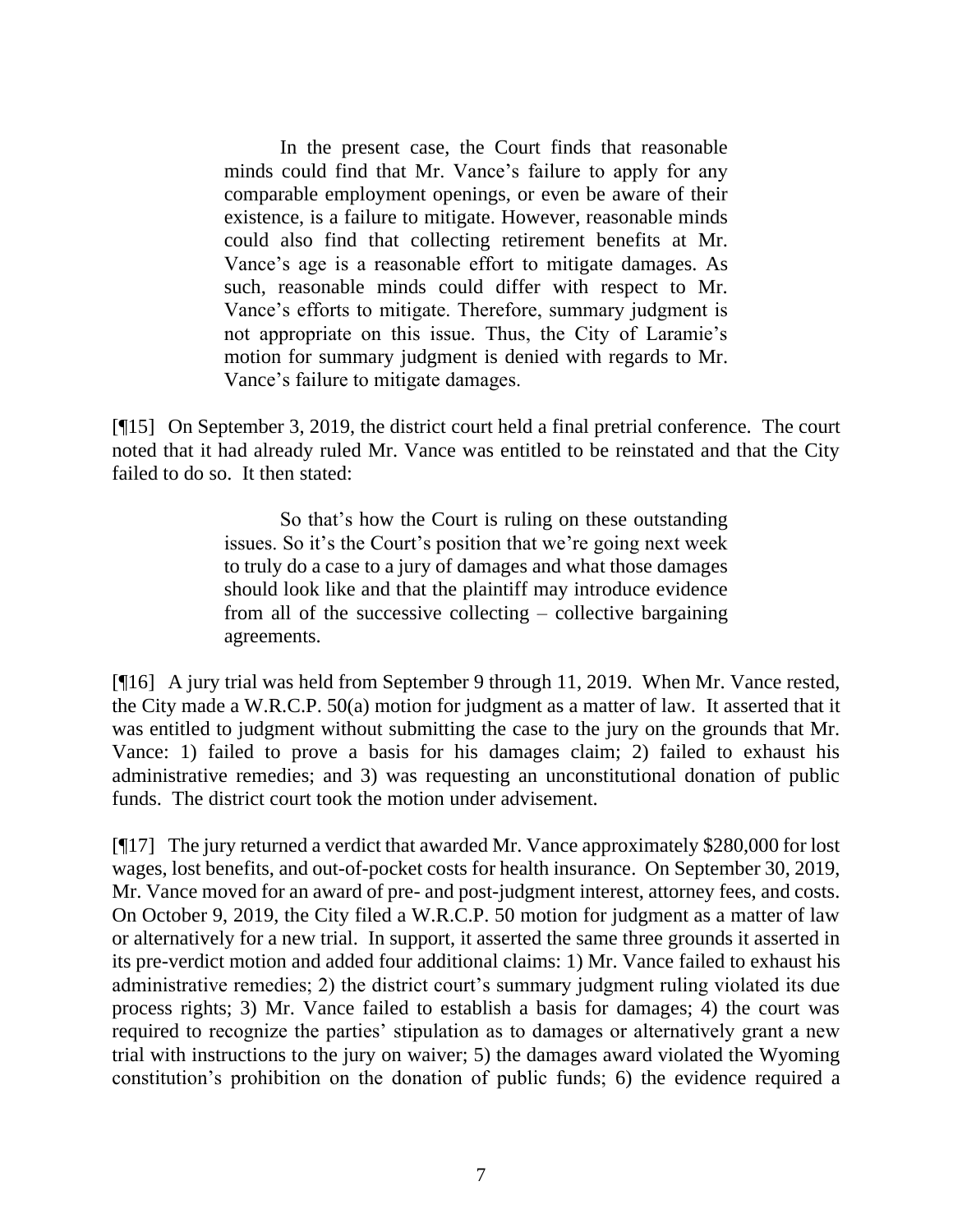verdict in the City's favor on Mr. Vance's failure to mitigate his damages; and 7) the court erred in excluding the City's mitigation evidence.

[¶18] On November 15, 2019, the district court entered judgment on the jury's verdict and an order denying Mr. Vance's motion for interest, attorney fees, and costs. On December 6, 2019, it entered an order denying the City's W.R.C.P. 50 motion, followed on December 9, 2019 by a corrected judgment to reflect the award for out-of-pocket health insurance costs. Both parties timely appealed.

# **DISCUSSION**

# **I. Appeal No. S-20-0069: City of Laramie's Appeal**

# **A. Exhaustion of Administrative Remedies**

[¶19] Shortly before the final pretrial conference, the City filed a legal memorandum in which it asserted that Mr. Vance's claims for reinstatement and breach of contract were barred because he failed to exhaust his administrative remedies by first seeking relief from the Commission. Although the district court declined to consider the City's exhaustion argument before trial, it considered and rejected the argument when the City raised it again in its post-trial motion. The court reasoned that Mr. Vance "is at this stage because he exhausted his administrative remedies regarding reinstatement with the fire department all the way to the Wyoming Supreme Court."

[¶20] A district court has discretion to decline jurisdiction over a claim for which a party has failed to exhaust his administrative remedies. *Devon Energy Prod. Co., LP v. Grayson Mill Operating, LLC*, 2020 WY 28, ¶ 12, 458 P.3d 1201, 1205 (Wyo. 2020) (citing *[Thomas](http://www.westlaw.com/Link/Document/FullText?findType=Y&serNum=2041823779&pubNum=0004645&originatingDoc=I1b42518059c211ea851bfabee22f40c8&refType=RP&fi=co_pp_sp_4645_169&originationContext=document&vr=3.0&rs=cblt1.0&transitionType=DocumentItem&contextData=(sc.UserEnteredCitation)#co_pp_sp_4645_169)  [Gilcrease Found. for Gilcrease Hoback One Charitable Trust v. Cavallaro](http://www.westlaw.com/Link/Document/FullText?findType=Y&serNum=2041823779&pubNum=0004645&originatingDoc=I1b42518059c211ea851bfabee22f40c8&refType=RP&fi=co_pp_sp_4645_169&originationContext=document&vr=3.0&rs=cblt1.0&transitionType=DocumentItem&contextData=(sc.UserEnteredCitation)#co_pp_sp_4645_169)*, 2017 WY 67, [¶ 10, 397 P.3d 166, 169-70 \(Wyo. 2017\)\)](http://www.westlaw.com/Link/Document/FullText?findType=Y&serNum=2041823779&pubNum=0004645&originatingDoc=I1b42518059c211ea851bfabee22f40c8&refType=RP&fi=co_pp_sp_4645_169&originationContext=document&vr=3.0&rs=cblt1.0&transitionType=DocumentItem&contextData=(sc.UserEnteredCitation)#co_pp_sp_4645_169). We thus review a district court's ruling on a failure to exhaust defense for an abuse of discretion. *Id*.

[¶21] Under the exhaustion doctrine, "no one is entitled to judicial relief for a supposed or threatened injury until the prescribed administrative remedy has been exhausted." *Devon Energy*, ¶ 32, 458 P.3d at 1210 (quoting *[People v. Fremont Energy Corp.](http://www.westlaw.com/Link/Document/FullText?findType=Y&serNum=1982142882&pubNum=0000661&originatingDoc=I1b42518059c211ea851bfabee22f40c8&refType=RP&fi=co_pp_sp_661_811&originationContext=document&vr=3.0&rs=cblt1.0&transitionType=DocumentItem&contextData=(sc.UserEnteredCitation)#co_pp_sp_661_811)*, 651 P.2d [802, 811 \(Wyo. 1982\)\)](http://www.westlaw.com/Link/Document/FullText?findType=Y&serNum=1982142882&pubNum=0000661&originatingDoc=I1b42518059c211ea851bfabee22f40c8&refType=RP&fi=co_pp_sp_661_811&originationContext=document&vr=3.0&rs=cblt1.0&transitionType=DocumentItem&contextData=(sc.UserEnteredCitation)#co_pp_sp_661_811). The doctrine "applies where an agency alone has been granted or found to possess exclusive jurisdiction over the case." *Devon Energy*, ¶ 32, 458 P.3d at 1211 (quoting *Fremont Energy*, 651 P.2d at 811). In the context of employment disputes, we have held that the availability of an administrative remedy will not necessarily raise exhaustion concerns. *Metz v. Laramie Cnty. Sch. Dist. No. 1*, 2007 WY 166, ¶ 52, 173 P.3d 334, 348 (Wyo. 2007). The controlling question is whether the procedure is mandatory. *Id*.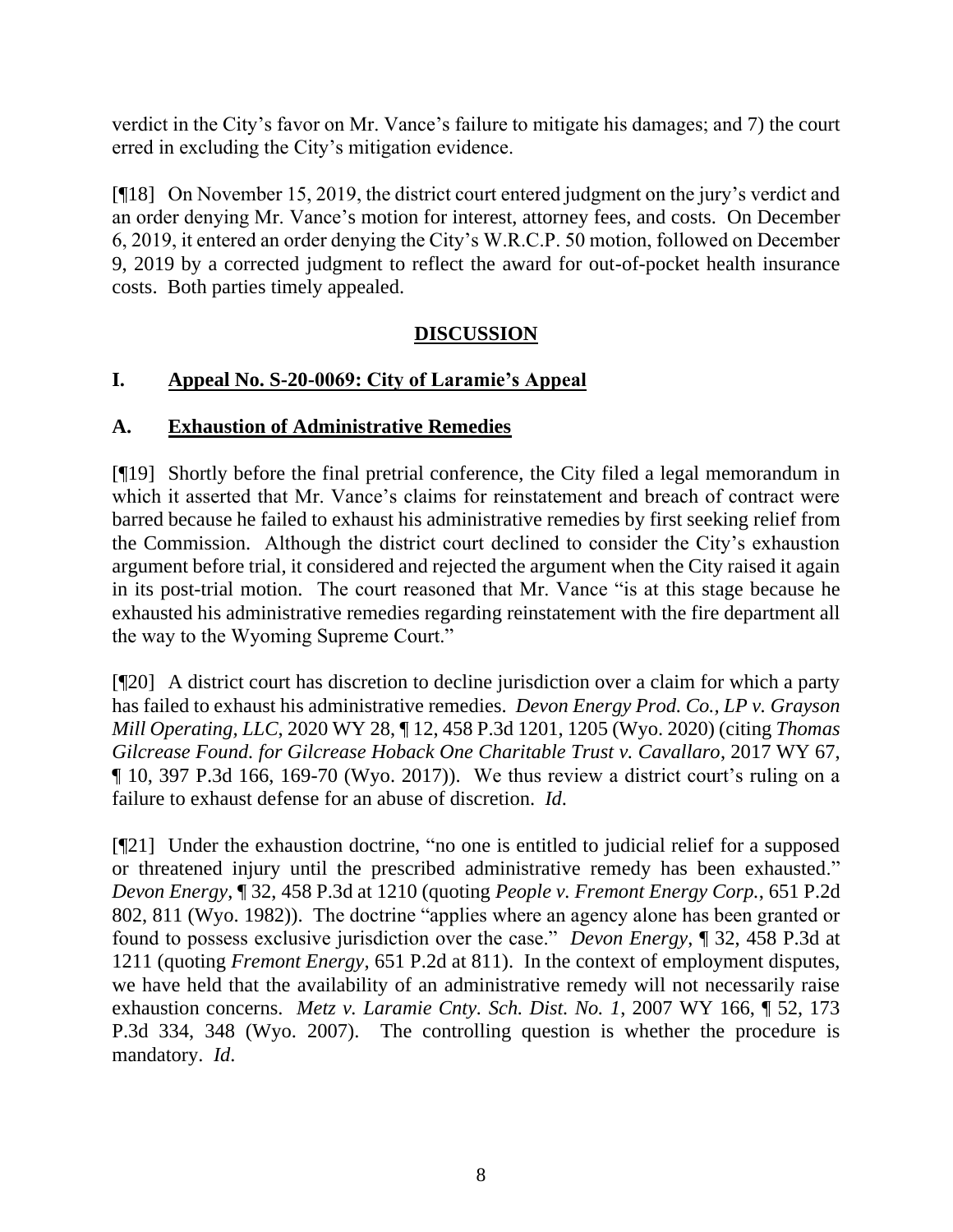[¶22] For example, in *Metz*, former school district employees filed an action against the district that asserted claims for breach of contract, among others. *Metz*, ¶ 1, 173 P.3d at 336. The parties' employment contract contained a detailed grievance procedure to address disputes "arising from interpretations or applications of contract terms, District policies and/or regulations." *Id.* ¶ 42, 173 P.3d at 345-46. That procedure included the following provision:

> Any employee . . . who considers that he has been discharged or disciplined without proper cause . . . shall have the right to appeal such discharge in accordance with the provisions of the grievance procedure set forth in this agreement.

*Metz*, ¶ 43, 173 P.3d at 346.

[¶23] The district court dismissed the employees' breach of contract claim because they failed to exhaust the administrative remedy made available by the grievance procedure. We reversed, explaining:

> In the context in which it appears . . ., the word "right" does not suggest a grievance was mandatory. The provision does not state that a discharged employee "must" or "is required" to file a grievance . . . . Instead, the agreement provides an employee "shall have the right" to file a grievance, a usage suggesting a choice on the part of the employee. Had LCSD intended to make the filing of a grievance mandatory or to require employees to exhaust the grievance procedures or be barred from filing a claim in court, it could have clearly stated that intent in the agreement. We hold that the appellants' failure to appeal their discharge by filing a grievance did not preclude them from filing a breach of contract claim in court.

*Metz*, ¶ 48, 173 P.3d at 347.

[¶24] In *Glover v State*[, we reached the opposite conclusion and](http://www.westlaw.com/Link/Document/FullText?findType=Y&serNum=1993196391&pubNum=0000661&originatingDoc=Iaa2d9f51814711dcab5dc95700b89bde&refType=RP&fi=co_pp_sp_661_1171&originationContext=document&vr=3.0&rs=cblt1.0&transitionType=DocumentItem&contextData=(sc.UserEnteredCitation)#co_pp_sp_661_1171) upheld a district court's [decision to decline jurisdiction over an employee's breach of contract complaint.](http://www.westlaw.com/Link/Document/FullText?findType=Y&serNum=1993196391&pubNum=0000661&originatingDoc=Iaa2d9f51814711dcab5dc95700b89bde&refType=RP&fi=co_pp_sp_661_1171&originationContext=document&vr=3.0&rs=cblt1.0&transitionType=DocumentItem&contextData=(sc.UserEnteredCitation)#co_pp_sp_661_1171) 860 P.2d [1169, 1170](http://www.westlaw.com/Link/Document/FullText?findType=Y&serNum=1993196391&pubNum=0000661&originatingDoc=Iaa2d9f51814711dcab5dc95700b89bde&refType=RP&fi=co_pp_sp_661_1171&originationContext=document&vr=3.0&rs=cblt1.0&transitionType=DocumentItem&contextData=(sc.UserEnteredCitation)#co_pp_sp_661_1171) (Wyo. 1993). We did so based on the exclusive jurisdiction granted the state agency charged with hearing personnel appeals and the mandatory nature of the applicable rules, which provided as follows:

> "The Hearing Authority shall have original jurisdiction in all hearings which involve the dismissal or the reduction in force of a permanent employee." Personnel Rules of the Executive Branch of Wyoming State Government ch. XII, § 2(f) (1989).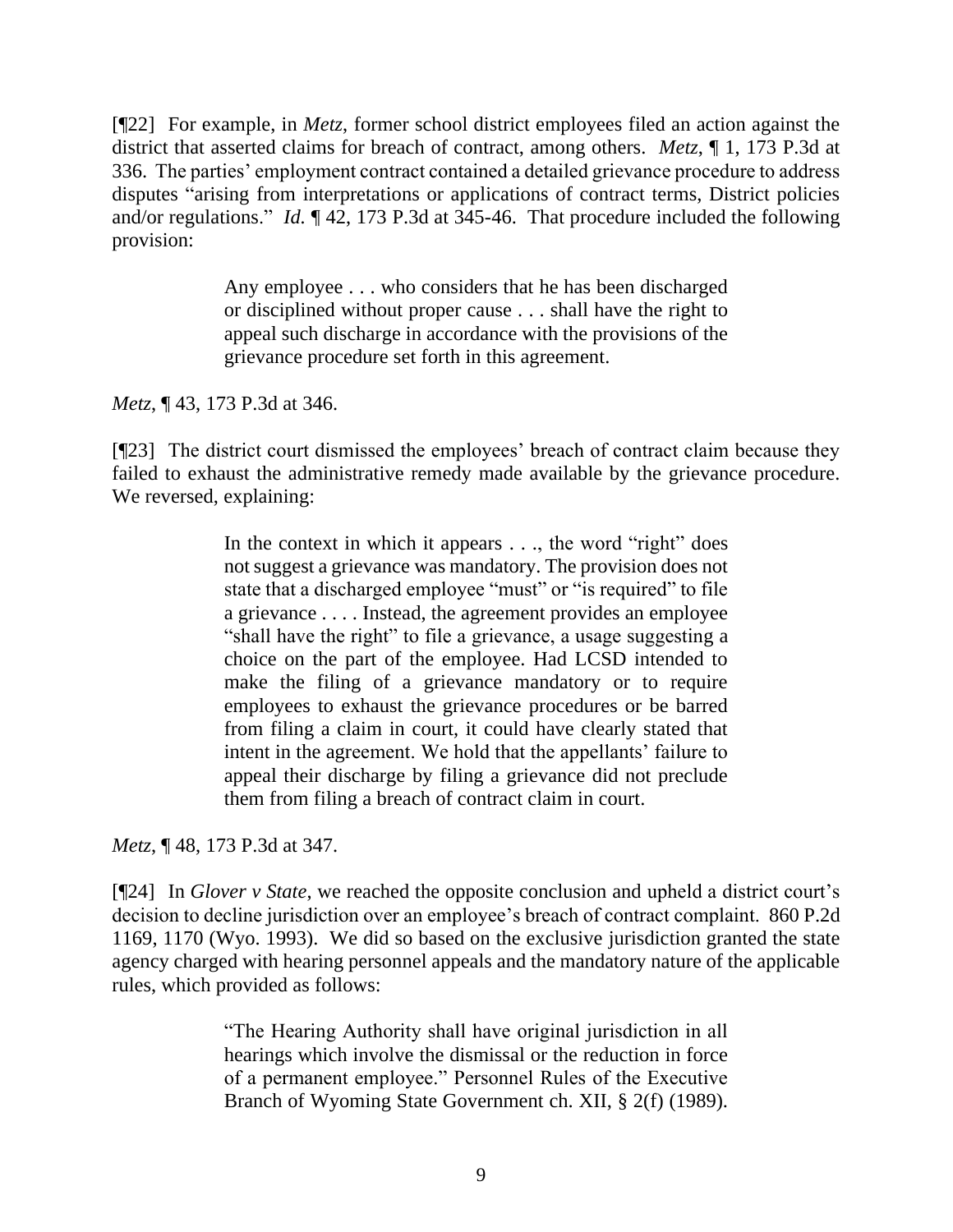*See also id.* Appendix, Definition No. 33.

Additionally, the personnel rules provided that an employee could file a petition for review within twenty days after he had received a notice of dismissal. However, "[i]f an employee does not petition for review within the time prescribed, there shall be no other or further right to appeal, and the dismissal or the reduction in force shall stand." *Id.* ch. XII, § 7(a)

*Glover*, 860 P.2d at 1173.

[¶25] The City cites to no similar mandatory and specific procedure. It instead points to this Court's statement in *Vance* that the Commission "is, in all respects, the final decision maker for the city on department employment matters." *Vance*, ¶ 31, 382 P.3d at 1111. It argues that this recognition of the Commission's authority meant that Mr. Vance was required to avail himself of the remedy found in the following provision in the civil service rules:

> Section 1. Procedure for Investigation. Whenever the Commission receive[s] information that there has been a breach of its rules, it shall cause an investigation to be made and shall enter a written finding as to the alleged violation and take appropriate action, including but [not] limited to the entry of a written order to the violator to refrain from further violations.

Fire Department Civil Service Rules – Revision 1998, Chapter XIV, § 1.<sup>4</sup>

[¶26] While the cited rule may arguably provide an employee the opportunity to request Commission action on a perceived rule violation, nothing in the rule mandates that an employee make such a request. The rule therefore did not create an administrative remedy that Mr. Vance was required to exhaust before seeking a judicial remedy for the City's wrongful discharge and failure to reinstate him.

[¶27] The City's reliance on our observations in *Vance* is equally unavailing. In context, our concern was with the City's right to appeal from a Commission decision with which it disagreed. *Vance*, ¶ 31, 382 P.3d at 1111-12. In holding that the City had no such right, we stated:

<sup>4</sup> Because it does not affect our analysis, we assume without deciding that the absence of the word "not" from the rule was a typographical error.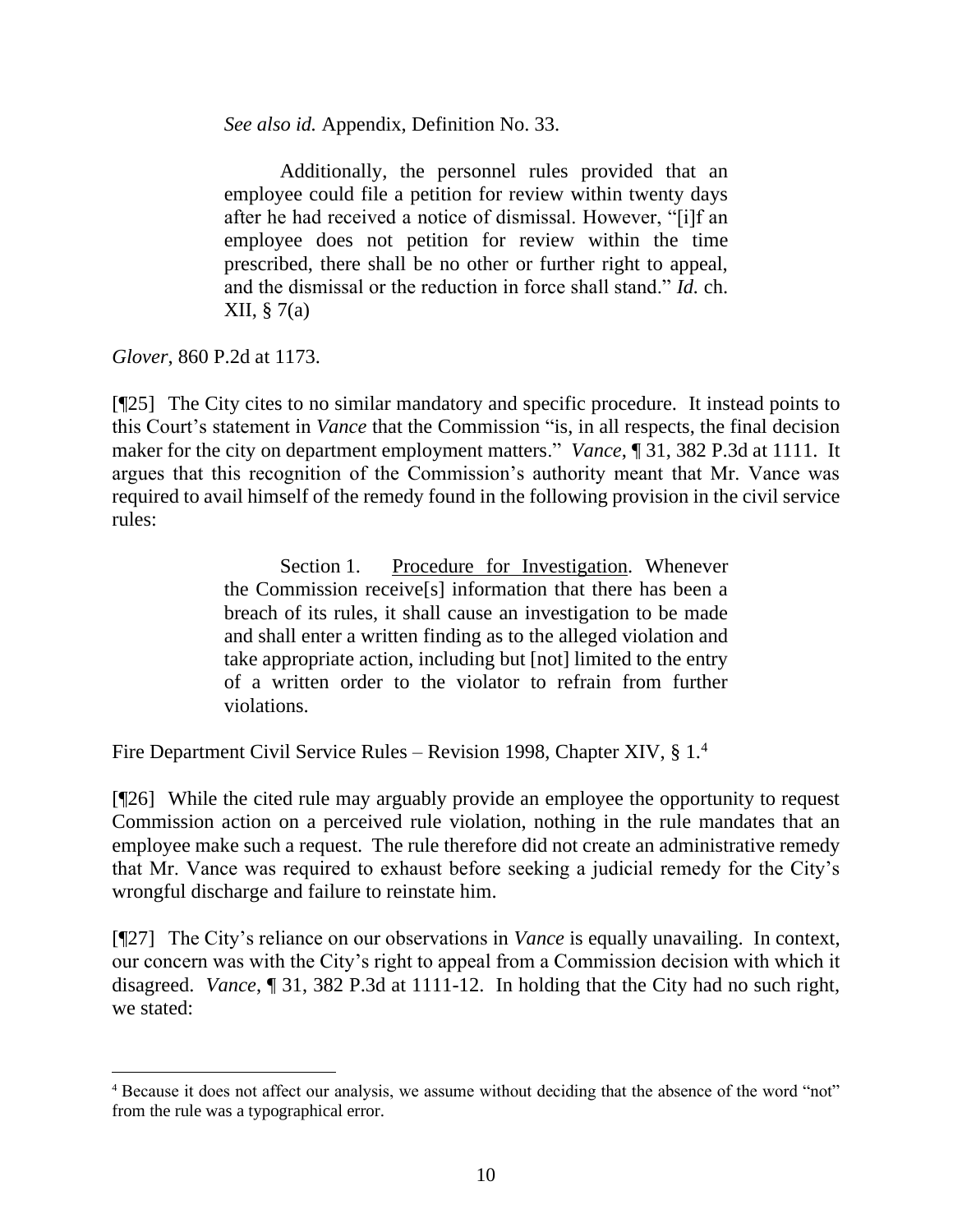The statutory scheme demonstrates that the commission is not an independent agency that reviews the city's final employment decision; instead, it plays an integral role in making employment decisions. The commission is, in all respects, the final decision maker for the city on department employment matters. The commission's action is, in effect, the city's action.

*Id.* 131, 382 P.3d at 1111.

[¶28] The administrative remedies available to an employee were not at issue in *Vance*, and we therefore did not address that question or any question of exhaustion. Notably we recognized that Commission Decision  $# 2$  was the Commission's final decision because the City had no right to challenge it. *Vance*, ¶ 44, 382 P.3d at 1114. That decision stated as follows (emphasis in original):

> 7. By unanimous vote of the Commission, it **is hereby determined** that the reasons for the discharge of Shift Commander Bret Vance by DISCIPLINARY ORDER effective December 14, 2012, **were not sufficient and established**, and that, therefore, **the Commission does not consent to the discharge**.

> 8. In accordance with Wyo. Stat. §15-5-112(b), this decision shall be certified to the City Manager for enforcement in accordance with law and with the City of Laramie FIRE DEPARTMENT CIVIL SERVICE RULES.

[¶29] "The 'purpose of the exhaustion doctrine is to avoid premature interruption of the administrative process where the agency has been created to apply a statute in the first place.'" *Devon Energy*, ¶ 31, 458 P.3d at 1210 (quoting *Thomas Gilcrease Found.*, ¶ 12, 397 P.3d at 170). We have further explained that

> it is normally desirable to let the agency develop the necessary factual background upon which decisions should be based. And since agency decisions are frequently of a discretionary nature or frequently require expertise, the agency should be given the first chance to exercise that discretion or to apply that expertise. And of course it is generally more efficient for the administrative process to go forward without interruption than it is to permit the parties to seek aid from the courts at various intermediate stages.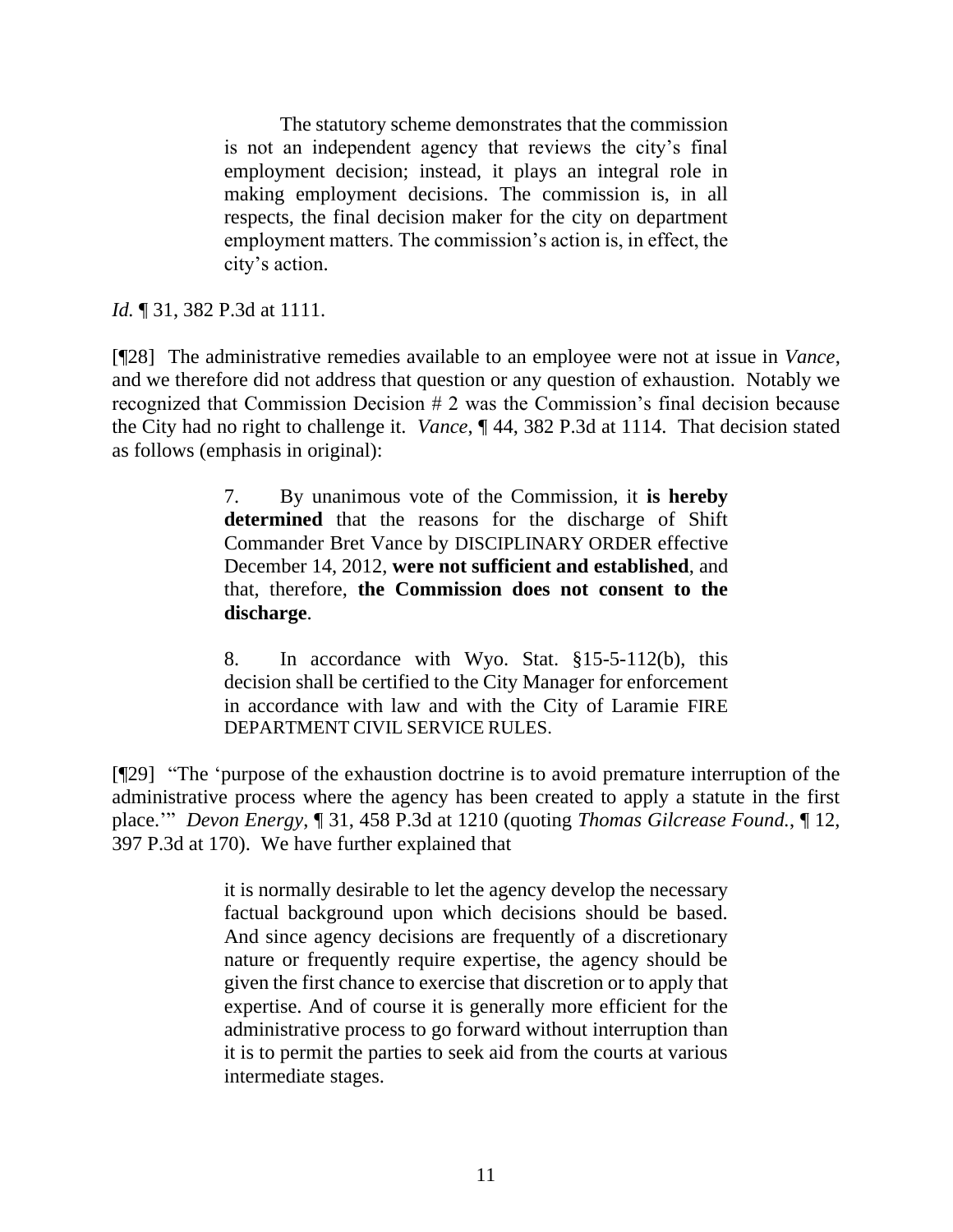*Glover*, 860 P.2d at 1172 (quoting *McKart v. United States*, 395 U.S. 185, 193-94, 89 S.Ct. 1657, 1662-63, 23 L.Ed.2d 194 (1969)).

[¶30] The Commission made its final decision when it issued Commission Decision # 2. All that remained was for the City to comply with and implement that decision. It stands to reason that a judicial action to compel that compliance could in no way interrupt the Commission's fact finding, use of its expertise, or exercise of its discretion. We therefore find no abuse of discretion in the district court's rejection of the City's exhaustion claim.<sup>5</sup>

# **B. Basis for Relief**

[¶31] In his complaint, Mr. Vance asserted claims against the City for breach of contract and violation of the civil service statutes. The City asserts that Mr. Vance has identified no contract or statutory provision that entitled him to be paid wages during periods that he did not work. It contends that he therefore failed to state a claim for damages and that the district court erred in ruling on summary judgment that he was entitled to them.

[¶32] We review a district court's grant of summary judgment de novo.

We review a district court's order granting summary judgment de novo and afford no deference to the district court's ruling. *Thornock v. PacifiCorp*[, 2016 WY 93, ¶ 10, 379 P.3d 175, 179](http://www.westlaw.com/Link/Document/FullText?findType=Y&serNum=2039785923&pubNum=0004645&originatingDoc=I74df7050208d11ebaf4a97db80ef4b04&refType=RP&fi=co_pp_sp_4645_179&originationContext=document&vr=3.0&rs=cblt1.0&transitionType=DocumentItem&contextData=(sc.Search)#co_pp_sp_4645_179)  [\(Wyo. 2016\).](http://www.westlaw.com/Link/Document/FullText?findType=Y&serNum=2039785923&pubNum=0004645&originatingDoc=I74df7050208d11ebaf4a97db80ef4b04&refType=RP&fi=co_pp_sp_4645_179&originationContext=document&vr=3.0&rs=cblt1.0&transitionType=DocumentItem&contextData=(sc.Search)#co_pp_sp_4645_179) This Court reviews the same materials and uses the same legal standard as the district court. *[Id](http://www.westlaw.com/Link/Document/FullText?findType=Y&serNum=2039785923&pubNum=0006431&originatingDoc=I74df7050208d11ebaf4a97db80ef4b04&refType=RP&originationContext=document&vr=3.0&rs=cblt1.0&transitionType=DocumentItem&contextData=(sc.Search))*. The record is assessed from the vantage point most favorable to the party opposing the motion . . ., and we give a party opposing summary judgment the benefit of all favorable inferences that may fairly be drawn from the record. *[Id](http://www.westlaw.com/Link/Document/FullText?findType=Y&serNum=2039785923&pubNum=0006431&originatingDoc=I74df7050208d11ebaf4a97db80ef4b04&refType=RP&originationContext=document&vr=3.0&rs=cblt1.0&transitionType=DocumentItem&contextData=(sc.Search))*. A material fact is one that would have the effect of establishing or refuting an essential element of the cause of action or defense asserted by the parties. *[Id](http://www.westlaw.com/Link/Document/FullText?findType=Y&serNum=2039785923&pubNum=0006431&originatingDoc=I74df7050208d11ebaf4a97db80ef4b04&refType=RP&originationContext=document&vr=3.0&rs=cblt1.0&transitionType=DocumentItem&contextData=(sc.Search))*.

<sup>5</sup> The fact that Mr. Vance was drawing retirement benefits when this Court issued its 2016 decision in *Vance* does not change this result. The Commission's only role with respect to retirement benefits is to determine whether a fire department employee must retire at age sixty or is fit to serve until age sixty-five. *See* Wyo. Stat. Ann. § 15-5-112(d) (LexisNexis 2019). Questions concerning the effect of retirement benefits on eligibility for employment and the elections that must be made are governed by different statutes and are under the authority of the retirement board. *See* Wyo. Stat. Ann. § 15-5-201 *et seq*. (LexisNexis 2019) (administration of firemen's pension account); Wyo. Stat. Ann. § 9-3-401 *et seq*. (LexisNexis 2019) (Wyoming Retirement Act); Wyo. Stat. Ann. § 9-3-415(g) (LexisNexis 2019) (elections that must be made to retirement board by rehired member). Mr. Vance did not need to seek a ruling from the Commission on the City's retirement benefit question.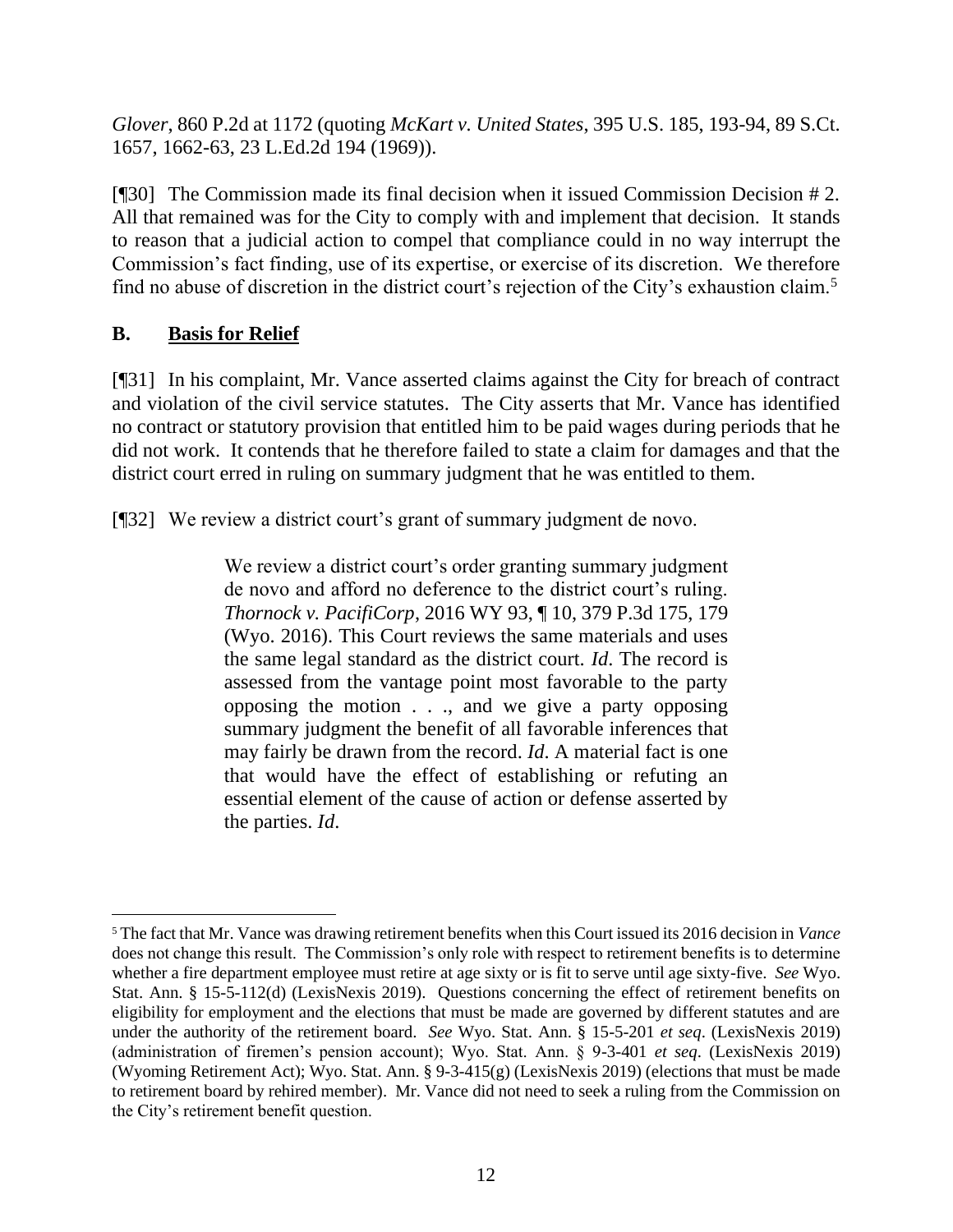*Candelaria v. Karandikar*, 2020 WY 140, ¶ 11, 475 P.3d 548, 551 (Wyo. 2020) (quoting *Varela v. Goshen County Fairgrounds*[, 2020 WY 124, ¶ 12, 472 P.3d 1047, 1052 \(Wyo.](http://www.westlaw.com/Link/Document/FullText?findType=Y&serNum=2051923860&pubNum=0004645&originatingDoc=I74df7050208d11ebaf4a97db80ef4b04&refType=RP&fi=co_pp_sp_4645_1052&originationContext=document&vr=3.0&rs=cblt1.0&transitionType=DocumentItem&contextData=(sc.Search)#co_pp_sp_4645_1052) [2020\)\)](http://www.westlaw.com/Link/Document/FullText?findType=Y&serNum=2051923860&pubNum=0004645&originatingDoc=I74df7050208d11ebaf4a97db80ef4b04&refType=RP&fi=co_pp_sp_4645_1052&originationContext=document&vr=3.0&rs=cblt1.0&transitionType=DocumentItem&contextData=(sc.Search)#co_pp_sp_4645_1052).

[¶33] Members of the Laramie Fire Department work under a collective bargaining agreement (CBA) that the City and the firefighters' union negotiate annually. While the CBA sets "wages, working conditions, and other pertinent matters of employment," it does not address a member's right to continued employment. That is instead addressed by the civil service statutes, which provide in relevant part:

> (a) All persons occupying positions affected by this article may retain their positions until discharged or reduced in grade under its provisions.

> (b) Discharge from a department, or reduction in grade or compensation, or both, may be made for any cause, not political or religious, which will promote the efficiency of the service, on written notice and specifications filed with the commission and served upon the person affected by the authority requesting the discharge or reduction. The person whose discharge or reduction is sought is allowed a reasonable time to answer the charges in writing and demand a hearing. The commission, after hearing or investigation, shall determine whether the reason for discharge or reduction is sufficient and established. . . . [N]o person may be discharged or reduced in pay or rank without consent of the commission after a hearing, unless the action is pursuant to a classification program under [W.S. 15-5-106.](http://www.westlaw.com/Link/Document/FullText?findType=L&pubNum=1000377&cite=WYSTS15-5-106&originatingDoc=N6143DF40131211DDB8F5DD96DFD6F109&refType=LQ&originationContext=document&vr=3.0&rs=cblt1.0&transitionType=DocumentItem&contextData=(sc.UserEnteredCitation))

Wyo. Stat. Ann. § 15-5-112.<sup>6</sup>

[¶34] In its summary judgment ruling, the district court found that the Commission did not authorize Mr. Vance's termination and that the City had no grounds to refuse his request for reinstatement. It thus concluded that Mr. Vance was entitled to damages in an amount to be determined by a jury. Although the court did not identify the basis for Mr. Vance's recovery, we may affirm on any basis supported by the record. *Prancing Antelope I, LLC v. Saratoga Inn Overlook Homeowners Ass'n, Inc.*, 2021 WY 3, ¶ 41, 478 P.3d 1171, 1182

<sup>6</sup> The Fire Department Civil Service Rules address a member's right to continued employment in a manner that is consistent with Wyo. Stat. Ann. § 15-5-112. Additionally, the CBA incorporates the Employee Handbook of the City of Laramie. The record contains only the handbook provisions setting the City's drug and alcohol policy and governing employee conduct, but we know in any event that no provision of the handbook or the civil service rules may contravene the substantive protections of the civil service statutes. *See Mondt v. Cheyenne Police Dep't*, 924 P.2d 70, 73 (Wyo. 1996).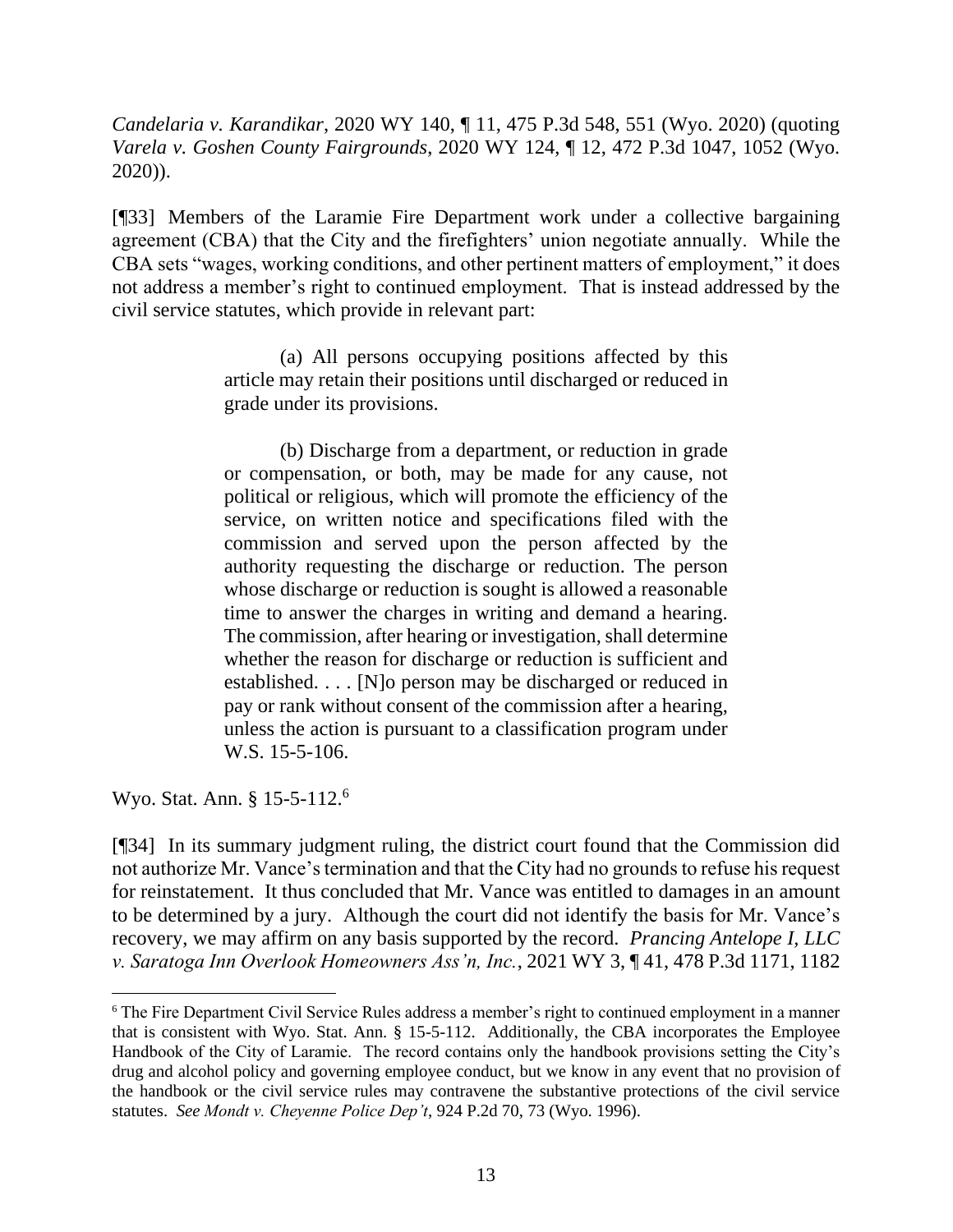(Wyo. 2021) (citing *[Black Diamond Energy of Delaware, Inc. v. Wyoming Oil & Gas](http://www.westlaw.com/Link/Document/FullText?findType=Y&serNum=2050700733&pubNum=0004645&originatingDoc=I44616710513611eb94d5d4e51cfa3c85&refType=RP&fi=co_pp_sp_4645_753&originationContext=document&vr=3.0&rs=cblt1.0&transitionType=DocumentItem&contextData=(sc.UserEnteredCitation)#co_pp_sp_4645_753)  Conservation Comm'n*[, 2020 WY 45, ¶ 45, 460 P.3d 740, 753 \(Wyo. 2020\)\)](http://www.westlaw.com/Link/Document/FullText?findType=Y&serNum=2050700733&pubNum=0004645&originatingDoc=I44616710513611eb94d5d4e51cfa3c85&refType=RP&fi=co_pp_sp_4645_753&originationContext=document&vr=3.0&rs=cblt1.0&transitionType=DocumentItem&contextData=(sc.UserEnteredCitation)#co_pp_sp_4645_753). We have also said:

> [An] appellate court may affirm a trial court ruling, even though the trial court's legal reasoning for the ruling was erroneous, if (1) the facts in the record are sufficient to support a proffered alternative basis, (2) the trial court's ruling is consistent with the view of the evidence under the alternative basis, and (3) the record is materially the same as would have been developed had the prevailing party raised the alternative basis for affirmance below.

*Prancing Antelope*, ¶ 41, 478 P.3d at 1182 (quoting 5 Am. Jur. 2d *[Appellate Review](http://www.westlaw.com/Link/Document/FullText?findType=Y&serNum=0107353019&pubNum=0113301&originatingDoc=I44616710513611eb94d5d4e51cfa3c85&refType=TS&originationContext=document&vr=3.0&rs=cblt1.0&transitionType=DocumentItem&contextData=(sc.UserEnteredCitation))* § 630, [at 461 \(2018\)\)](http://www.westlaw.com/Link/Document/FullText?findType=Y&serNum=0107353019&pubNum=0113301&originatingDoc=I44616710513611eb94d5d4e51cfa3c85&refType=TS&originationContext=document&vr=3.0&rs=cblt1.0&transitionType=DocumentItem&contextData=(sc.UserEnteredCitation)); *see also Karn v. Hayes*, 530 P.2d 156, 158 (Wyo. 1975) ("The fact . . . that the parties proceeded under a misapprehension as to the proper theory of the case does not deprive the trial court of jurisdiction to render a judgment which the pleadings and proof in fact support.").

[¶35] "[W]e recognize a contract in every employment situation." *Ormsby v. Dana Kepner Co. of Wyo., Inc.*, 997 P.2d 465, 471 (Wyo. 2000); *see also McLean v. Hyland Enter., Inc.*, 2001 WY 111, ¶ 42, 34 P.3d 1262, 1272 (Wyo. 2001) ("The employment relationship is a relationship based in contract."). In Wyoming, employment is presumed to be at will, but that presumption may be modified by either an express or an implied contract. *Trabing v. Kinko's, Inc.*, 2002 WY 171, ¶ 10, 57 P.3d 1248, 1252 (Wyo. 2002) (citing *[Worley v. Wyoming Bottling Co., Inc.](http://www.westlaw.com/Link/Document/FullText?findType=Y&serNum=2000081277&pubNum=4645&originatingDoc=I8679b8ecf53b11d983e7e9deff98dc6f&refType=RP&fi=co_pp_sp_4645_620&originationContext=document&vr=3.0&rs=cblt1.0&transitionType=DocumentItem&contextData=(sc.Search)#co_pp_sp_4645_620)*, 1 P.3d 615, 620 (Wyo. 2000)).

[¶36] "An express contract for continued employment exists when the terms of the agreement are declared by the parties in writing or verbally." *Ormsby*, 997 P.2d at 469 (quoting *[Boone](http://www.westlaw.com/Link/Document/FullText?findType=Y&serNum=1994032979&pubNum=0000661&originatingDoc=If4edb4daf55311d99439b076ef9ec4de&refType=RP&fi=co_pp_sp_661_217&originationContext=document&vr=3.0&rs=cblt1.0&transitionType=DocumentItem&contextData=(sc.Keycite)#co_pp_sp_661_217) v. Frontier Refining, Inc.*, 987 P.2d 681, 685 (Wyo. 1999)). An implied contract for continued employment exists when objective evidence shows that the employer intended to include job security as part of the contract. *Worley*, 1 P.3d at 620-21 (citing *[Terry v. Pioneer Press, Inc.](http://www.westlaw.com/Link/Document/FullText?findType=Y&serNum=1997217153&pubNum=661&originatingDoc=I04c2f09cf55511d983e7e9deff98dc6f&refType=RP&fi=co_pp_sp_661_275&originationContext=document&vr=3.0&rs=cblt1.0&transitionType=DocumentItem&contextData=(sc.Search)#co_pp_sp_661_275)*, 947 P.2d 273, 275 (Wyo. 1997)). An employment handbook, personnel policies, letters of employment, performance evaluations and an employer's course of dealing may supply the terms of an implied contract. *Worley*, 1 P.3d at 621 (quoting *[Bear v. Volunteers of America, Wyoming, Inc.](http://www.westlaw.com/Link/Document/FullText?findType=Y&serNum=1998189870&pubNum=661&originatingDoc=I04c2f09cf55511d983e7e9deff98dc6f&refType=RP&fi=co_pp_sp_661_1250&originationContext=document&vr=3.0&rs=cblt1.0&transitionType=DocumentItem&contextData=(sc.Search)#co_pp_sp_661_1250)*, 964 P.2d 1245, 1250 (Wyo. [1998\)\)](http://www.westlaw.com/Link/Document/FullText?findType=Y&serNum=1998189870&pubNum=661&originatingDoc=I04c2f09cf55511d983e7e9deff98dc6f&refType=RP&fi=co_pp_sp_661_1250&originationContext=document&vr=3.0&rs=cblt1.0&transitionType=DocumentItem&contextData=(sc.Search)#co_pp_sp_661_1250). Of particular relevance here, "a right to continued employment can be created by statute, rules and regulations enacted pursuant to statute, or by rules and regulations having the force of a contract." *Glover*, 860 P.2d at 1172 (quoting *[Chasson v. Community Action](http://www.westlaw.com/Link/Document/FullText?findType=Y&serNum=1989018963&pubNum=0000661&originatingDoc=I82adf753f59d11d99439b076ef9ec4de&refType=RP&fi=co_pp_sp_661_575&originationContext=document&vr=3.0&rs=cblt1.0&transitionType=DocumentItem&contextData=(sc.DocLink)#co_pp_sp_661_575)  of Laramie County, Inc.*[, 768 P.2d 572, 575 \(Wyo.](http://www.westlaw.com/Link/Document/FullText?findType=Y&serNum=1989018963&pubNum=0000661&originatingDoc=I82adf753f59d11d99439b076ef9ec4de&refType=RP&fi=co_pp_sp_661_575&originationContext=document&vr=3.0&rs=cblt1.0&transitionType=DocumentItem&contextData=(sc.DocLink)#co_pp_sp_661_575) 1989)).

[¶37] Express and implied contracts of employment are enforceable to the same degree. *Trabing*, ¶ 10, 57 P.3d 1252 (quoting *Wilder [v. Cody Country Chamber of Commerce](http://www.westlaw.com/Link/Document/FullText?findType=Y&serNum=1994032979&pubNum=661&originatingDoc=I8679b8ecf53b11d983e7e9deff98dc6f&refType=RP&fi=co_pp_sp_661_216&originationContext=document&vr=3.0&rs=cblt1.0&transitionType=DocumentItem&contextData=(sc.Search)#co_pp_sp_661_216)*, 868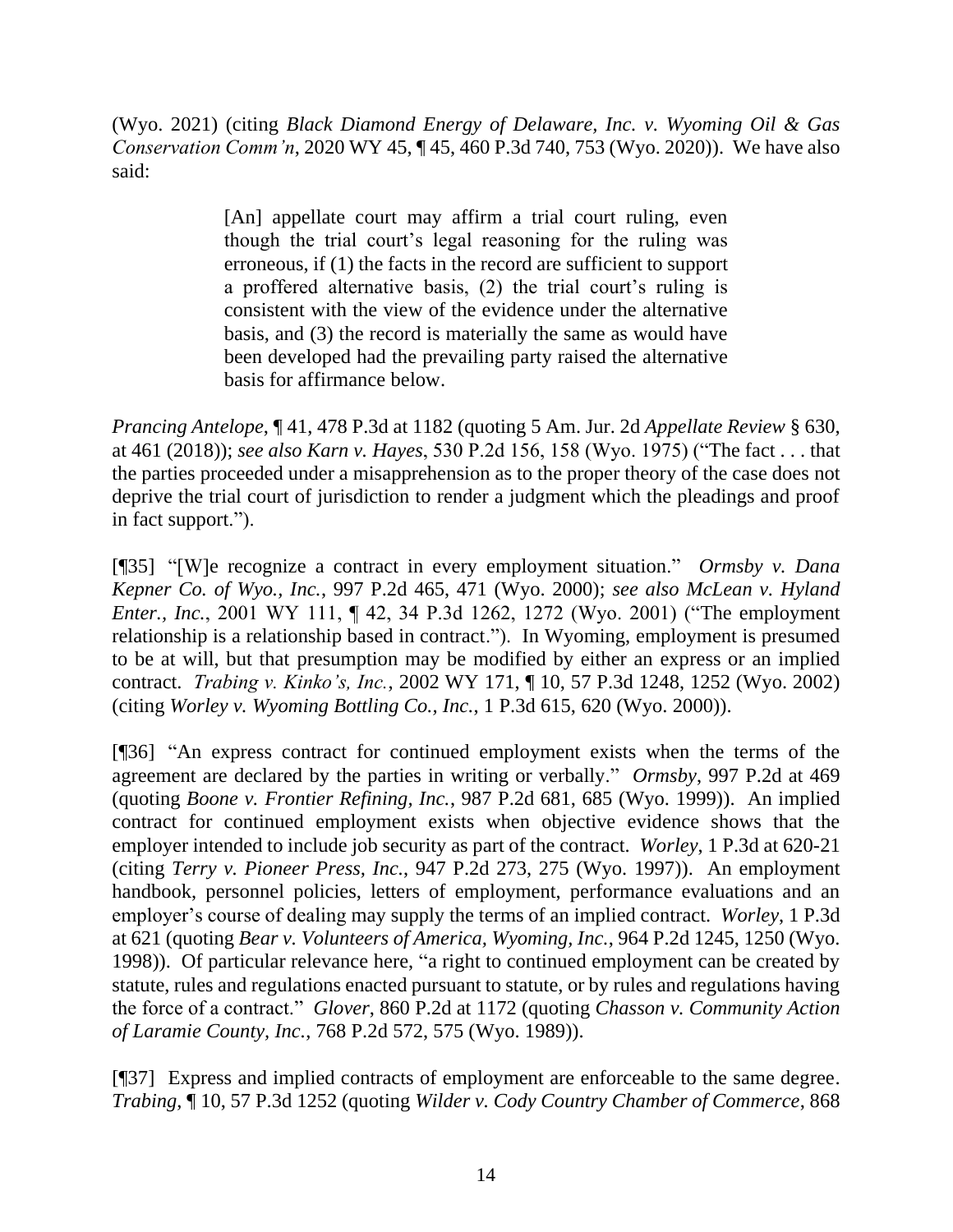[P.2d 211, 216-17](http://www.westlaw.com/Link/Document/FullText?findType=Y&serNum=1994032979&pubNum=661&originatingDoc=I8679b8ecf53b11d983e7e9deff98dc6f&refType=RP&fi=co_pp_sp_661_216&originationContext=document&vr=3.0&rs=cblt1.0&transitionType=DocumentItem&contextData=(sc.Search)#co_pp_sp_661_216) (Wyo. 1964)). Additionally, both may co-exist as long as the implied contract does not contradict the express contract. *Trabing*, ¶ 13, 57 P.3d at 1253 (citing [42](http://www.westlaw.com/Link/Document/FullText?findType=Y&serNum=0289602923&pubNum=0157142&originatingDoc=I8679b8ecf53b11d983e7e9deff98dc6f&refType=TS&originationContext=document&vr=3.0&rs=cblt1.0&transitionType=DocumentItem&contextData=(sc.Search))  C.J.S. *[Implied Contracts](http://www.westlaw.com/Link/Document/FullText?findType=Y&serNum=0289602923&pubNum=0157142&originatingDoc=I8679b8ecf53b11d983e7e9deff98dc6f&refType=TS&originationContext=document&vr=3.0&rs=cblt1.0&transitionType=DocumentItem&contextData=(sc.Search))* § 34 (1991)).

[¶38] In this case, the record supports a finding that Mr. Vance had both an express and an implied employment contract with the City. His express contract was the CBA, which governed certain terms of his employment, such as wages, benefits, and working conditions, but did not address his right to continued employment. Wyo. Stat. Ann. § 15- 5-112(a)-(b) created his implied contract by providing a right to continued employment and discharge only for cause. *See Gardner v. Nation*, 522 P.2d 1281, 1283 (Wyo. 1974) (section 112(b)'s language that permits discharge "for any cause, not political or religious, which will promote the efficiency of the service, ... connotes a charge that the person sought to be removed has in some way failed to carry out the functions of his employment"); *see also Mondt*, 924 P.2d at 80 (civil service statutes create "for cause" employment for police officers).

[¶39] Although Mr. Vance did not expressly plead breach of an implied contract in his complaint, he did plead that Wyo. Stat. Ann. § 15-5-112 gave him a right to continued employment and that the City violated that statutory right. That is the basis for the implied employment contract between him and the City, and we are thus satisfied that in substance he adequately pled and put the City on notice of the claim. *See Acorn v. Moncecchi*, 2016 WY 124, 166, 386 P.3d 739, 759 (Wyo. 2016) (W.R.C.P. 8 requires only "that a plaintiff 'plead the operative facts involved in the litigation so as to give fair notice of the claim to the defendant'") (quoting *[Ridgerunner, LLC v. Meisinger](http://www.westlaw.com/Link/Document/FullText?findType=Y&serNum=2030133756&pubNum=0004645&originatingDoc=I36ad4590c8e511e6972aa83e6c16e5f7&refType=RP&fi=co_pp_sp_4645_114&originationContext=document&vr=3.0&rs=cblt1.0&transitionType=DocumentItem&contextData=(sc.Keycite)#co_pp_sp_4645_114)*, 2013 WY 31, ¶ 12, 297 P.3d [110, 114 \(Wyo. 2013\)\)](http://www.westlaw.com/Link/Document/FullText?findType=Y&serNum=2030133756&pubNum=0004645&originatingDoc=I36ad4590c8e511e6972aa83e6c16e5f7&refType=RP&fi=co_pp_sp_4645_114&originationContext=document&vr=3.0&rs=cblt1.0&transitionType=DocumentItem&contextData=(sc.Keycite)#co_pp_sp_4645_114). Additionally, the record is materially the same as it would have been had Mr. Vance gone a step further in his complaint and asserted that the City's violation of section 112(a) was a breach of his implied employment contract. *See Prancing Antelope*, ¶ 41, 478 P.3d at 1182. There is simply nothing the City could have argued or brought in the way of evidence to rebut the statutorily created contract.<sup>7</sup>

<sup>&</sup>lt;sup>7</sup> The City points to the following statements by Mr. Vance's counsel during the trial as a concession that Mr. Vance did not state a claim for breach of contract:

<sup>[</sup>PLAINTIFF'S COUNSEL]: Your Honor, there is the other major point that needs to be taken care of by the Court. This claim is one that is both statutory and breach of contract to a lesser degree. This is a claim under the statutory duty to continue the plaintiff's employment. He was not appropriately discharged. And it's not a breach of contract case.

The contract element of this case is only because the Collective Bargaining Agreements provide for the terms of how much. Not – the jury should be instructed, as the Court has already found, that Mr. Vance was entitled to be employed throughout the entirety of this period of time.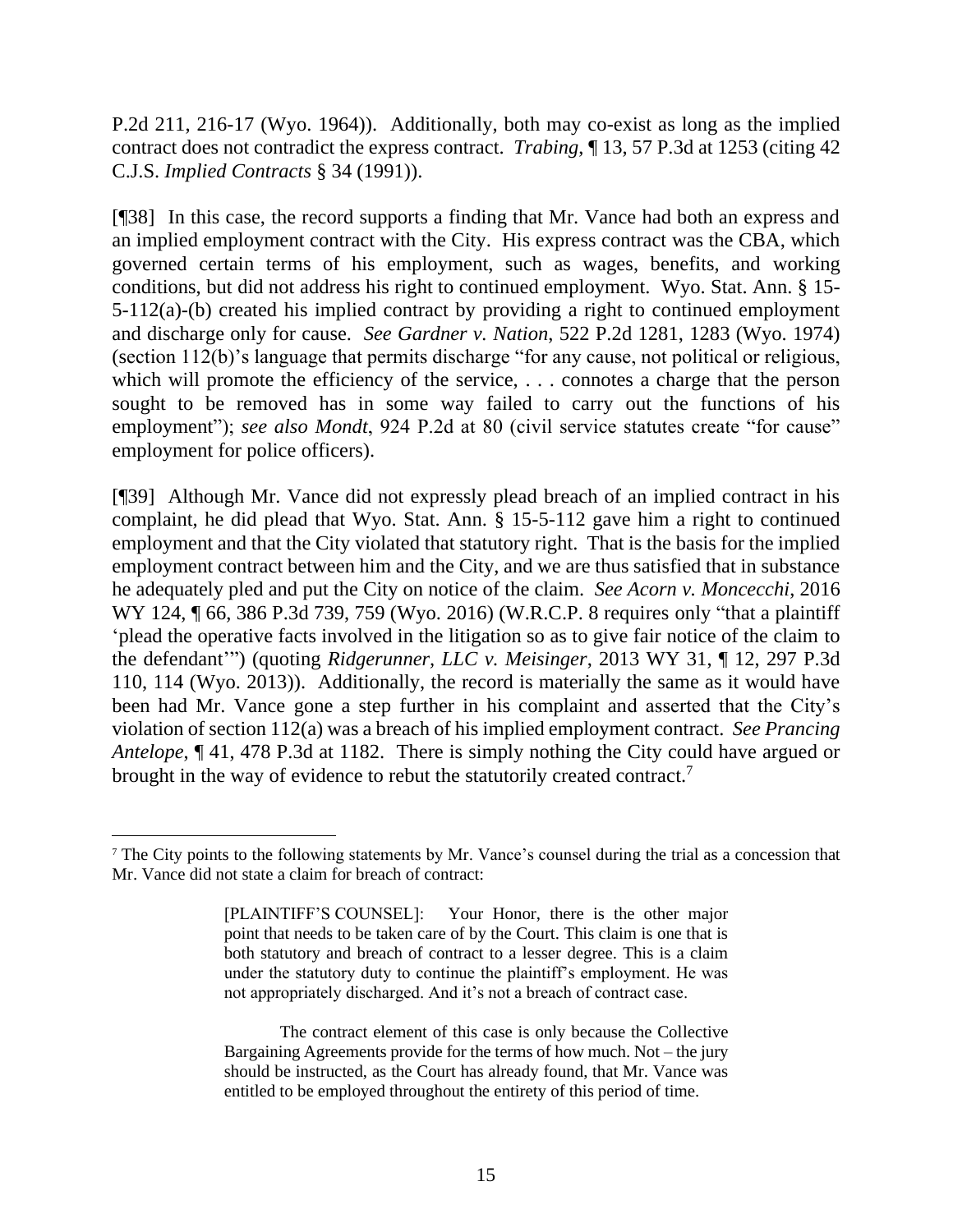[¶40] The next question then is whether the record supports a finding that the City breached its implied contract with Mr. Vance, which would provide the basis for the district court's ruling that he was entitled to damages. We have said:

> Ordinarily, in implied employment contract cases, a breach of contract is established by the employer's failure to follow the procedures contained in the handbook, by a showing there was no cause for termination, or by both.

*Sheaffer v. State ex rel. Univ. of Wyo.*, 2009 WY 19, ¶ 42, 202 P.3d 1030, 1042 (Wyo. 2009) (quoting *[Life Care Centers of America, Inc. v. Dexter](http://www.westlaw.com/Link/Document/FullText?findType=Y&serNum=2003219703&pubNum=0004645&originatingDoc=I6c8ca735fe0d11ddb77d9846f86fae5c&refType=RP&fi=co_pp_sp_4645_391&originationContext=document&vr=3.0&rs=cblt1.0&transitionType=DocumentItem&contextData=(sc.UserEnteredCitation)#co_pp_sp_4645_391)*, 2003 WY 38, ¶ 11, 65 P.3d [385, 391 \(Wyo.](http://www.westlaw.com/Link/Document/FullText?findType=Y&serNum=2003219703&pubNum=0004645&originatingDoc=I6c8ca735fe0d11ddb77d9846f86fae5c&refType=RP&fi=co_pp_sp_4645_391&originationContext=document&vr=3.0&rs=cblt1.0&transitionType=DocumentItem&contextData=(sc.UserEnteredCitation)#co_pp_sp_4645_391) 2003)).

[¶41] In its Decision # 2, the Commission determined that the City's reasons for Mr. Vance's discharge were not sufficient and established. Additionally, the district court ruled that Mr. Vance's receipt of retirement benefits did not provide a basis for the City to refuse or delay Mr. Vance's request for reinstatement, a ruling that the City has not appealed. The record thus supports a finding that the City breached its implied contract with Mr. Vance by wrongfully terminating his employment and failing to reinstate him in accordance with the Commission's decision. That being the case, the record also supports the district court's ruling on summary judgment that he was entitled to an award of damages.

[¶42] The City's argument that Mr. Vance has no claim for damages because he can point to no contract term or statute that entitles him to pay when he has not worked is entirely without merit. We have said:

> The measure of damages for breach of contract is that which would place plaintiff in the same position as he would have been had the contract been performed, less proper deductions. In a suit for breach of an employment contract, then, the damages are the amount of compensation agreed upon for the

<sup>. . . [</sup>H]e was entitled as a matter of law – not as a matter of any point in the contract that we have to specifically point to to continue that employment. The Court has made that ruling.

We don't need to have more argument before the jury about where that is in the contract. We are not here for that purpose anymore. That has already been determined.

We do not view counsel's statements as a concession. What he argued, just as what he pled, is in substance an implied contract claim. As we noted above, a party's misapprehension of his claim does not deprive a court of jurisdiction to render a judgment that the pleadings and proof in fact support. *Karn*, 530 P.2d at 158.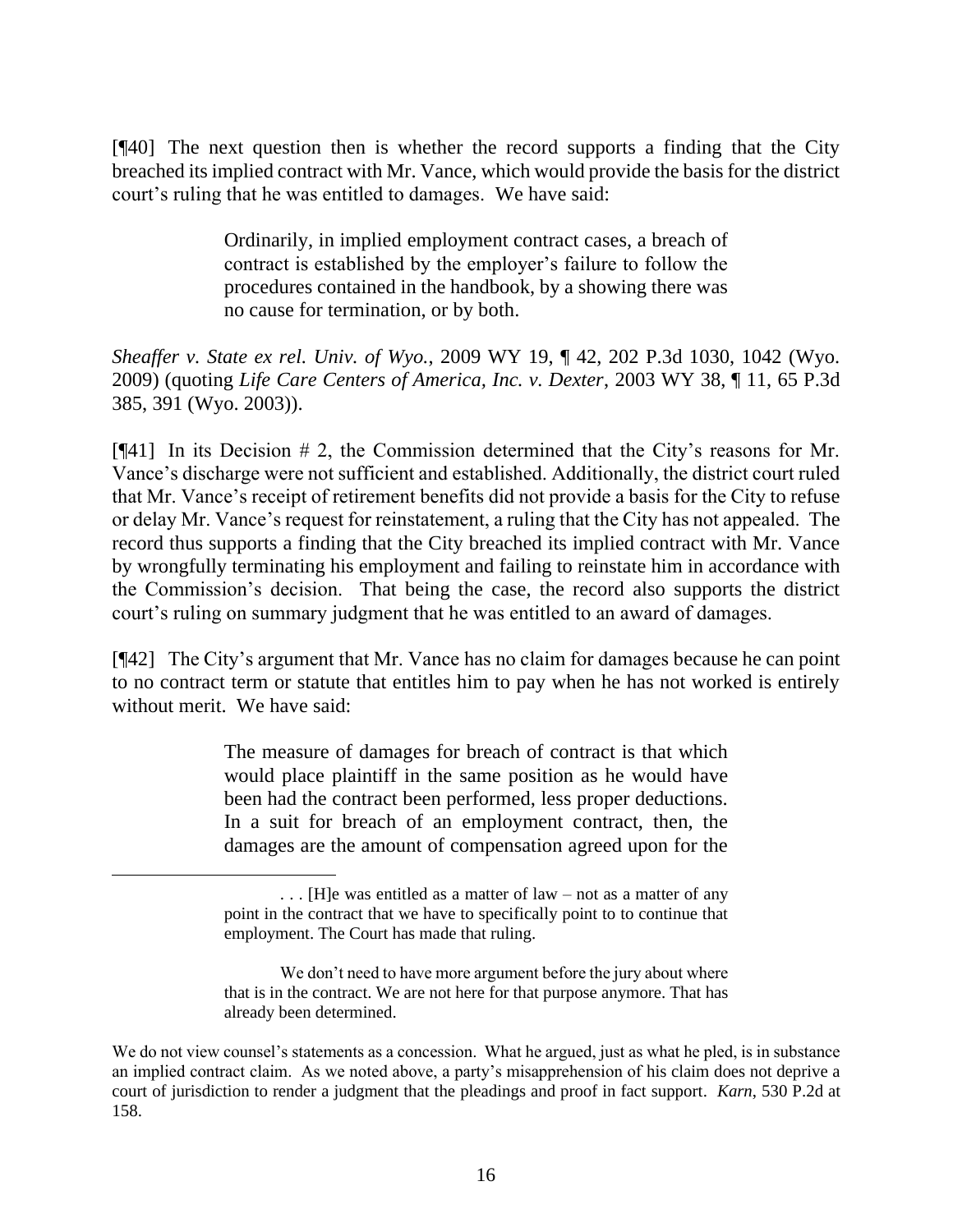remainder of the period involved less the amount which the employee earned or with reasonable diligence could have earned from other employment.

*Dubrowski v. State ex rel. Wyo. Liquor Comm'n*, 1 P.3d 631, 634 (Wyo. 2000) (quoting *[Panhandle Eastern Pipe Line Co. v. Smith](http://www.westlaw.com/Link/Document/FullText?findType=Y&serNum=1981152926&pubNum=0000661&originatingDoc=I04c2f097f55511d983e7e9deff98dc6f&refType=RP&fi=co_pp_sp_661_1025&originationContext=document&vr=3.0&rs=cblt1.0&transitionType=DocumentItem&contextData=(sc.Keycite)#co_pp_sp_661_1025)*, 637 P.2d 1020, 1025 (Wyo. 1981)); *see also* 82 Am. Jur. 2d *Wrongful Discharge* § 224 (Nov. 2020 update) ("A wrongfully discharged employee may generally recover monetary damages in compensation for wrongful termination, consisting of lost earnings—which includes lost wages, salary, and commissions . . . ."); *see also Mondt*, 924 P.2d at 83 (suspension of police officer without adherence to hearing requirements must be removed from record and officer must be compensated for pay she was denied).

[¶43] It is nonsensical to suggest that a party seeking to recover for breach of an employment contract must identify a contract term that allows him pay for not working. Damages for a wrongful termination include lost earnings, and if a plaintiff proves a breach of contract, as Mr. Vance did in this case, he is entitled to an award that includes lost earnings, with proper adjustments.

# **C. Due Process**

[¶44] The City next contends that because Mr. Vance did not move for summary judgment on his entitlement to damages, the district court erred when it ruled on the question. More particularly, it claims that since Mr. Vance's motion did not seek a ruling on his entitlement to damages, the City did not have notice and an opportunity to argue the question before the court ruled, and the ruling thus violated its right to due process.

[¶45] Whether a party was afforded due process is a question of law that we review de novo. *Matter of NRAE*, 2020 WY 121, ¶ 12, 472 P.3d 374, 377 (Wyo. 2020). We have explained:

> The party claiming an infringement of his right to due process has the burden of demonstrating both that he has a protected interest and that such interest has been affected in an impermissible way. The question is whether there has been a denial of fundamental fairness.

*Brush v. Davis*, 2013 WY 161, ¶ 16, 315 P.3d 648, 653 (Wyo. 2013).

[¶46] "Notice and the opportunity to be heard 'are unquestionably incidental to affording due process of law.'" *NRAE*, ¶ 17, 472 P.3d at 379 (quoting *[In re Guardianship of MEO](http://www.westlaw.com/Link/Document/FullText?findType=Y&serNum=2009582738&pubNum=0004645&originatingDoc=I851e2cd0f93d11eab28fd60ce3504331&refType=RP&fi=co_pp_sp_4645_1156&originationContext=document&vr=3.0&rs=cblt1.0&transitionType=DocumentItem&contextData=(sc.Keycite)#co_pp_sp_4645_1156)*, [2006 WY 87, ¶ 34, 138 P.3d 1145, 1156 \(Wyo. 2006\)\)](http://www.westlaw.com/Link/Document/FullText?findType=Y&serNum=2009582738&pubNum=0004645&originatingDoc=I851e2cd0f93d11eab28fd60ce3504331&refType=RP&fi=co_pp_sp_4645_1156&originationContext=document&vr=3.0&rs=cblt1.0&transitionType=DocumentItem&contextData=(sc.Keycite)#co_pp_sp_4645_1156). The City has not, however, met its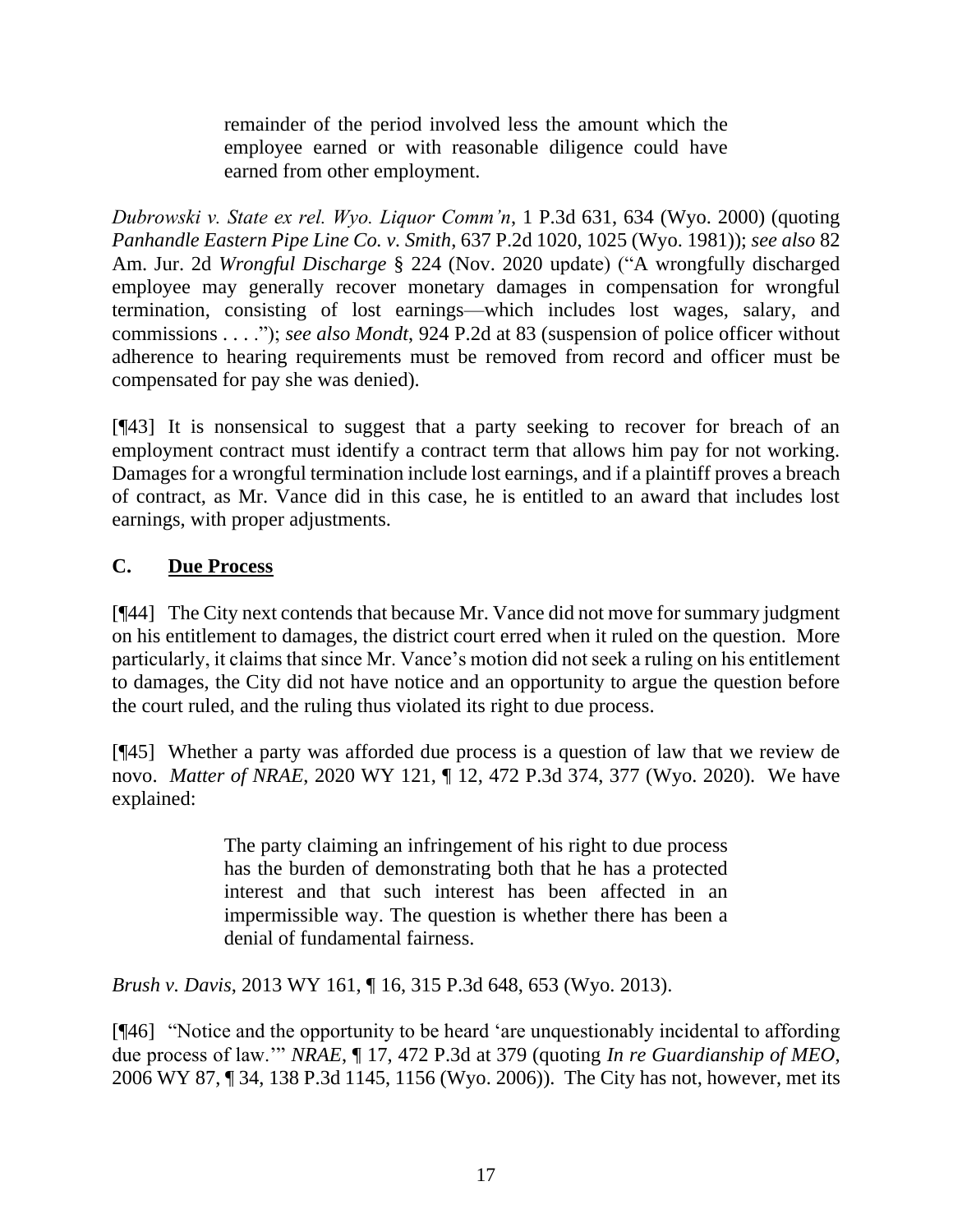burden of showing that it was deprived of notice and the opportunity to be heard by the district court's summary judgment ruling.

[¶47] Mr. Vance's memorandum in support of partial summary judgment stated (emphasis added):

> Mr. Vance seeks a partial summary judgment under the Act declaring as void the City of Laramie's illegal decision to reassign him to a position as Division Chief, thereby reducing his compensation and failing to provide him with notice and an opportunity to be heard, as required by W.S. § 15-5-112(b). Mr. Vance also seeks a partial summary judgment under the Act declaring that *the City of Laramie owes him damages, in an amount to be determined at trial, for refusing to reinstate him as a Shift Commander, effective December 5, 2012, as required by [Vance], and the Commission's Decision #2.*

[¶48] On page one of the City's response to Mr. Vance's motion, it stated (emphasis added):

Vance moves for summary judgment regarding:

(i) Vance's eligibility to be rehired while Vance remains retired and collects retirement benefits;

(ii) Vance's March of 2014 rehire as a Division Chief;

(iii) Vance's claim for overtime compensation for overtime hours Vance never worked; and

(iv) *Vance's alleged entitlement to damages*.

[¶49] Later in its response, the City argued, among other things, that "Vance wholly fails to establish the City breached the CBA, failed to comply with the Civil Service Commission's decisions, or failed to comply with the Wyoming Supreme Court's order." Mr. Vance's motion plainly sought a ruling that he was entitled to damages, and it is apparent from the City's response that it understood and responded to the claim. We therefore find no due process violation in the district court's summary judgment ruling on the question.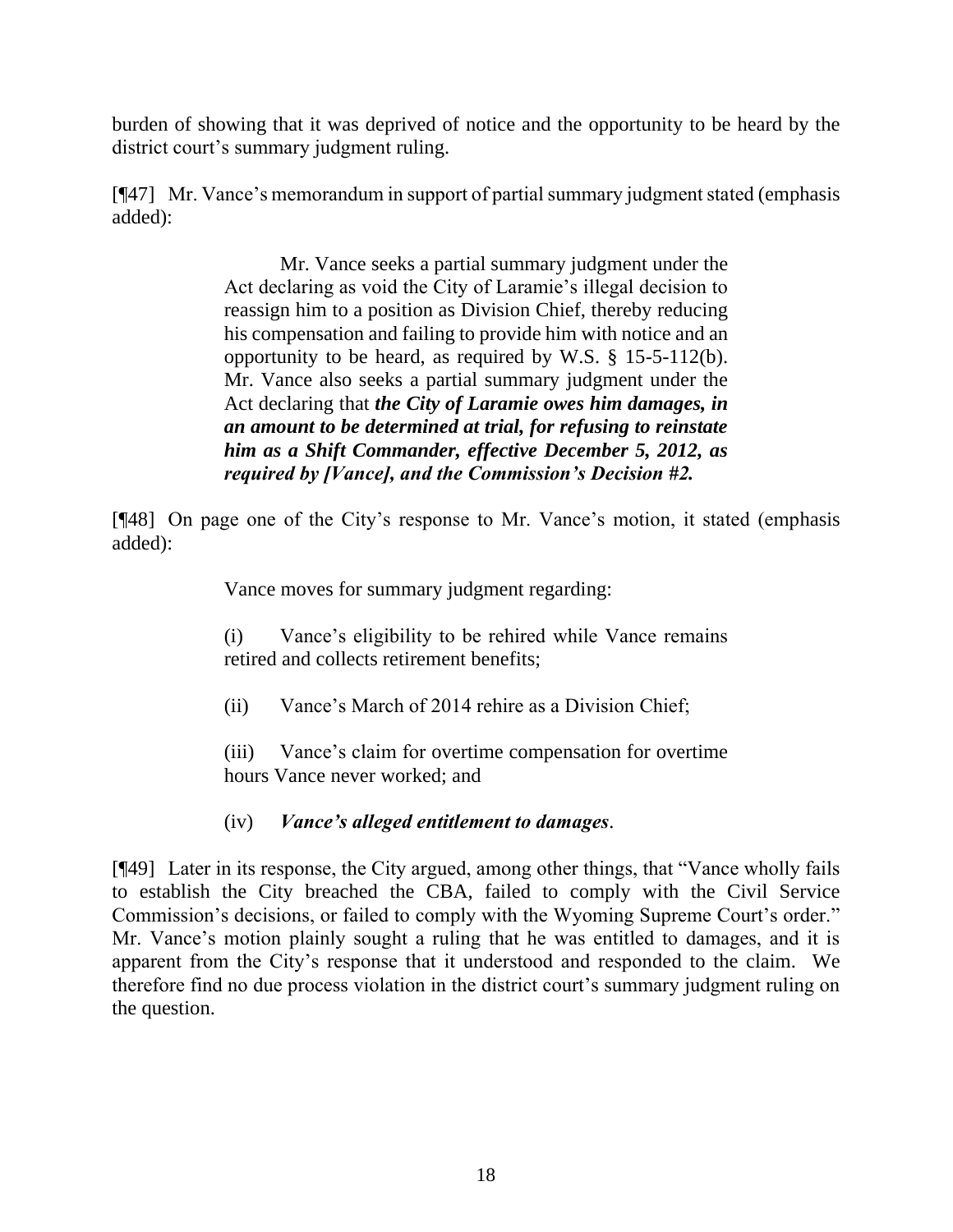# **D. Constitutionality of Damages Award**

[¶50] In its motion for judgment as a matter of law, the City argued that because the damages awarded to Mr. Vance included wages and employment benefits for times that he did not work, they amounted to a gift of public funds in violation of Article 16, Section 6 of the Wyoming Constitution. The district court found that the damages award was a proper claim against the City, not a gift, and it thus rejected the argument. Since this presents a question of constitutional interpretation, our review is de novo. *Matter of Adoption of MAJB*, 2020 WY 157, ¶ 9, 478 P.3d 196, 200 (Wyo. 2020) (quoting *[MH v.](http://www.westlaw.com/Link/Document/FullText?findType=Y&serNum=2051225944&pubNum=0004645&originatingDoc=Icd1a9240496411ebbe20d81a53907f9d&refType=RP&fi=co_pp_sp_4645_407&originationContext=document&vr=3.0&rs=cblt1.0&transitionType=DocumentItem&contextData=(sc.Search)#co_pp_sp_4645_407)  First Jud. Dist. Ct. of Laramie Cnty.*[, 2020 WY 72, ¶ 4, 465 P.3d 405, 407 \(Wyo. 2020\)\)](http://www.westlaw.com/Link/Document/FullText?findType=Y&serNum=2051225944&pubNum=0004645&originatingDoc=Icd1a9240496411ebbe20d81a53907f9d&refType=RP&fi=co_pp_sp_4645_407&originationContext=document&vr=3.0&rs=cblt1.0&transitionType=DocumentItem&contextData=(sc.Search)#co_pp_sp_4645_407).

[¶51] Article 16, Section 6 provides that "[n]either the state nor any county, city, township, town, school district, or any other political subdivision, shall . . . [l]oan or give its credit or make donations to or in aid of any individual, association or corporation, except for necessary support of the poor." Wyo. Const. Art. 16, § 6(a)(i). This Court has stated that if public funds are used to pay a just claim against a governmental entity, that payment is not considered a gift or donation in contravention of Article 16, Section 6. *State v. Carter*, 30 Wyo. 22, 215 P. 477, 479 (1923).

[¶52] As we discussed above, Mr. Vance was not paid for hours he did not work. He was awarded damages for the breach of contract claim he proved against the City, and lost earnings and benefits were a proper component of those damages. The district court therefore did not err when it rejected the City's argument.

# **E. Waiver Instruction**

[¶53] In its post-trial motion, the City argued it was entitled to a judgment limiting damages to \$31,786.30 based upon its alleged stipulation with Mr. Vance. Alternatively, it requested a new trial with the jury instructed on the City's waiver defense. The district court denied the City's motion both because it did not request a waiver instruction separate from the questions included in its proposed verdict form and because the evidence did not support the instruction. The court did not otherwise rule on the alleged stipulation.

[¶54] We will begin with what we know from the record concerning the background and substance of the stipulation. We will then turn to whether the district court erred in failing to limit Mr. Vance's damages in accordance with the stipulation or in failing to instruct the jury on the City's waiver defense.

# **1. Background and Substance of the Stipulation**

[¶55] Counsel for the City made what appears to be a deliberate decision not to offer the purported stipulation into evidence.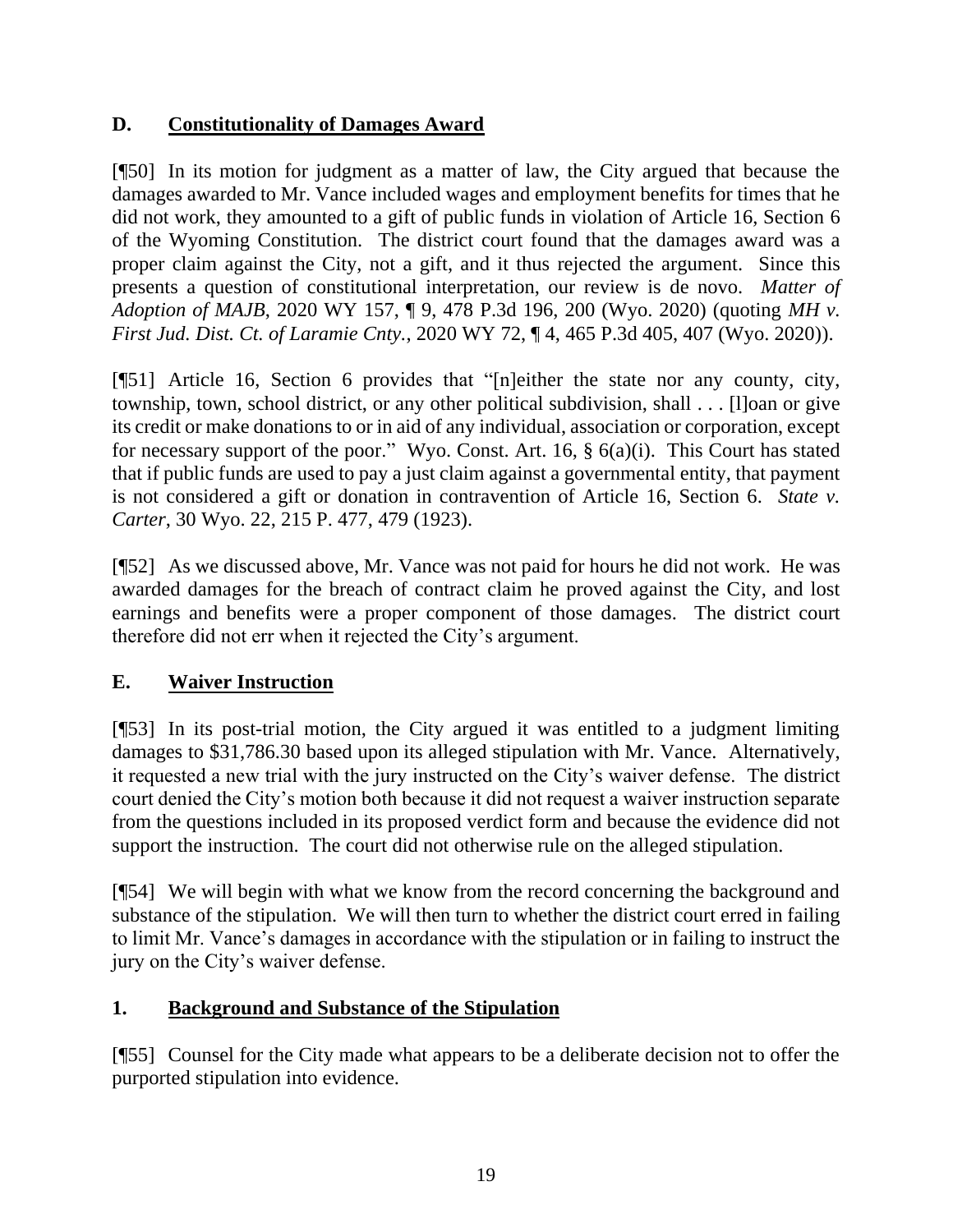[PLAINTIFF'S COUNSEL]: Your Honor, I'm going to have to ask about whether something was offered or admitted, but there was a stipulation but it was never referred to by number or anything.

[DEFENSE COUNSEL]: I didn't offer it.

[¶56] Although the written stipulation is not in the record, the record contains the City's petition for judicial review of Commission Decision # 2, and that petition details how the stipulation came to be and what it covered. $8$  In its petition, the City requested a stay in which it asserted as follows:

> 19. In [Commission Decision # 2], [the Commission] did not identify any specific relief Vance was entitled to pursuant to its Decision. However, the City has interpreted the Decision as requiring that Vance be reinstated to his position with the City, and that he should be entitled to lost wages and benefits he would have received had he not been terminated during the pertinent time periods.

> 20. Vance has been reinstated to his position during the pendency of this Petition for Review. However, if he is paid the wages and benefits he did not receive during the time he was terminated, and [Commission Decision # 2] is overturned, the City is concerned it will have no way of recovering those funds.

Although we do not disregard this court's general power to take judicial notice, *[Weber v. Johnston Fuel Liners, Inc.](http://www.westlaw.com/Link/Document/FullText?findType=Y&serNum=1975128204&pubNum=0000661&originatingDoc=I6d9a6272f5aa11d9b386b232635db992&refType=RP&originationContext=document&vr=3.0&rs=cblt1.0&transitionType=DocumentItem&contextData=(sc.UserEnteredCitation))*, Wyo., 540 P.2d 535 [\(1975\),](http://www.westlaw.com/Link/Document/FullText?findType=Y&serNum=1975128204&pubNum=0000661&originatingDoc=I6d9a6272f5aa11d9b386b232635db992&refType=RP&originationContext=document&vr=3.0&rs=cblt1.0&transitionType=DocumentItem&contextData=(sc.UserEnteredCitation)) we now establish two requirements for judicial notice of prior court proceedings in order to insure a proper record for appellate review. First, written notice must be given to the trial court so that it is clear what matters the trial court had the opportunity to consider; and second, judicially noticed documents must be physically included as part of the record filed on appeal, or must be on file at the Supreme Court as the result of a different proceeding. *Slepian v. Slepian*[, Ala.App., 355 So.2d 714](http://www.westlaw.com/Link/Document/FullText?findType=Y&serNum=1977141267&pubNum=735&originatingDoc=I6d9a6272f5aa11d9b386b232635db992&refType=RP&originationContext=document&vr=3.0&rs=cblt1.0&transitionType=DocumentItem&contextData=(sc.UserEnteredCitation))  [\(1977\),](http://www.westlaw.com/Link/Document/FullText?findType=Y&serNum=1977141267&pubNum=735&originatingDoc=I6d9a6272f5aa11d9b386b232635db992&refType=RP&originationContext=document&vr=3.0&rs=cblt1.0&transitionType=DocumentItem&contextData=(sc.UserEnteredCitation)) *cert. denied* [355 So.2d 717 \(1978\).](http://www.westlaw.com/Link/Document/FullText?findType=Y&serNum=1978142891&pubNum=0000735&originatingDoc=I6d9a6272f5aa11d9b386b232635db992&refType=RP&originationContext=document&vr=3.0&rs=cblt1.0&transitionType=DocumentItem&contextData=(sc.UserEnteredCitation)) *Compare [Hickey v. Burnett](http://www.westlaw.com/Link/Document/FullText?findType=Y&serNum=1985151670&pubNum=661&originatingDoc=I6d9a6272f5aa11d9b386b232635db992&refType=RP&fi=co_pp_sp_661_744&originationContext=document&vr=3.0&rs=cblt1.0&transitionType=DocumentItem&contextData=(sc.UserEnteredCitation)#co_pp_sp_661_744)*, *supra*[, 707 P.2d \[741\] at 744](http://www.westlaw.com/Link/Document/FullText?findType=Y&serNum=1985151670&pubNum=661&originatingDoc=I6d9a6272f5aa11d9b386b232635db992&refType=RP&fi=co_pp_sp_661_744&originationContext=document&vr=3.0&rs=cblt1.0&transitionType=DocumentItem&contextData=(sc.UserEnteredCitation)#co_pp_sp_661_744) [(Wyo. 1985)], and particularly fn. 4.

*Cockreham v. Wyo. Prod. Credit Ass'n*, 743 P.2d 869, 872-73 (Wyo. 1987); *see also* 2 McCormick on Evid. § 330 (8th ed. Jan. 2020 update) ("It is settled, of course, that the courts, trial and appellate, take notice of their own respective records in the present litigation, both as to matters occurring in the immediate trial, and in previous trials or hearings.") (footnote omitted).

<sup>8</sup> The filings were not admitted into evidence at trial but were attached to Mr. Vance's pretrial memorandum on issues of law. We have said: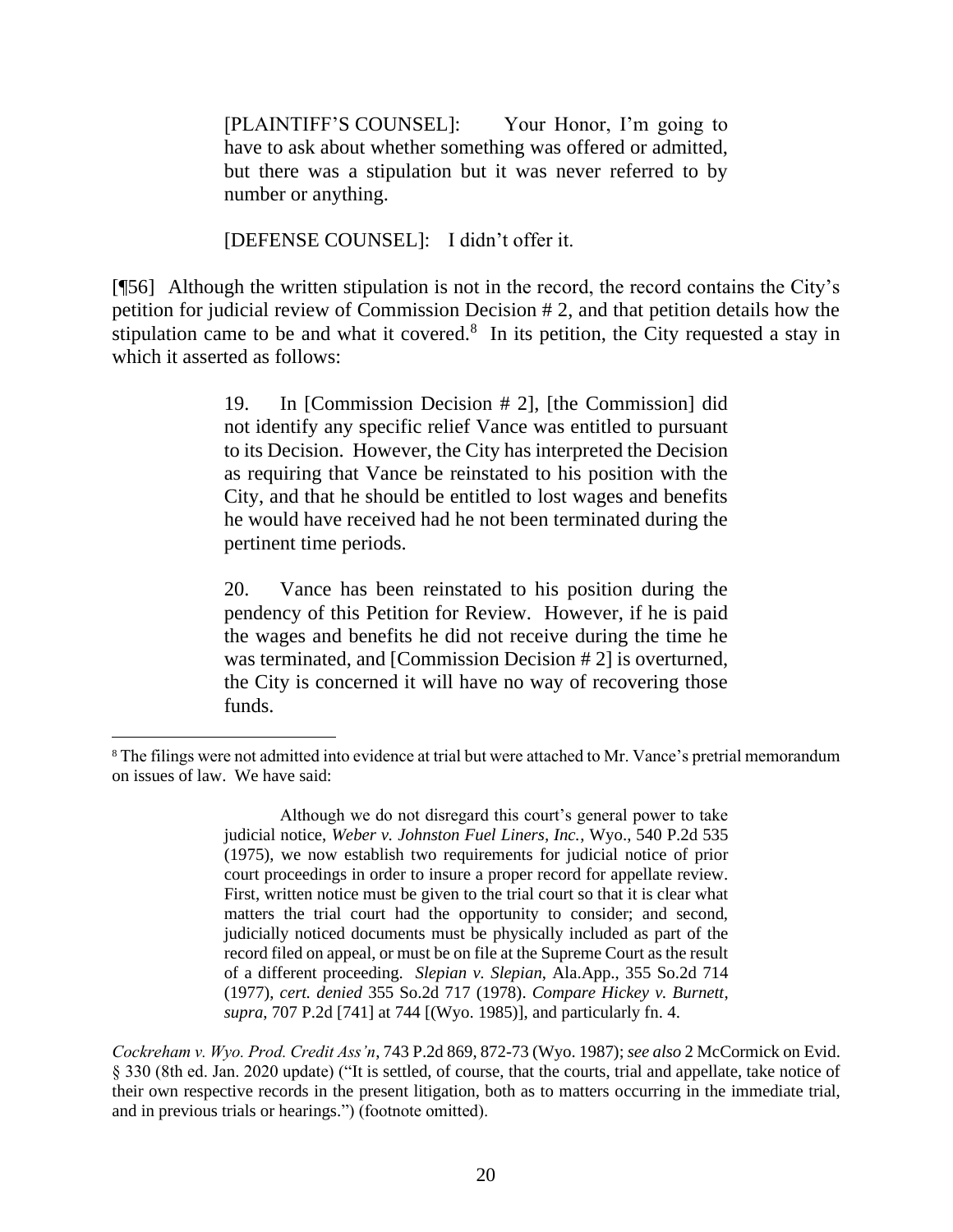21. Therefore, the City respectfully requests that this Court enter a stay during the pendency of the proceeding, find that the City should not have to pay back wages and benefits to Vance unless [Commission Decision # 2] is upheld. The total liability to the City for this amount is \$65,770.37; however, the amount Vance would actually receive is \$31,786.30. Exhibit 4, Jennifer Wade, Accounting Manager, March 25, 2014 Memorandum.

[¶57] The exhibit referenced in and attached to the City's request for a stay showed that the \$31,786.30 was intended to cover two periods for which the City at that time acknowledged Mr. Vance was entitled to back wages and benefits: December 15, 2012 to February 6, 2013, and October 1, 2013 to March 13, 2014. Through counsel, Mr. Vance stipulated to the stay, and the district court granted the stay.

[¶58] As to the substance of the stipulation, the only evidence at trial came in through the testimony of Mr. Vance.

> Q. And during the course of time that you were going through the legal process back and forth as we talked about, you authorized your lawyer to enter into an agreement with the City as to how much money you would be paid if you were ultimately reinstated. Do you recall that?

A. I don't  $-$  I would have to see that.

\* \* \* \*

Q. For right now – and take a look at this and see if it refreshes your recollection.

A. It does.

Q. And so if this refreshes your recollection, you authorized your lawyer to enter into an agreement that if you were reinstated, the City would pay you \$31,786.30, right?

A. That's correct.

Q. And you told your lawyer it was okay to make that agreement on your behalf, right?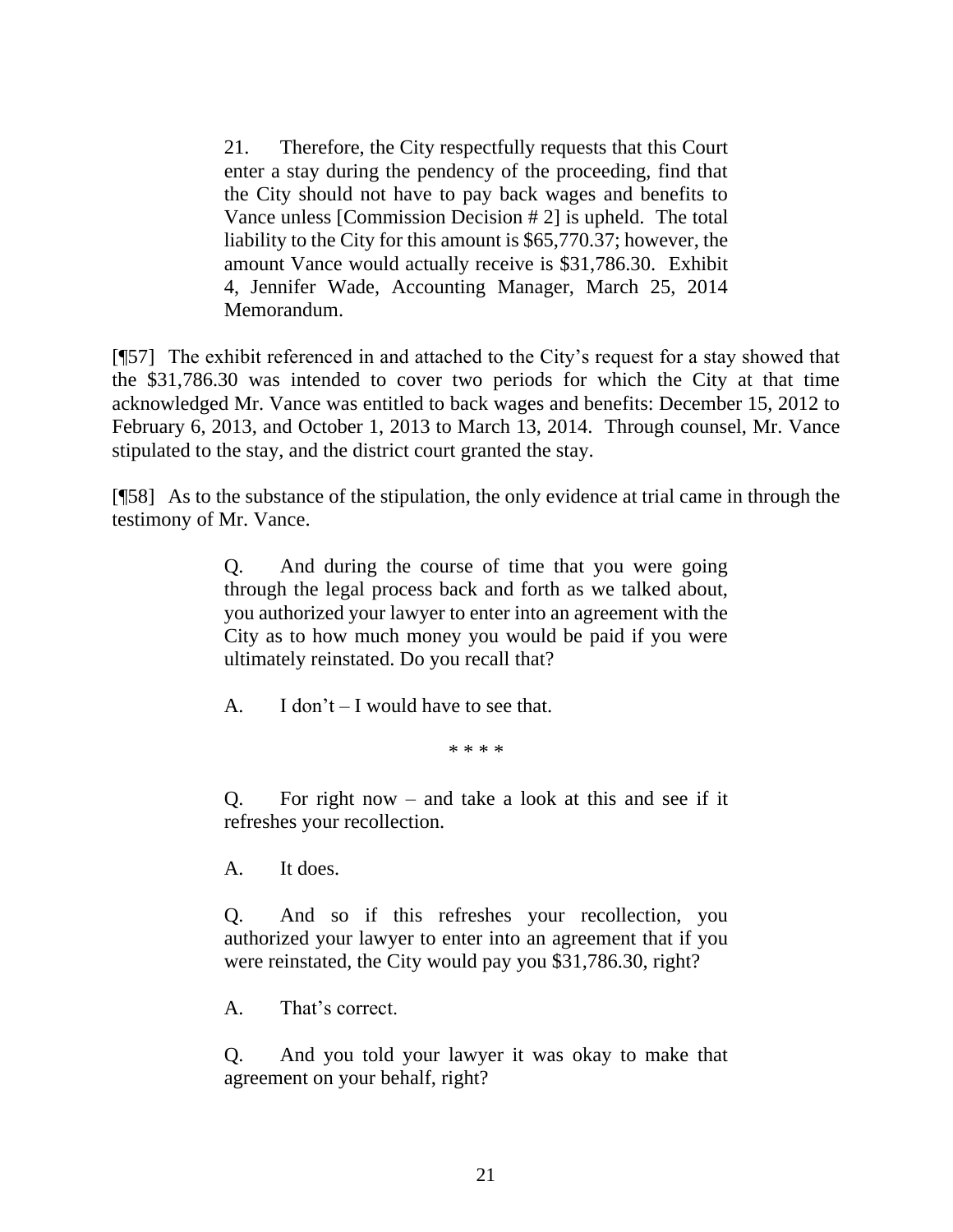A. I did.

Q. And you understand that as the judge told the jury here today that when parties make a stipulation, it binds them, right?[9]

A. I do.

Q. So the only written agreement we have about what Mr. Vance should be paid if he was ultimately reinstated is this stipulation, right?

A. That's the only one I know of.

\* \* \* \*

Q. And the fact is  $-$  just while we are on it, the stipulation is not limited in time for how long it might take you to get reinstated, correct?

A. I don't see any limitation, no.

#### **2. Enforceability of Stipulation**

[¶59] Concerning stipulations, we have said:

A stipulation is "an agreement, admission, or concession made in a judicial proceeding by the parties or their attorneys, respecting some matter or incident thereto." 73 Am. Jur. 2d *Stipulations* ¶ 1 (2016). Parties may stipulate to certain facts to avoid the delay, trouble and expense associated with proving them, and courts encourage stipulations to narrow issues to be proven at trial and promote judicial economy. *Id*. A stipulation "prevents an independent examination by a judicial officer or body with respect to the matters stipulated." [73 Am. Jur. 2d](http://www.westlaw.com/Link/Document/FullText?findType=Y&serNum=0281513675&pubNum=0113732&originatingDoc=I8e2843c0c20411e6afc8be5a5c08bae9&refType=TS&originationContext=document&vr=3.0&rs=cblt1.0&transitionType=DocumentItem&contextData=(sc.Search)) *Stipulations* § 17 (2016). Consequently, stipulations of facts are ordinarily "controlling and conclusive and courts are bound to enforce them, and they have no power to make findings contrary to the terms of the stipulation." *Id*.

<sup>9</sup> The district court instructed the jury, "To save time, attorneys sometimes stipulate, that is agree, that certain things are true. You will be told of any stipulated facts and must accept them as proved." The stipulation was not among the undisputed facts the court outlined in its instructions.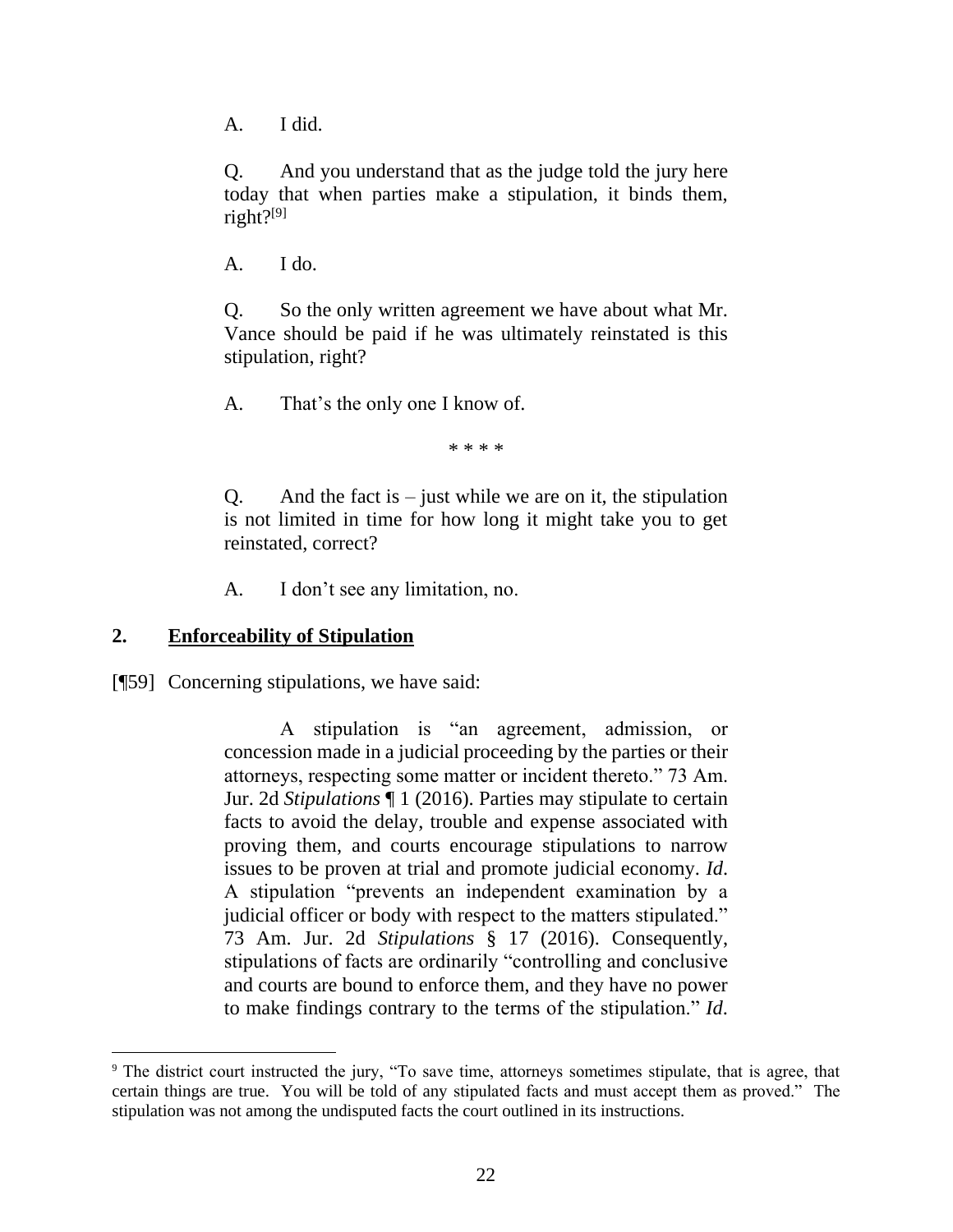*See also [Watkins v. Lake Charles Memorial Hosp.](http://www.westlaw.com/Link/Document/FullText?findType=Y&serNum=2032959652&pubNum=0003926&originatingDoc=I8e2843c0c20411e6afc8be5a5c08bae9&refType=RP&fi=co_pp_sp_3926_957&originationContext=document&vr=3.0&rs=cblt1.0&transitionType=DocumentItem&contextData=(sc.Search)#co_pp_sp_3926_957)*, 144 So.3d [944, 957 \(La. 2014\)](http://www.westlaw.com/Link/Document/FullText?findType=Y&serNum=2032959652&pubNum=0003926&originatingDoc=I8e2843c0c20411e6afc8be5a5c08bae9&refType=RP&fi=co_pp_sp_3926_957&originationContext=document&vr=3.0&rs=cblt1.0&transitionType=DocumentItem&contextData=(sc.Search)#co_pp_sp_3926_957) ("A stipulation has the effect of a judicial admission or confession, which binds all parties and the court."). In *Stringer v. Miller* (*[In re Stringer's Est.](http://www.westlaw.com/Link/Document/FullText?findType=Y&serNum=1959132258&pubNum=0000661&originatingDoc=I8e2843c0c20411e6afc8be5a5c08bae9&refType=RP&fi=co_pp_sp_661_512&originationContext=document&vr=3.0&rs=cblt1.0&transitionType=DocumentItem&contextData=(sc.Search)#co_pp_sp_661_512)*), 80 Wyo. [389, 343 P.2d 508, 512 \(1959\),](http://www.westlaw.com/Link/Document/FullText?findType=Y&serNum=1959132258&pubNum=0000661&originatingDoc=I8e2843c0c20411e6afc8be5a5c08bae9&refType=RP&fi=co_pp_sp_661_512&originationContext=document&vr=3.0&rs=cblt1.0&transitionType=DocumentItem&contextData=(sc.Search)#co_pp_sp_661_512) this Court admonished the trial court for ignoring a stipulation. We stated that "[t]he court was not privileged to ignore the stipulation of the parties" as to which will was valid. *[Id](http://www.westlaw.com/Link/Document/FullText?findType=Y&serNum=1959132258&pubNum=0000832&originatingDoc=I8e2843c0c20411e6afc8be5a5c08bae9&refType=RP&originationContext=document&vr=3.0&rs=cblt1.0&transitionType=DocumentItem&contextData=(sc.Search))*.

*Jackman Constr., Inc. v. Rock Springs Winnelson Co., Inc.*, 2016 WY 118, ¶ 32, 385 P.3d 311, 320 (Wyo. 2016).

[¶60] "While a stipulation need not follow any particular form, its terms must be definite and certain in order to afford a basis for judicial decision[.]" *State v. Buddington*, 707 S.E.2d 655, 657 (N.C. Ct. App. 2011) (quoting *State v. Alexander*[, 616 S.E.2d 914, 917](http://www.westlaw.com/Link/Document/FullText?findType=Y&serNum=2007166412&pubNum=0000711&originatingDoc=I3d87dd70440e11e0ac6aa914c1fd1d3f&refType=RP&fi=co_pp_sp_711_917&originationContext=document&vr=3.0&rs=cblt1.0&transitionType=DocumentItem&contextData=(sc.DocLink)#co_pp_sp_711_917)  [\(N.C. 2005\)\)](http://www.westlaw.com/Link/Document/FullText?findType=Y&serNum=2007166412&pubNum=0000711&originatingDoc=I3d87dd70440e11e0ac6aa914c1fd1d3f&refType=RP&fi=co_pp_sp_711_917&originationContext=document&vr=3.0&rs=cblt1.0&transitionType=DocumentItem&contextData=(sc.DocLink)#co_pp_sp_711_917); *see also* 73 Am. Jur. 2d *Stipulations* § 18 (Feb. 2021 update) ("The scope and operation of a stipulation as to the facts may be limited by its own terms and provisions and in any case should not be extended beyond what the parties clearly intended.") (footnotes omitted).

[¶61] The City's evidence of the parties' stipulation falls far short of establishing a definite and certain agreement, or a clear intention on the part of Mr. Vance, to limit any and all damages. Mr. Vance's testimony did not identify the periods of lost wages that the \$31,786.30 was intended to cover, but given the circumstances surrounding the stipulation, it is disingenuous at best for the City to suggest that it was intended to fully compensate Mr. Vance for any period of work he lost pending the appeals and the City's reinstatement of him. Because the City failed to prove the terms of the asserted stipulation, the district court did not err in refusing to limit Mr. Vance's damages accordingly.

#### **3. Waiver Instruction**

[¶62] During the instructions conference, counsel for the City asked the district court to include questions on the verdict form that instructed the jury on waiver and asked it to answer yes or no as to whether Mr. Vance waived his right to claim damages. Counsel did not argue or otherwise elaborate on the need for the instructions, and when the court refused them, the following exchange took place:

> THE COURT: ... And with the status of where we are in the contract and damages claim, the Court will not give these instructions.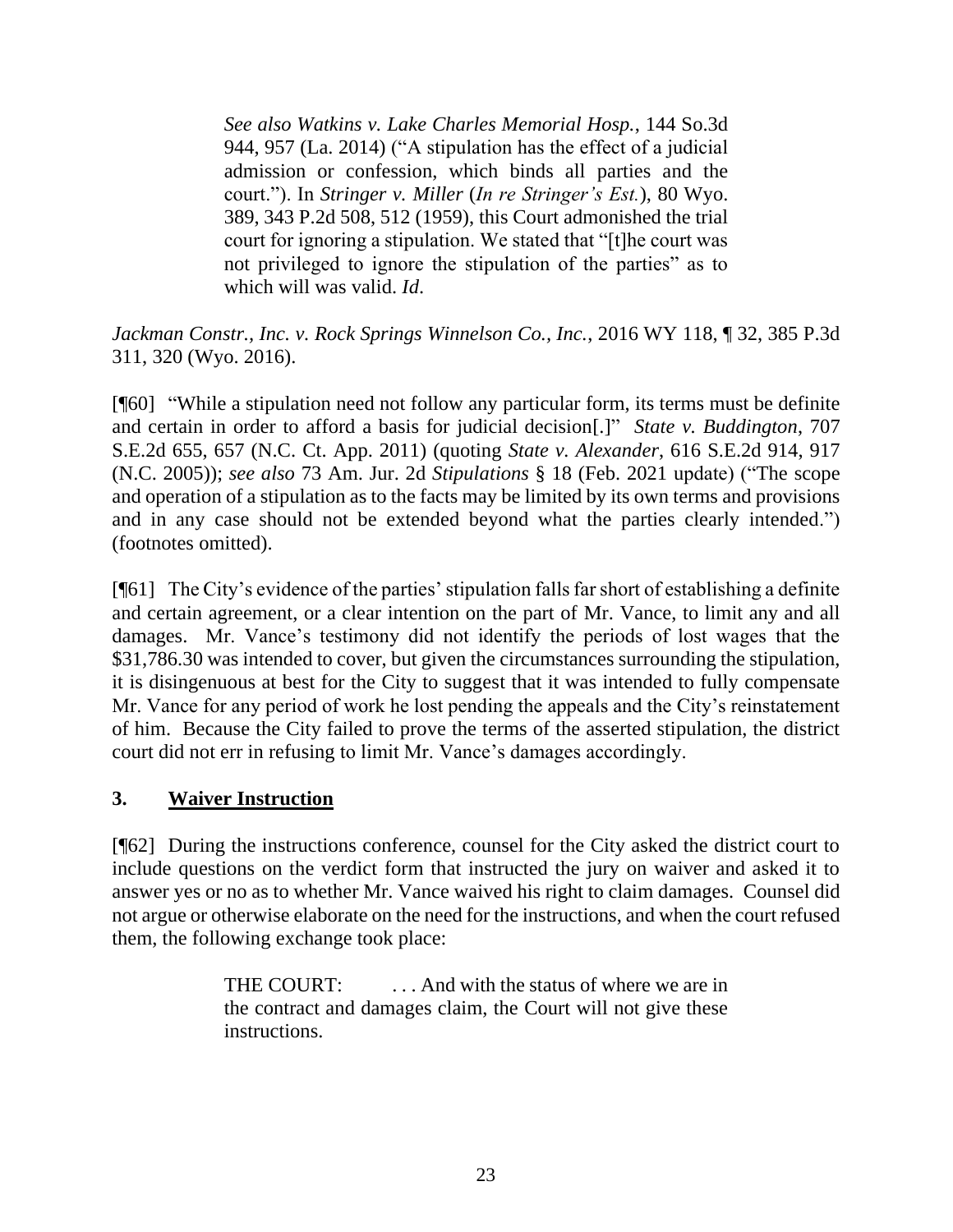[DEFENSE COUNSEL]: I understand, Your Honor. And, obviously, we couldn't have anticipated where we would be. That could be modified. But I understand the Court's ruling.

[¶63] We have held that W.R.C.P. 51(b) "requires counsel 'to inform the district court of the nature of the contended error and the specific grounds of objection, so that the court may exercise judicial discretion in reconsidering the instruction to avoid error.'" *Werner Enter., Inc. v. Brophy*, 2009 WY 132, ¶ 18, 218 P.3d 948, 954 (Wyo. 2009) (quoting *[Rittierodt v. State Farm Ins. Co.](http://www.westlaw.com/Link/Document/FullText?findType=Y&serNum=2000093200&pubNum=0004645&originatingDoc=I2655dd31c86f11deb08de1b7506ad85b&refType=RP&fi=co_pp_sp_4645_843&originationContext=document&vr=3.0&rs=cblt1.0&transitionType=DocumentItem&contextData=(sc.Search)#co_pp_sp_4645_843)*, 3 P.3d 841, 843 (Wyo. 2000)); *see also Merit Energy Co., LLC v. Horr*, 2016 WY 3, 1 23 n.6, 366 P.3d 489, 497 n.6 (Wyo. 2016). When that is not done, we review only for plain error. *Werner Enter.*, ¶ 19, 218 P.3d at 954 (citing *[Nish v.](http://www.westlaw.com/Link/Document/FullText?findType=Y&serNum=2009566966&pubNum=0004645&originatingDoc=I2655dd31c86f11deb08de1b7506ad85b&refType=RP&fi=co_pp_sp_4645_1141&originationContext=document&vr=3.0&rs=cblt1.0&transitionType=DocumentItem&contextData=(sc.Search)#co_pp_sp_4645_1141)  Schaefer*[, 2006 WY 85, ¶ 18, 138 P.3d 1134, 1141 \(Wyo.](http://www.westlaw.com/Link/Document/FullText?findType=Y&serNum=2009566966&pubNum=0004645&originatingDoc=I2655dd31c86f11deb08de1b7506ad85b&refType=RP&fi=co_pp_sp_4645_1141&originationContext=document&vr=3.0&rs=cblt1.0&transitionType=DocumentItem&contextData=(sc.Search)#co_pp_sp_4645_1141) 2006)).<sup>10</sup>

[¶64] Counsel for the City did not object when the district court refused its waiver instruction or otherwise offer specific grounds for its proffered instruction. Review for plain error requires the City to show that: 1) the record clearly reflects the alleged error; 2) the district court transgressed a clear and unequivocal rule of law; and 3) it was denied a substantial right resulting in material prejudice. *Wyant v. State*, 2020 WY 15, ¶ 5, 458 P.3d 13, 16 (Wyo. 2020) (quoting *Sindelar v. State*[, 2018 WY 29, ¶ 16, 416 P.3d 764, 768 \(Wyo.](http://www.westlaw.com/Link/Document/FullText?findType=Y&serNum=2044445108&pubNum=0004645&originatingDoc=Id9ea7d9047a911eaa21cb04c67e0c07f&refType=RP&fi=co_pp_sp_4645_768&originationContext=document&vr=3.0&rs=cblt1.0&transitionType=DocumentItem&contextData=(sc.Search)#co_pp_sp_4645_768)  [2018\)\)](http://www.westlaw.com/Link/Document/FullText?findType=Y&serNum=2044445108&pubNum=0004645&originatingDoc=Id9ea7d9047a911eaa21cb04c67e0c07f&refType=RP&fi=co_pp_sp_4645_768&originationContext=document&vr=3.0&rs=cblt1.0&transitionType=DocumentItem&contextData=(sc.Search)#co_pp_sp_4645_768); *see also Werner Enter.*, ¶ 26, 218 P.3d at 957.

[¶65] Because the record clearly shows the district court's refusal of the City's waiver instruction, the first prong of plain error review is satisfied. The City cannot, however, satisfy the second prong because the record contains no evidence to support its waiver instruction. "[W]aiver is the 'intentional relinquishment or abandonment of a known right.'" *Rodriguez v. State*, 2019 WY 25, ¶ 25, 435 P.3d 399, 406 (Wyo. 2019) (quoting *Nunamaker v. State*[, 2017 WY 100, ¶ 9, 401 P.3d 863, 866 \(Wyo. 2017\)\)](http://www.westlaw.com/Link/Document/FullText?findType=Y&serNum=2042498809&pubNum=0004645&originatingDoc=Ie4f3db003f9e11e9bb0cd983136a9739&refType=RP&fi=co_pp_sp_4645_866&originationContext=document&vr=3.0&rs=cblt1.0&transitionType=DocumentItem&contextData=(sc.Search)#co_pp_sp_4645_866). The only trial evidence concerning the stipulation was Mr. Vance's testimony, and nothing in that testimony supported a finding that he knowingly and intentionally relinquished his claim for damages.

[¶66] A district court "has extensive discretion in tailoring jury instructions, so long as they correctly state the law and fairly and adequately cover the issues presented." *Farrow v. State*, 2019 WY 30, ¶ 12, 437 P.3d 809, 815 (Wyo. 2019) (quoting *[Merit Energy](http://www.westlaw.com/Link/Document/FullText?findType=Y&serNum=2037945903&pubNum=0004645&originatingDoc=Ibc442ab04a9411e9bb0cd983136a9739&refType=RP&fi=co_pp_sp_4645_497&originationContext=document&vr=3.0&rs=cblt1.0&transitionType=DocumentItem&contextData=(sc.Search)#co_pp_sp_4645_497)*, ¶ 23, [366 P.3d at](http://www.westlaw.com/Link/Document/FullText?findType=Y&serNum=2037945903&pubNum=0004645&originatingDoc=Ibc442ab04a9411e9bb0cd983136a9739&refType=RP&fi=co_pp_sp_4645_497&originationContext=document&vr=3.0&rs=cblt1.0&transitionType=DocumentItem&contextData=(sc.Search)#co_pp_sp_4645_497) 497). Because the City's evidence did not put the question of waiver in issue, we find no error in the district court's refusal of its waiver instruction.

 $10$  The concurring opinion points out an inconsistency in our precedent concerning application of the plain error standard of review in civil cases. We recognize this and agree that in the proper case, this is an issue that should be addressed, hopefully with guidance from the parties' briefing. In this case, the City urged the Court to review for an abuse of discretion, which we are unwilling to do given its failure to adequately assert its objection below. We instead give it the benefit of the doubt and review for plain error, saving the broader question of waiver versus plain error for another day.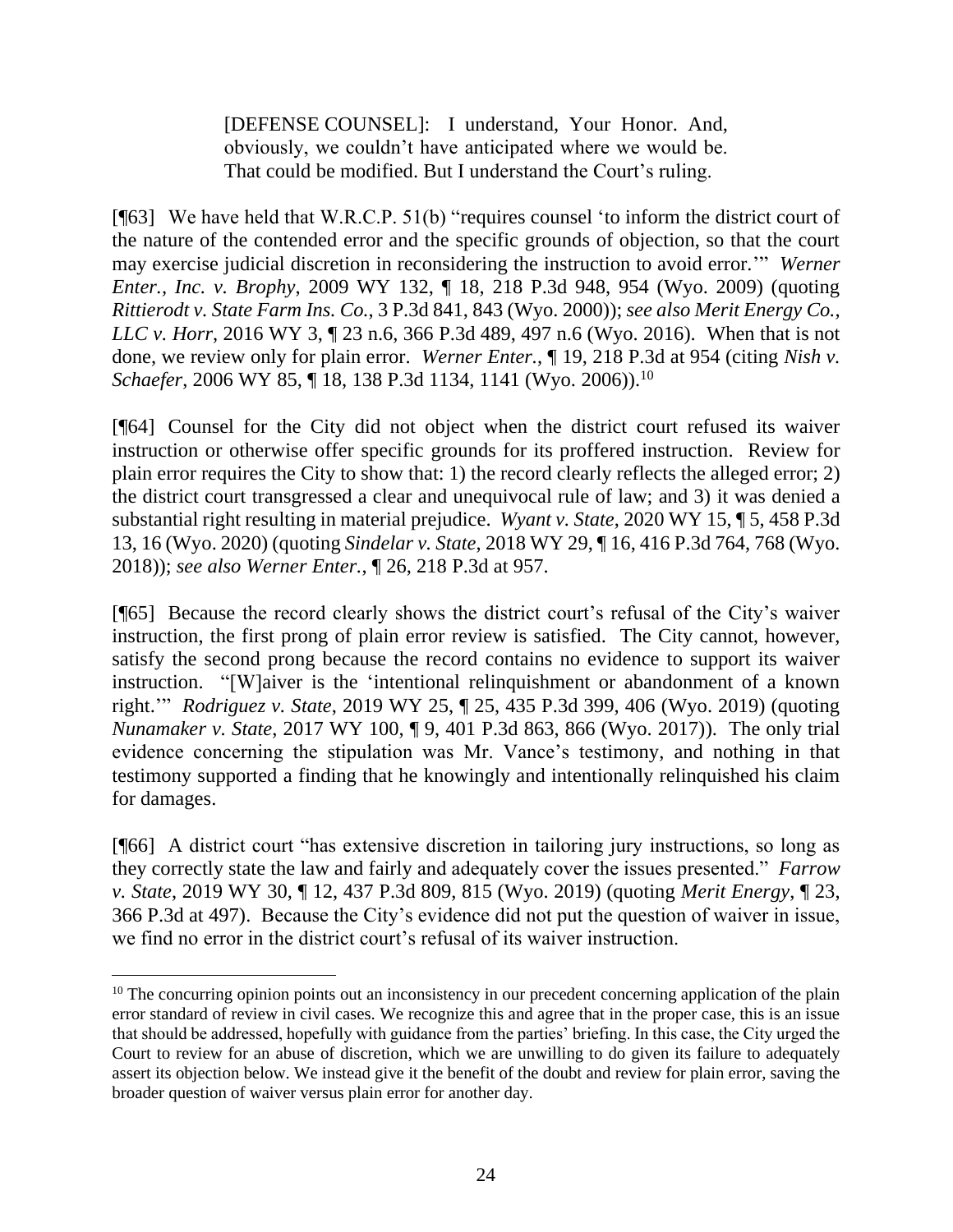# **F. Mitigation**

[¶67] The City's mitigation argument is two-fold. First, it argues what amounts to a sufficiency of the evidence claim, and second, it contends that the district court erred in excluding its evidence of other available firefighter positions. We will address each claim separately.

### **1. Sufficiency of the Evidence**

[¶68] The City points to evidence it submitted in support of its summary judgment motion, as well as evidence admitted at trial, and it contends that based on that evidence reasonable minds could only conclude that Mr. Vance failed to mitigate his damages. It claims that the district court therefore should have ruled on summary judgment that Mr. Vance's claim for damages was barred by his failure to mitigate his damages, or that it should have granted the City's post-verdict W.R.C.P. 50 motion for judgment as a matter of law on the question. For the reasons that follow, we will not consider either claim.

[¶69] As to the evidence on summary judgment, we have held that a trial court order denying summary judgment is not reviewable following a full trial on the merits. *Johnson Cnty. Ranch Improvement #1, LLC v. Goddard*, 2020 WY 115, ¶ 25, 471 P.3d 307, 315 (Wyo. 2020) (citing *[Halvorson v. Sweetwater Cnty. Sch. Dist. No. 1](http://www.westlaw.com/Link/Document/FullText?findType=Y&serNum=2035388559&pubNum=0004645&originatingDoc=I15bd1490ecaa11eaac1bf54738486b58&refType=RP&fi=co_pp_sp_4645_402&originationContext=document&vr=3.0&rs=cblt1.0&transitionType=DocumentItem&contextData=(sc.Search)#co_pp_sp_4645_402)*, 2015 WY 18, ¶ 21, [342 P.3d 395, 402 \(Wyo. 2015\)\)](http://www.westlaw.com/Link/Document/FullText?findType=Y&serNum=2035388559&pubNum=0004645&originatingDoc=I15bd1490ecaa11eaac1bf54738486b58&refType=RP&fi=co_pp_sp_4645_402&originationContext=document&vr=3.0&rs=cblt1.0&transitionType=DocumentItem&contextData=(sc.Search)#co_pp_sp_4645_402). Here, there was a full trial on the merits of Mr. Vance's damages, including the question of whether he mitigated them. We therefore will not consider the mitigation evidence the City submitted on summary judgment or review the district court's order denying its motion for summary judgment on its mitigation claim.

[¶70] With respect to whether the evidence at trial would support only a verdict that Mr. Vance's claim for damages was barred by his failure to mitigate, we have held that a sufficiency of the evidence claim is not reviewable on appeal unless a motion for judgment as a matter of law was made before the case was submitted to the jury. *Johnson Cnty.*, ¶ 40, 471 P.3d at 319 (quoting *[Belle Fourche Pipeline Co. v. Elmore Livestock Co.](http://www.westlaw.com/Link/Document/FullText?findType=Y&serNum=1983140754&pubNum=0000661&originatingDoc=I15bd1490ecaa11eaac1bf54738486b58&refType=RP&fi=co_pp_sp_661_512&originationContext=document&vr=3.0&rs=cblt1.0&transitionType=DocumentItem&contextData=(sc.Search)#co_pp_sp_661_512)*, 669 P.2d [505, 512 \(Wyo. 1983\)\)](http://www.westlaw.com/Link/Document/FullText?findType=Y&serNum=1983140754&pubNum=0000661&originatingDoc=I15bd1490ecaa11eaac1bf54738486b58&refType=RP&fi=co_pp_sp_661_512&originationContext=document&vr=3.0&rs=cblt1.0&transitionType=DocumentItem&contextData=(sc.Search)#co_pp_sp_661_512); *see also CFE Racing Prod., Inc. v. BMF Wheels, Inc.*, 793 F.3d 571, 583 (6th Cir. 2015) ("Even where a party has made some reference to an issue in a [Rule 50\(a\)](http://www.westlaw.com/Link/Document/FullText?findType=L&pubNum=1000600&cite=USFRCPR50&originatingDoc=Icb031a02296d11e590d4edf60ce7d742&refType=RB&originationContext=document&vr=3.0&rs=cblt1.0&transitionType=DocumentItem&contextData=(sc.DocLink)#co_pp_8b3b0000958a4) motion that it later invokes as the basis for its renewed motion under [Rule 50\(b\),](http://www.westlaw.com/Link/Document/FullText?findType=L&pubNum=1000600&cite=USFRCPR50&originatingDoc=Icb031a02296d11e590d4edf60ce7d742&refType=RB&originationContext=document&vr=3.0&rs=cblt1.0&transitionType=DocumentItem&contextData=(sc.DocLink)#co_pp_a83b000018c76) the issue is not preserved if it was not raised in a sufficiently substantial way in the earlier motion."). We have explained:

> The reasons for the rule are three-fold. *[Little v. Bankers](http://www.westlaw.com/Link/Document/FullText?findType=Y&serNum=1970118260&pubNum=0000350&originatingDoc=I15bd1490ecaa11eaac1bf54738486b58&refType=RP&fi=co_pp_sp_350_511&originationContext=document&vr=3.0&rs=cblt1.0&transitionType=DocumentItem&contextData=(sc.Search)#co_pp_sp_350_511)  Life & Cas. Co.*[, 426 F.2d 509, 511 \(5th Cir. 1970\).](http://www.westlaw.com/Link/Document/FullText?findType=Y&serNum=1970118260&pubNum=0000350&originatingDoc=I15bd1490ecaa11eaac1bf54738486b58&refType=RP&fi=co_pp_sp_350_511&originationContext=document&vr=3.0&rs=cblt1.0&transitionType=DocumentItem&contextData=(sc.Search)#co_pp_sp_350_511) First, "a litigant may not gamble on the jury's verdict and then later question the sufficiency of the evidence on appeal." *[Id](http://www.westlaw.com/Link/Document/FullText?findType=Y&serNum=1970118260&pubNum=0000350&originatingDoc=I15bd1490ecaa11eaac1bf54738486b58&refType=RP&originationContext=document&vr=3.0&rs=cblt1.0&transitionType=DocumentItem&contextData=(sc.Search))*. Second, a party who does not move for judgment as a matter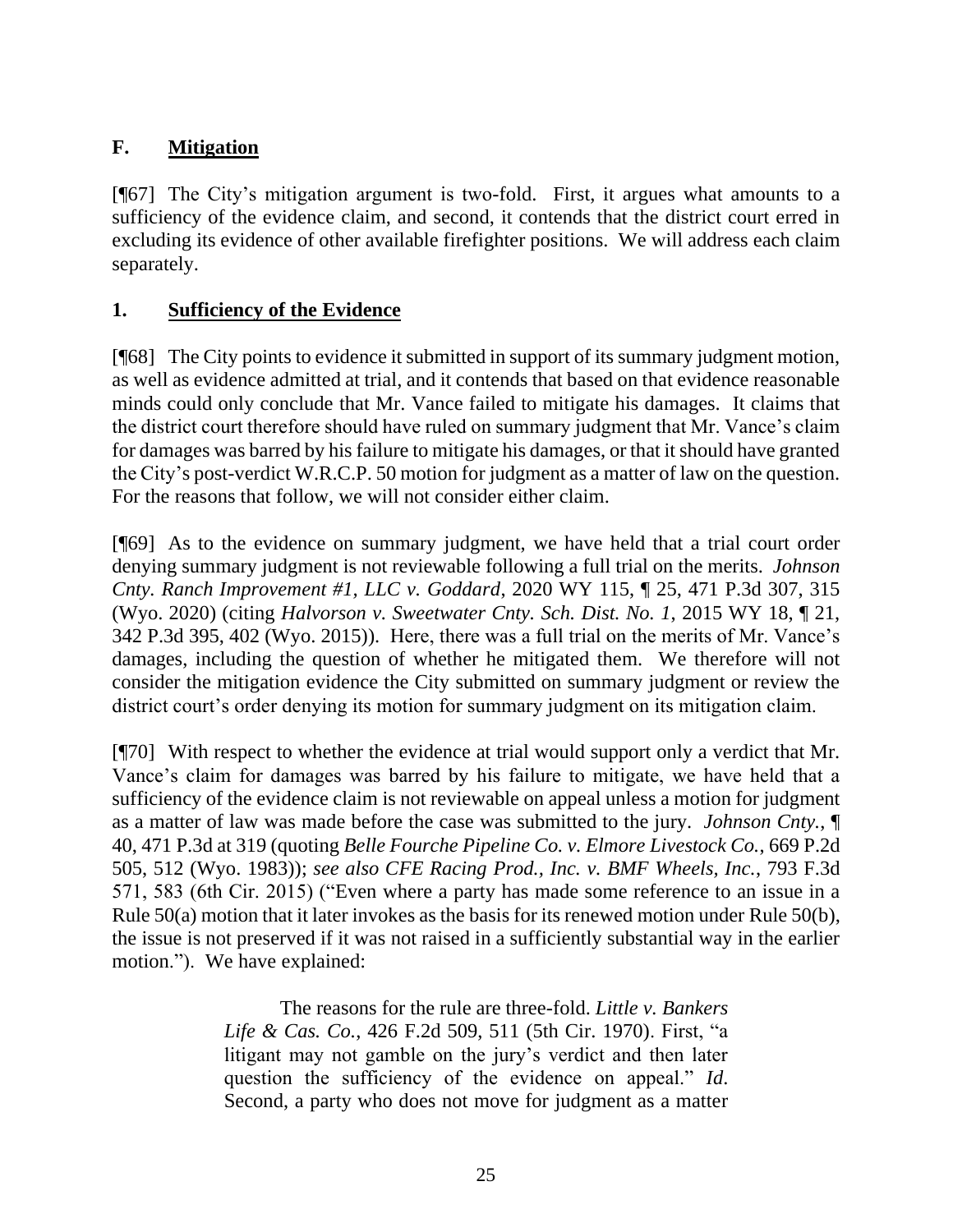of law "must have been of the view that the evidence made a case for the jury; he should not be permitted on appeal to impute error to the trial judge for sharing that view." *[Id](http://www.westlaw.com/Link/Document/FullText?findType=Y&serNum=1970118260&pubNum=0000350&originatingDoc=I15bd1490ecaa11eaac1bf54738486b58&refType=RP&originationContext=document&vr=3.0&rs=cblt1.0&transitionType=DocumentItem&contextData=(sc.Search))*. Finally, requiring a party to alert the court and opposing party of a claimed deficiency in the evidence prior to the jury deliberating allows the opposing party "to do whatever can be done to mend his case." *[Quinn v. Sw. Wood Prods., Inc.](http://www.westlaw.com/Link/Document/FullText?findType=Y&serNum=1979112832&pubNum=0000350&originatingDoc=I15bd1490ecaa11eaac1bf54738486b58&refType=RP&fi=co_pp_sp_350_1025&originationContext=document&vr=3.0&rs=cblt1.0&transitionType=DocumentItem&contextData=(sc.Search)#co_pp_sp_350_1025)*, 597 [F.2d 1018, 1025 \(5th Cir. 1979\).](http://www.westlaw.com/Link/Document/FullText?findType=Y&serNum=1979112832&pubNum=0000350&originatingDoc=I15bd1490ecaa11eaac1bf54738486b58&refType=RP&fi=co_pp_sp_350_1025&originationContext=document&vr=3.0&rs=cblt1.0&transitionType=DocumentItem&contextData=(sc.Search)#co_pp_sp_350_1025) "But if the court and [opposing] counsel learn of such a claim for the first time after verdict, both are ambushed and nothing can be done except by way of a complete new trial. It is contrary to the spirit of our procedures to permit counsel to be sandbagged by such tactics or the trial court to be so put in error." *[Id](http://www.westlaw.com/Link/Document/FullText?findType=Y&serNum=1979112832&pubNum=0000350&originatingDoc=I15bd1490ecaa11eaac1bf54738486b58&refType=RP&originationContext=document&vr=3.0&rs=cblt1.0&transitionType=DocumentItem&contextData=(sc.Search))*.

*Johnson Cnty.*, ¶ 41, 471 P.3d at 319.

[¶71] The City raised its claim that the mitigation evidence precluded a jury award of damages in its Rule 50 motion after the jury rendered its verdict, but it did not raise it in its Rule 50 motion before the case went to the jury. Its claim is therefore not reviewable on appeal.

#### **2. Exclusion of Mitigation Evidence**

[¶72] The City claims that the district court made a pretrial ruling that its evidence of available firefighter positions was admissible and then changed its ruling during trial. The record does not support this claim.

[¶73] The City filed a motion in limine asking that Mr. Vance be precluded from introducing evidence, testifying, arguing, or discussing his qualifications for or the availability of firefighter positions during his period of unemployment. It argued that because Mr. Vance did not look for a firefighter position during that period, any such discussion, evidence, or testimony would be speculation or hearsay. The court granted that motion orally during its first pretrial conference followed by a written order.<sup>11</sup>

[¶74] At the final pretrial conference, the district court clarified that it did not intend its written order to preclude the City from offering evidence of available firefighter positions. In response, counsel for the City stated that he was not pre-offering the exhibits and that "if I think it's appropriate to present that as evidence in the defendant's case, then I will bring that up with the Court just like in the case of any other motion in limine before I say anything to the jury."

<sup>&</sup>lt;sup>11</sup> The district court's liminal ruling has not been challenged, and its propriety is therefore not before the Court.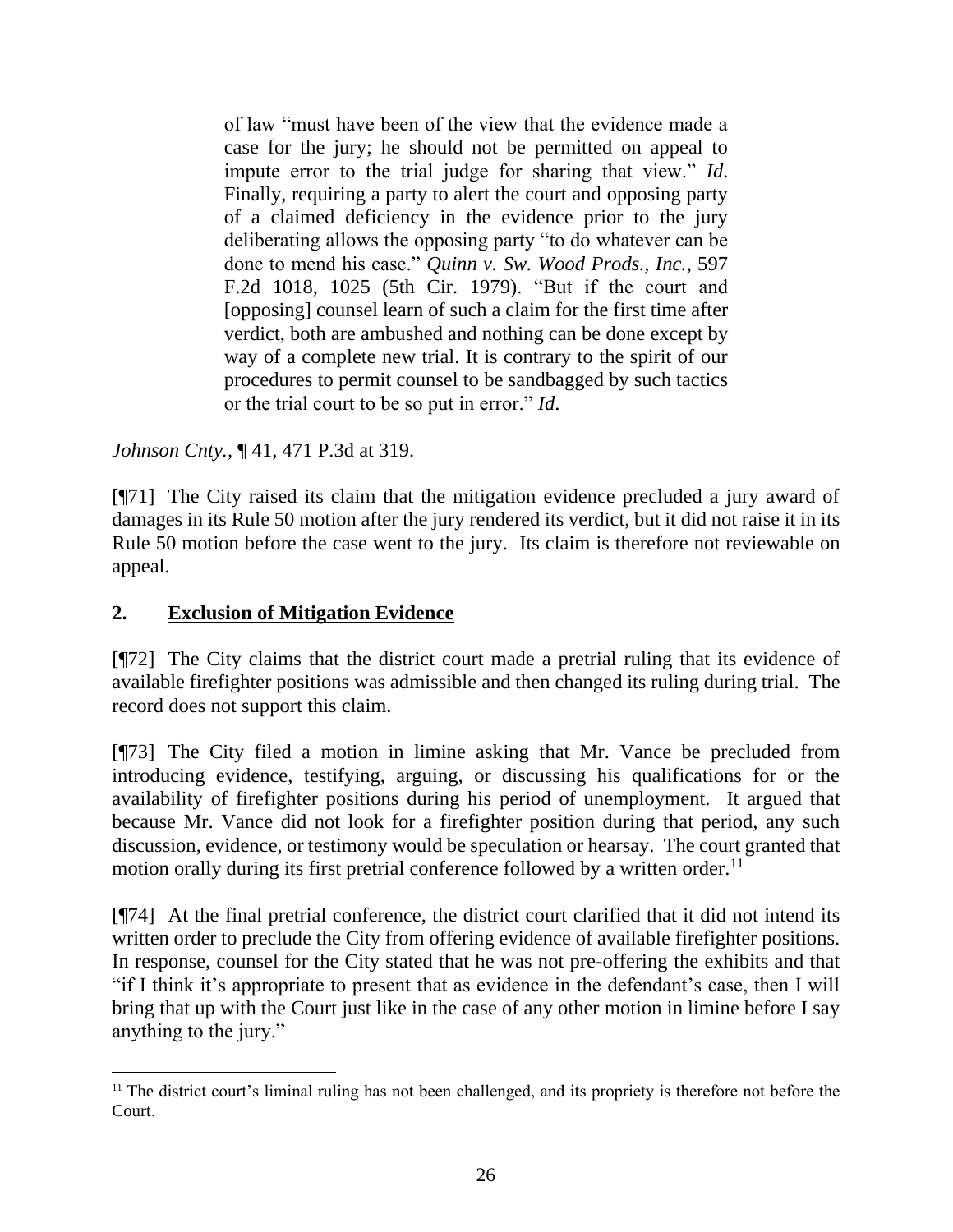[¶75] At trial, counsel for the City offered the evidence during his cross-examination of Mr. Vance's damages expert. The exchange went as follows:

> [DEFENSE COUNSEL]: . . . I would like to ask this witness about this job and the compensation from this job and how it would affect the calculations based on the availability of this job.

> > \* \* \* \*

THE COURT: You object to this proposed exhibit?

[PLAINTIFF'S COUNSEL]: I do. I don't believe this has – this exhibit has nothing to do with this. It is not relevant.  $\dots$ 

. . . [T]his is a career that is only available if it's a current federal employee with –

[DEFENSE COUNSEL]: Let me get a different job description. I have several.

[PLAINTIFF'S COUNSEL]: Every one of these has this.

[DEFENSE COUNSEL]: My apologies. I just missed that, Judge. Could I proffer?

\* \* \* \*

[DEFENSE COUNSEL]: If I may, Your Honor, may I get my list?

THE COURT: Go ahead.

[DEFENSE COUNSEL]: Okay. What I would like to offer Your Honor, is Exhibits – well, 6, 12 and 24 of Exhibit JJ of the job descriptions, and I would like to have the witness  $- I$ can offer them if you need me to offer them.

I would ask you to allow the witness to testify about the effects of those salaries because those jobs were available for her calculation of losses.

THE COURT: [Counsel], your response.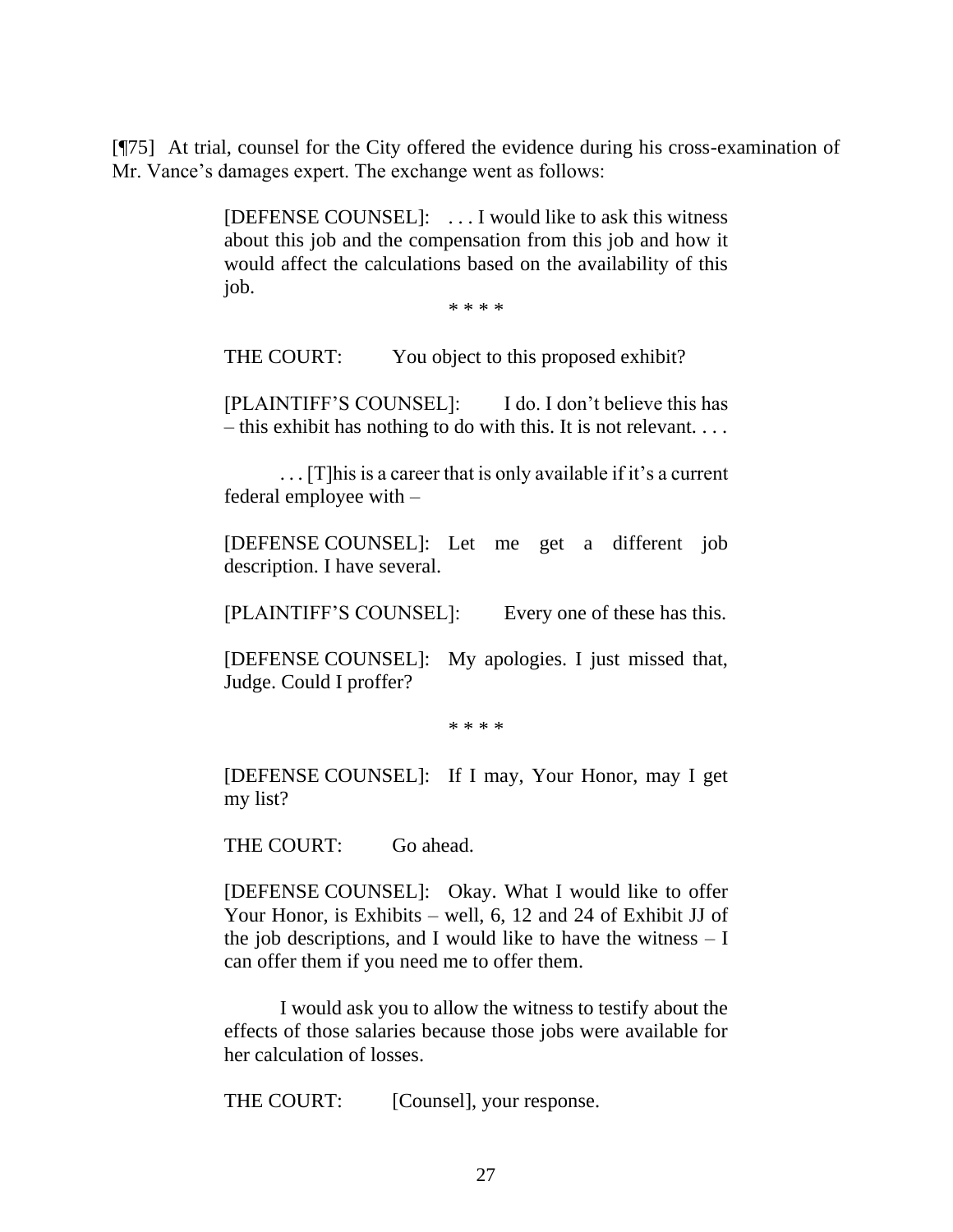[PLAINTIFF'S COUNSEL]: It is not relevant. It would just confuse the issue. And this position was never available to the plaintiff as it requires a Colorado driver's license and certificates . . . .

THE COURT: Is that your response with regard to all exhibits or just Number 6?

\* \* \* \*

[PLAINTIFF'S COUNSEL]: JJ-12 is a fire department that is not relevant. Again, it confuses the issue and is misleading. This position wasn't available to the plaintiff. It also requires a Colorado driver's license as well as 60 hours of college credits. . . . .

And then 24, I believe, Your Honor, also Westminster; same objection and relevance and confusing and misleading.

The position was never available to the plaintiff as this also required a Colorado certificate and 30 hours of college credit . . . .

[DEFENSE COUNSEL]: We could reduce this down to Number 6. [Counsel's] objection is that it was misleading. It is not misleading because it informs the salary range.

[PLAINTIFF'S COUNSEL]: It's 593 where it shows that the qualifications required in order to hold this job include a driver's license as well as a Colorado certificate.

[DEFENSE COUNSEL]: My response is there is no page 593.

 $\dots$  It's [Exhibit] 16. I'm sorry.  $\dots$ 

THE COURT: The Bates reference 578 is actually for military service.

[PLAINTIFF'S COUNSEL]: No. He has none of that.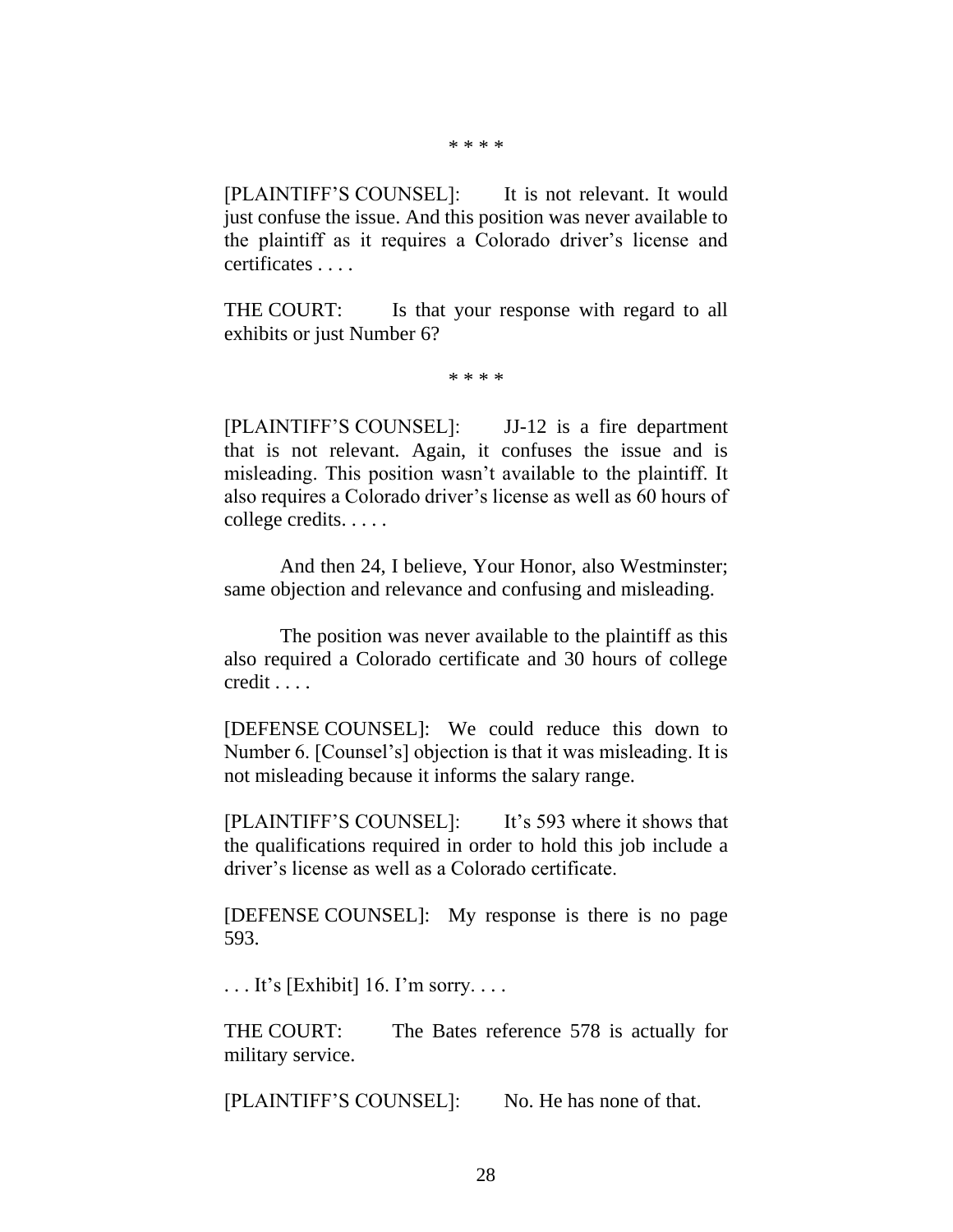[DEFENSE COUNSEL]: May I have a moment to look and see if I have another one, Judge?

THE COURT: No. So the Court is not going to allow the specific job descriptions in....

My concern is the foundation of this witness to know about Mr. Vance. You can ask general questions about whether or not he applied for any jobs that are comparable, but you're not going to get into any specific one because I don't think there is foundation.

[¶76] The City does not challenge the district court's foundation ruling on the offered exhibits. As to other exhibits the City may have offered, its counsel made no offer of proof. We have observed that if a party does not make an offer of proof to establish the relevance of its evidence, "we have no way to gauge its admissibility or any prejudice that may have resulted from its exclusion." *Van Fleet v. Guyette*, 2020 WY 78, ¶ 29, 466 P.3d 812, 821 (Wyo. 2020).

> Because Appellant's attorney did not preserve this issue by offering the evidence and then making an offer of proof if it was refused, his assertion that the district court somehow erred is without merit. Beyond that, without an offer of proof, we have no realistic means of evaluating whether it might have been admissible and whether failure to receive it could have been prejudicial. *[Guy-Thomas v. Thomas](http://www.westlaw.com/Link/Document/FullText?findType=Y&serNum=2035576478&pubNum=0004645&originatingDoc=I17ec26f0b27d11eabb6d82c9ad959d07&refType=RP&fi=co_pp_sp_4645_786&originationContext=document&vr=3.0&rs=cblt1.0&transitionType=DocumentItem&contextData=(sc.Search)#co_pp_sp_4645_786)*, 2015 WY 35, ¶ 12, [344 P.3d 782, 786 \(Wyo. 2015\).](http://www.westlaw.com/Link/Document/FullText?findType=Y&serNum=2035576478&pubNum=0004645&originatingDoc=I17ec26f0b27d11eabb6d82c9ad959d07&refType=RP&fi=co_pp_sp_4645_786&originationContext=document&vr=3.0&rs=cblt1.0&transitionType=DocumentItem&contextData=(sc.Search)#co_pp_sp_4645_786)

*Van Fleet*, ¶ 28, 466 P.3d at 821 (quoting *Matter of LDB*[, 2019 WY 127, ¶ 48, 454 P.3d](http://www.westlaw.com/Link/Document/FullText?findType=Y&serNum=2049870763&pubNum=0004645&originatingDoc=I17ec26f0b27d11eabb6d82c9ad959d07&refType=RP&fi=co_pp_sp_4645_922&originationContext=document&vr=3.0&rs=cblt1.0&transitionType=DocumentItem&contextData=(sc.Search)#co_pp_sp_4645_922)  [908, 922 \(Wyo. 2019\)\)](http://www.westlaw.com/Link/Document/FullText?findType=Y&serNum=2049870763&pubNum=0004645&originatingDoc=I17ec26f0b27d11eabb6d82c9ad959d07&refType=RP&fi=co_pp_sp_4645_922&originationContext=document&vr=3.0&rs=cblt1.0&transitionType=DocumentItem&contextData=(sc.Search)#co_pp_sp_4645_922).

[¶77] The district court did not deviate from its pretrial ruling on the admissibility of the City's mitigation evidence, and in the absence of an offer of proof, we must conclude that it did not abuse its discretion in excluding it. *See Van Fleet*, ¶ 29, 466 P.3d at 821.

#### **II. Appeal No. S-20-0068: Denial of Attorney Fees, Costs, and Interest**

#### **A. Attorney Fees**

[¶78] "Wyoming generally subscribes to the American rule regarding the recovery of attorney fees, under which . . . each party pays his or her own fees. A prevailing party may, however, be reimbursed for attorney fees when provided for by contract or statute." *EOG*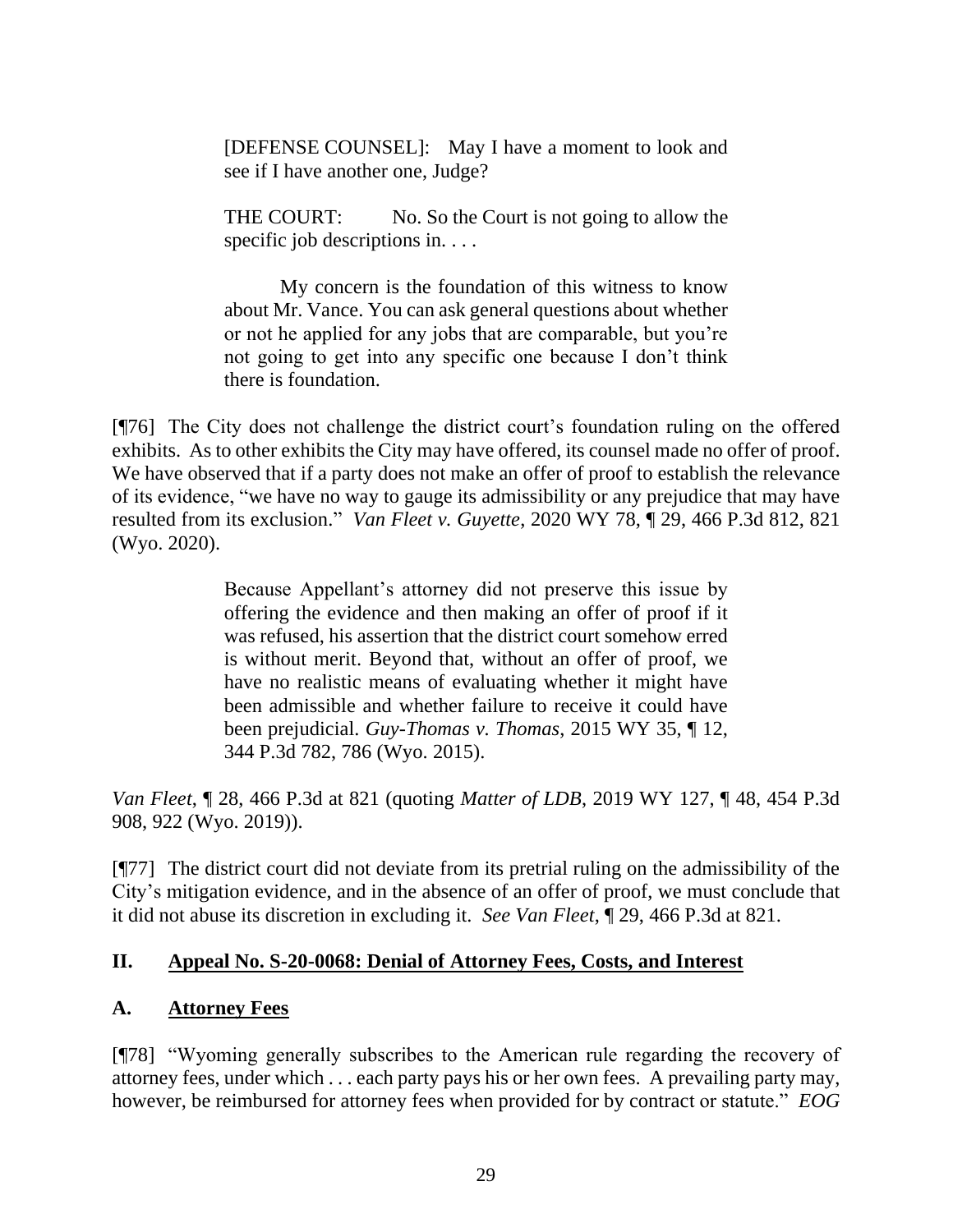*Res., Inc. v. Floyd C. Reno & Sons, Inc.*, 2020 WY 95, ¶ 26, 468 P.3d 667, 676 (Wyo. 2020) (quoting *Douglas v. Jackson Hole Land Trust*[, 2020 WY 69, ¶ 20, 464 P.3d 1223,](http://www.westlaw.com/Link/Document/FullText?findType=Y&serNum=2051204522&pubNum=0004645&originatingDoc=I584cd5e0cd3611eabc828196ec3e3eca&refType=RP&fi=co_pp_sp_4645_1229&originationContext=document&vr=3.0&rs=cblt1.0&transitionType=DocumentItem&contextData=(sc.Search)#co_pp_sp_4645_1229)  [1229-30 \(Wyo. 2020\)\)](http://www.westlaw.com/Link/Document/FullText?findType=Y&serNum=2051204522&pubNum=0004645&originatingDoc=I584cd5e0cd3611eabc828196ec3e3eca&refType=RP&fi=co_pp_sp_4645_1229&originationContext=document&vr=3.0&rs=cblt1.0&transitionType=DocumentItem&contextData=(sc.Search)#co_pp_sp_4645_1229). In his motion for an award of attorney fees, Mr. Vance claimed a statutory right to fees, which presents a question of law that we review de novo. *Bullock v. Bullock*, 2014 WY 131, ¶ 15, 336 P.3d 136, 140-41 (Wyo. 2014) ("The question of whether there is legal authority to award attorney fees is one of law, which we review de novo.") (quoting *Evans v. Moyer*[, 2012 WY 111, ¶ 37, 282 P.3d 1203, 1214 \(Wyo.](http://www.westlaw.com/Link/Document/FullText?findType=Y&serNum=2028412729&pubNum=0004645&originatingDoc=I2fe7a4985ae811e4b86bd602cb8781fa&refType=RP&fi=co_pp_sp_4645_1214&originationContext=document&vr=3.0&rs=cblt1.0&transitionType=DocumentItem&contextData=(sc.Keycite)#co_pp_sp_4645_1214) 2012)).

[¶79] The statute under which Mr. Vance sought his award of fees is a wage claim statute, which provides in relevant part:

> Whenever an employee who has quit, has been discharged from service, or because of action taken by the employer is prevented from working has cause to bring suit for *wages earned and due*, and shall establish in court the amount which is justly due, the court shall allow to the plaintiff interest on the past due wages at the rate of eighteen percent (18%) per annum from the date of discharge or termination or from the date when unpaid wages are required to be paid as specified in this act, together with a reasonable attorney fee and all costs of suit. Prosecution of a civil action to recover unpaid wages does not preclude prosecution under [W.S. 27-4-105.](http://www.westlaw.com/Link/Document/FullText?findType=L&pubNum=1000377&cite=WYSTS27-4-105&originatingDoc=N53607FD0729811EAB5A993E82E59B805&refType=LQ&originationContext=document&vr=3.0&rs=cblt1.0&transitionType=DocumentItem&contextData=(sc.UserEnteredCitation))

Wyo. Stat. Ann. § 27-4-104(b) (LexisNexis Supp. 2020) (emphasis added).

[¶80] This statute applies if Mr. Vance's suit against the City was one for "wages earned and due." This Court has already interpreted this term and concluded that it means "'wages' [as] defined in [W.S. 27-4-501\(a\)\(iii\).](http://www.westlaw.com/Link/Document/FullText?findType=L&pubNum=1000377&cite=WYSTS27-4-501&originatingDoc=I74f9fe49f53611d983e7e9deff98dc6f&refType=LQ&originationContext=document&vr=3.0&rs=cblt1.0&transitionType=DocumentItem&contextData=(sc.DocLink))" *NL Indus., Inc. v. Dill,* 769 P.2d 920, 925 (Wyo. 1989). Section 501(a)(iii), in turn, defines wages to mean "compensation, including fringe benefits, *for labor or services rendered by an employee*." Wyo. Stat. Ann. § 27-4- 501(a)(iii) (LexisNexis 2019) (emphasis added). We further held that "the employee protected by the attorney's fee statute is the employee suffered or permitted to work by [W.S. 27-4-501\(a\)\(ii\).](http://www.westlaw.com/Link/Document/FullText?findType=L&pubNum=1000377&cite=WYSTS27-4-501&originatingDoc=I74f9fe49f53611d983e7e9deff98dc6f&refType=LQ&originationContext=document&vr=3.0&rs=cblt1.0&transitionType=DocumentItem&contextData=(sc.DocLink))" *NL Indus.*, 769 P.2d at 925; *see also Jensen v. Fremont Motors Cody, Inc.*, 2002 WY 173, ¶ 31, 58 P.3d 322, 330 (Wyo. 2002) ("Proceedings that are outside the scope of the wage claim statute, although related to employment, do not allow for recovery of attorney fees.") (citing *NL Indus.*, 769 P.2d at 926).

[¶81] The lost wages and benefits included in Mr. Vance's damages award were for periods during which he was not permitted to work. It did not include wages and benefits withheld from him for periods during which he worked or provided services. His suit and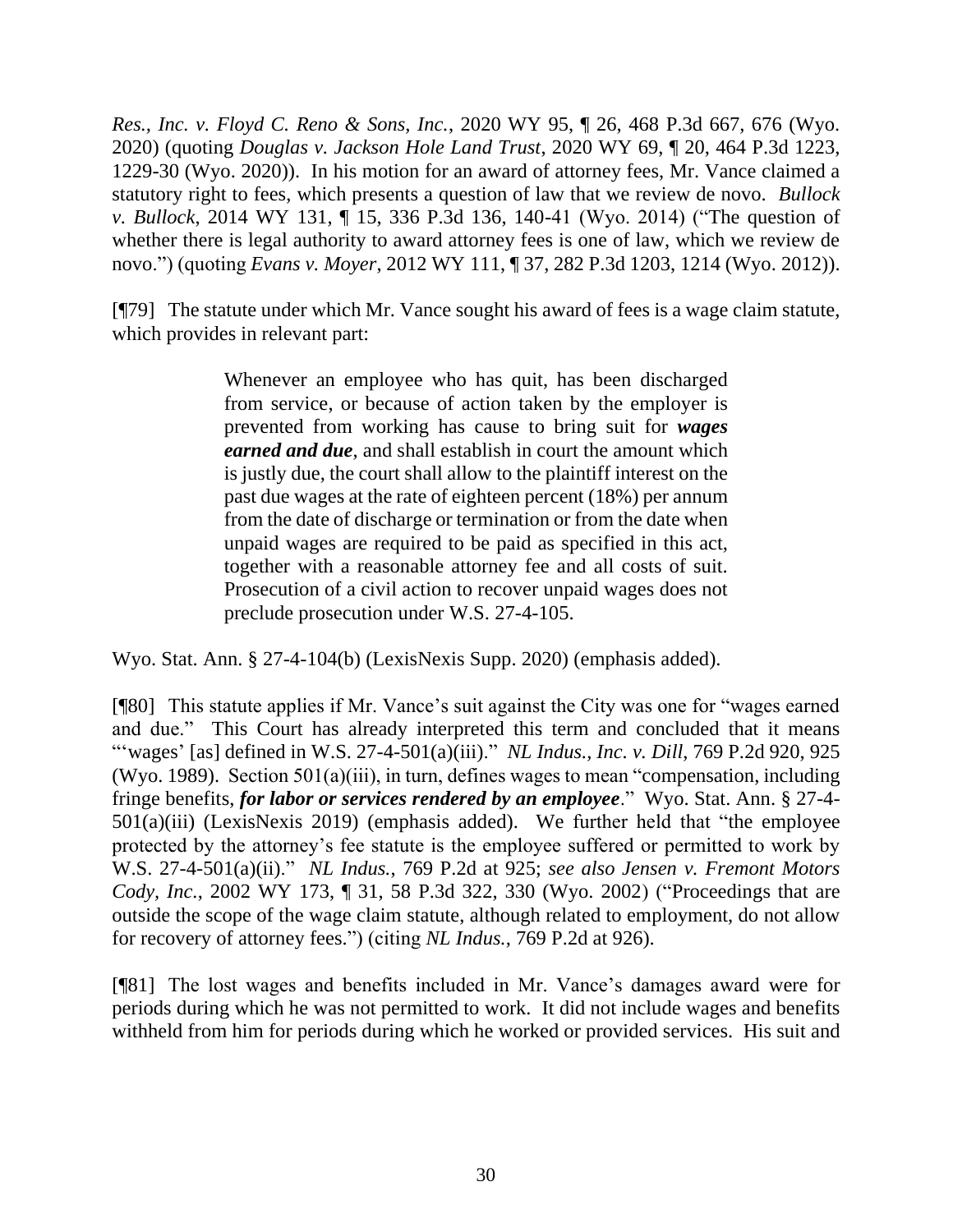resulting damages award were thus outside the wage claim statute, and he was not entitled to an award of attorney fees under that provision.<sup>12</sup>

#### **B. Costs**

[¶82] Mr. Vance's motion for fees, costs, and interest also sought an award of costs pursuant to W.R.C.P. 54(d), which provides that upon proper motion, costs "should be allowed to the prevailing party." The district court denied the motion without any discussion specific to the Rule 54(d) request for costs. We review the court's ruling for an abuse of discretion. *Acorn*, ¶ 10, 397 P.3d at 208 ("We review a district court's grant or denial of attorneys' fees and costs for abuse of discretion.") (quoting *[Elk Ridge Lodge, Inc.](http://www.westlaw.com/Link/Document/FullText?findType=Y&serNum=2025632516&pubNum=0004645&originatingDoc=Iccb23870636811e7a3f3a229dca6c9c6&refType=RP&fi=co_pp_sp_4645_962&originationContext=document&vr=3.0&rs=cblt1.0&transitionType=DocumentItem&contextData=(sc.Search)#co_pp_sp_4645_962)  v. Sonnett*[, 2011 WY 106, ¶ 17, 254 P.3d 957, 962 \(Wyo. 2011\)\)](http://www.westlaw.com/Link/Document/FullText?findType=Y&serNum=2025632516&pubNum=0004645&originatingDoc=Iccb23870636811e7a3f3a229dca6c9c6&refType=RP&fi=co_pp_sp_4645_962&originationContext=document&vr=3.0&rs=cblt1.0&transitionType=DocumentItem&contextData=(sc.Search)#co_pp_sp_4645_962).

> A court abuses its discretion when it acts in a manner that exceeds the bounds of reason under the circumstances. *[Lykins](http://www.westlaw.com/Link/Document/FullText?findType=Y&serNum=2022792136&pubNum=0004645&originatingDoc=Iccb23870636811e7a3f3a229dca6c9c6&refType=RP&fi=co_pp_sp_4645_408&originationContext=document&vr=3.0&rs=cblt1.0&transitionType=DocumentItem&contextData=(sc.Search)#co_pp_sp_4645_408)  v. Habitat for Humanity*[, 2010 WY 118, ¶ 9, 237 P.3d 405, 408](http://www.westlaw.com/Link/Document/FullText?findType=Y&serNum=2022792136&pubNum=0004645&originatingDoc=Iccb23870636811e7a3f3a229dca6c9c6&refType=RP&fi=co_pp_sp_4645_408&originationContext=document&vr=3.0&rs=cblt1.0&transitionType=DocumentItem&contextData=(sc.Search)#co_pp_sp_4645_408)  [\(Wyo. 2010\);](http://www.westlaw.com/Link/Document/FullText?findType=Y&serNum=2022792136&pubNum=0004645&originatingDoc=Iccb23870636811e7a3f3a229dca6c9c6&refType=RP&fi=co_pp_sp_4645_408&originationContext=document&vr=3.0&rs=cblt1.0&transitionType=DocumentItem&contextData=(sc.Search)#co_pp_sp_4645_408) *Snyder v. Lovercheck*[, 992 P.2d 1079, 1084](http://www.westlaw.com/Link/Document/FullText?findType=Y&serNum=1999272351&pubNum=0000661&originatingDoc=Iccb23870636811e7a3f3a229dca6c9c6&refType=RP&fi=co_pp_sp_661_1084&originationContext=document&vr=3.0&rs=cblt1.0&transitionType=DocumentItem&contextData=(sc.Search)#co_pp_sp_661_1084)  [\(Wyo. 1999\).](http://www.westlaw.com/Link/Document/FullText?findType=Y&serNum=1999272351&pubNum=0000661&originatingDoc=Iccb23870636811e7a3f3a229dca6c9c6&refType=RP&fi=co_pp_sp_661_1084&originationContext=document&vr=3.0&rs=cblt1.0&transitionType=DocumentItem&contextData=(sc.Search)#co_pp_sp_661_1084) "The burden is placed upon the party who is attacking the trial court's ruling to establish an abuse of discretion, and the ultimate issue is whether the court could reasonably conclude as it did." *[Nish v. Schaefer](http://www.westlaw.com/Link/Document/FullText?findType=Y&serNum=2009566966&pubNum=0004645&originatingDoc=Iccb23870636811e7a3f3a229dca6c9c6&refType=RP&fi=co_pp_sp_4645_1137&originationContext=document&vr=3.0&rs=cblt1.0&transitionType=DocumentItem&contextData=(sc.Search)#co_pp_sp_4645_1137)*, 2006 WY 85, [¶ 6, 138 P.3d 1134, 1137 \(Wyo. 2006\);](http://www.westlaw.com/Link/Document/FullText?findType=Y&serNum=2009566966&pubNum=0004645&originatingDoc=Iccb23870636811e7a3f3a229dca6c9c6&refType=RP&fi=co_pp_sp_4645_1137&originationContext=document&vr=3.0&rs=cblt1.0&transitionType=DocumentItem&contextData=(sc.Search)#co_pp_sp_4645_1137) *Snyder*[, 992 P.2d at](http://www.westlaw.com/Link/Document/FullText?findType=Y&serNum=1999272351&pubNum=0000661&originatingDoc=Iccb23870636811e7a3f3a229dca6c9c6&refType=RP&fi=co_pp_sp_661_1084&originationContext=document&vr=3.0&rs=cblt1.0&transitionType=DocumentItem&contextData=(sc.Search)#co_pp_sp_661_1084)  [1084.](http://www.westlaw.com/Link/Document/FullText?findType=Y&serNum=1999272351&pubNum=0000661&originatingDoc=Iccb23870636811e7a3f3a229dca6c9c6&refType=RP&fi=co_pp_sp_661_1084&originationContext=document&vr=3.0&rs=cblt1.0&transitionType=DocumentItem&contextData=(sc.Search)#co_pp_sp_661_1084)

*Acorn*, ¶ 10, 397 P.3d at 208 (quoting *Jones v. Artery*[, 2012 WY 63, ¶ 8, 275 P.3d 1244,](http://www.westlaw.com/Link/Document/FullText?findType=Y&serNum=2027602428&pubNum=0004645&originatingDoc=Iccb23870636811e7a3f3a229dca6c9c6&refType=RP&fi=co_pp_sp_4645_1247&originationContext=document&vr=3.0&rs=cblt1.0&transitionType=DocumentItem&contextData=(sc.Search)#co_pp_sp_4645_1247)  [1247 \(Wyo. 2012\)\)](http://www.westlaw.com/Link/Document/FullText?findType=Y&serNum=2027602428&pubNum=0004645&originatingDoc=Iccb23870636811e7a3f3a229dca6c9c6&refType=RP&fi=co_pp_sp_4645_1247&originationContext=document&vr=3.0&rs=cblt1.0&transitionType=DocumentItem&contextData=(sc.Search)#co_pp_sp_4645_1247).

[¶83] As we stated above, the district court did not specify why it denied Mr. Vance an award of costs. Based on its ruling on attorney fees, we presume that it may have done so because Mr. Vance did not plead a basis for costs in his complaint. Rule 54 provides, however, that a "final judgment should grant the relief to which each party is entitled, even if the party has not demanded that relief in its pleadings." W.R.C.P. 54(c). We have held that this rule allows a district court "to award the relief to which a prevailing party is 'entitled' regardless whether such relief was sought in the complaint." *Halling v. Yovanovich*, 2017 WY 28, ¶ 33, 391 P.3d 611, 622 (Wyo. 2017) (quoting *[Equal Emp't](http://www.westlaw.com/Link/Document/FullText?findType=Y&serNum=1980118230&pubNum=0000350&originatingDoc=I64d6f540056e11e781b2a67ea2e2f62b&refType=RP&fi=co_pp_sp_350_277&originationContext=document&vr=3.0&rs=cblt1.0&transitionType=DocumentItem&contextData=(sc.UserEnteredCitation)#co_pp_sp_350_277)  [Opportunity Comm'n v. Massey-Ferguson,](http://www.westlaw.com/Link/Document/FullText?findType=Y&serNum=1980118230&pubNum=0000350&originatingDoc=I64d6f540056e11e781b2a67ea2e2f62b&refType=RP&fi=co_pp_sp_350_277&originationContext=document&vr=3.0&rs=cblt1.0&transitionType=DocumentItem&contextData=(sc.UserEnteredCitation)#co_pp_sp_350_277) Inc.*, 622 F.2d 271, 277 (7th Cir. 1980)).

[¶84] Based on the record, we are unable to discern a basis to altogether deny Mr. Vance's Rule 54(d) motion for costs. *See, e.g.*, *Halling*, ¶ 32, 391 P.3d at 622 ("Although we may

<sup>&</sup>lt;sup>12</sup> The district court denied Mr. Vance's motion for attorney fees on the grounds that he failed to plead a claim for relief under Wyo. Stat. Ann. § 27-4-104 and failed to justify the fees under the federal lodestar test. Because the statute does not authorize an award of fees, we will not address these rulings.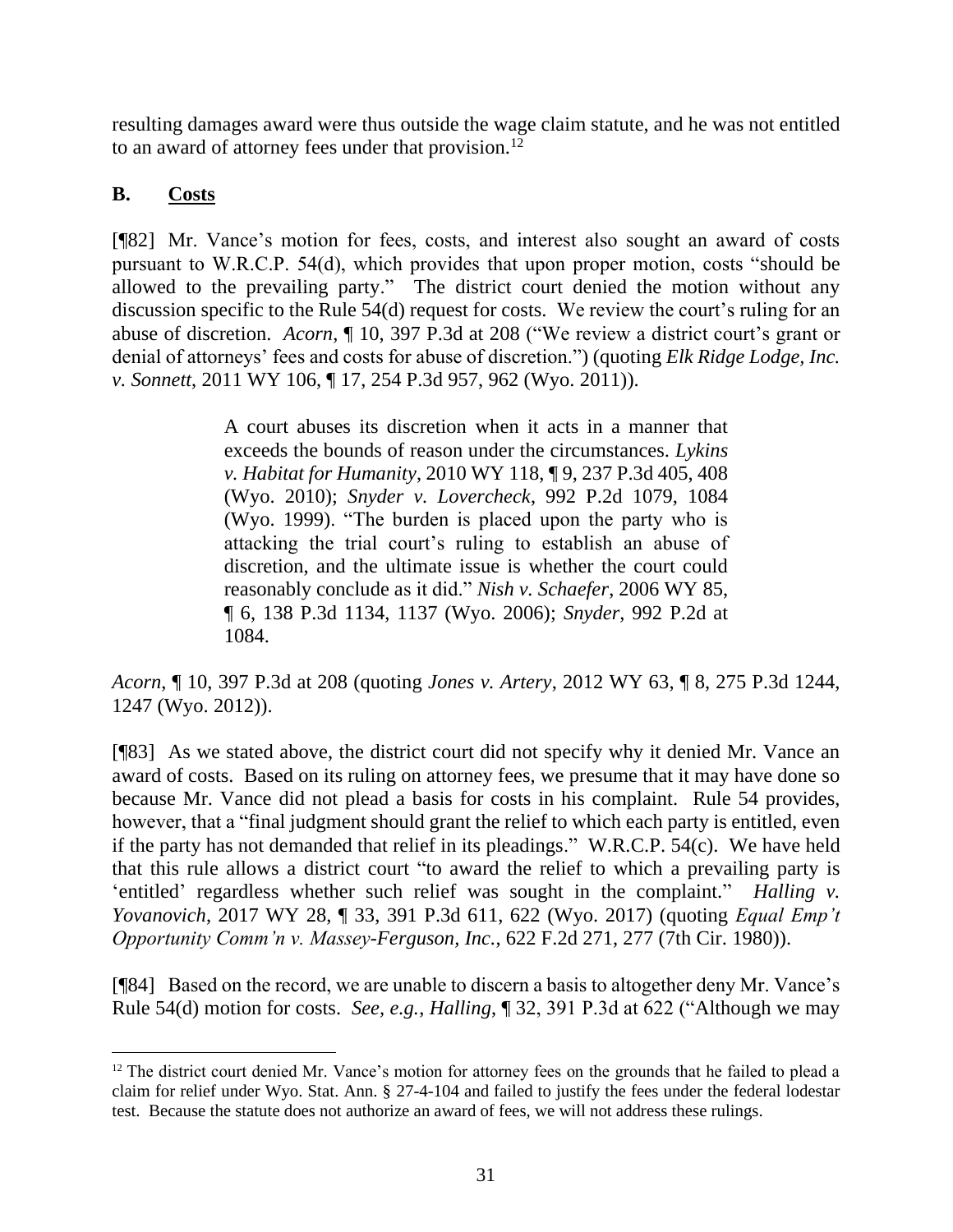affirm the district court's ruling on any legal basis appearing in the record, we find no basis for the district court's failure to award prejudgment interest."). The question of what costs to award, however, remains committed to the district court's discretion. *Jones*, ¶ 10, 275 P.3d at 1248.

> [Rule 501\(a\)](http://www.westlaw.com/Link/Document/FullText?findType=L&pubNum=1008769&cite=WYRUNIFDCTR501&originatingDoc=I271a470893b611e1b11ea85d0b248d27&refType=LQ&originationContext=document&vr=3.0&rs=cblt1.0&transitionType=DocumentItem&contextData=(sc.Search)) [\[of the Uniform Rules for District Courts\]](http://www.westlaw.com/Link/Document/FullText?findType=L&pubNum=1008769&cite=WYRUNIFDCTR501&originatingDoc=I271a470893b611e1b11ea85d0b248d27&refType=LQ&originationContext=document&vr=3.0&rs=cblt1.0&transitionType=DocumentItem&contextData=(sc.Search)) details the taxable costs and the requirements for a certified bill of costs. We have recognized that Rule  $501(a)(3)$  sets forth guidelines for awarding costs, but that those guidelines are not mandatory. *Garrison* [*v. CC Builders, Inc.*[, 2008 WY 34\], ¶ 42,](http://www.westlaw.com/Link/Document/FullText?findType=Y&serNum=2015586036&pubNum=0004645&originatingDoc=I271a470893b611e1b11ea85d0b248d27&refType=RP&fi=co_pp_sp_4645_878&originationContext=document&vr=3.0&rs=cblt1.0&transitionType=DocumentItem&contextData=(sc.Search)#co_pp_sp_4645_878)  [179 P.3d \[867,\]](http://www.westlaw.com/Link/Document/FullText?findType=Y&serNum=2015586036&pubNum=0004645&originatingDoc=I271a470893b611e1b11ea85d0b248d27&refType=RP&fi=co_pp_sp_4645_878&originationContext=document&vr=3.0&rs=cblt1.0&transitionType=DocumentItem&contextData=(sc.Search)#co_pp_sp_4645_878) 878 [(Wyo. 2008)] (citing Wyo. [U.R.D.C.](http://www.westlaw.com/Link/Document/FullText?findType=L&pubNum=1006377&cite=WYRUNIFDCTR501&originatingDoc=I271a470893b611e1b11ea85d0b248d27&refType=LQ&originationContext=document&vr=3.0&rs=cblt1.0&transitionType=DocumentItem&contextData=(sc.Search))   $501(a)(4)$ ). As indicated by our standard of review, the question whether and what costs to award is discretionary. *Id.*

*Jones*, ¶ 10, 275 P.3d at 1247-48.

[¶85] Because what costs to award is within the district court's discretion, we remand for its determination of which of Mr. Vance's costs may appropriately be awarded under U.R.D.C. 501(a). *See also Jones*, ¶¶ 12-28, 275 P.3d 1248-50.

### **C. Pre- and Post-Judgment Interest**

[¶86] Mr. Vance's motion for attorney fees, costs, and interest sought both pre- and postjudgment interest. Ms. Hanft contends that the district court erred in failing to include an award for either in its final judgment.

# **1. Prejudgment Interest**

[¶87] In his motion for fees, costs, and interest, Mr. Vance requested prejudgment interest at the rate provided in the wage claim statute, but he also cited the rate set by Wyo. Stat. Ann. § 40-14-106(e). The district court cited only the wage claim statute and denied Mr. Vance's motion because he did not seek relief under that statute in his complaint. Our review is as follows:

> The question of whether a judge *is entitled to* award prejudgment interest in a particular case is a question of law that we review *de novo*, while the question of whether prejudgment interest *should be* awarded is reviewed for an abuse of discretion.

*Halling*, ¶ 30, 391 P.3d at 621 (quoting *[KM Upstream, LLC v. Elkhorn Constr., Inc.](http://www.westlaw.com/Link/Document/FullText?findType=Y&serNum=2027848107&pubNum=0004645&originatingDoc=I64d6f540056e11e781b2a67ea2e2f62b&refType=RP&fi=co_pp_sp_4645_727&originationContext=document&vr=3.0&rs=cblt1.0&transitionType=DocumentItem&contextData=(sc.UserEnteredCitation)#co_pp_sp_4645_727)*, 2012 [WY 79, ¶ 44, 278 P.3d 711, 727 \(Wyo. 2012\)\)](http://www.westlaw.com/Link/Document/FullText?findType=Y&serNum=2027848107&pubNum=0004645&originatingDoc=I64d6f540056e11e781b2a67ea2e2f62b&refType=RP&fi=co_pp_sp_4645_727&originationContext=document&vr=3.0&rs=cblt1.0&transitionType=DocumentItem&contextData=(sc.UserEnteredCitation)#co_pp_sp_4645_727) (emphasis in original).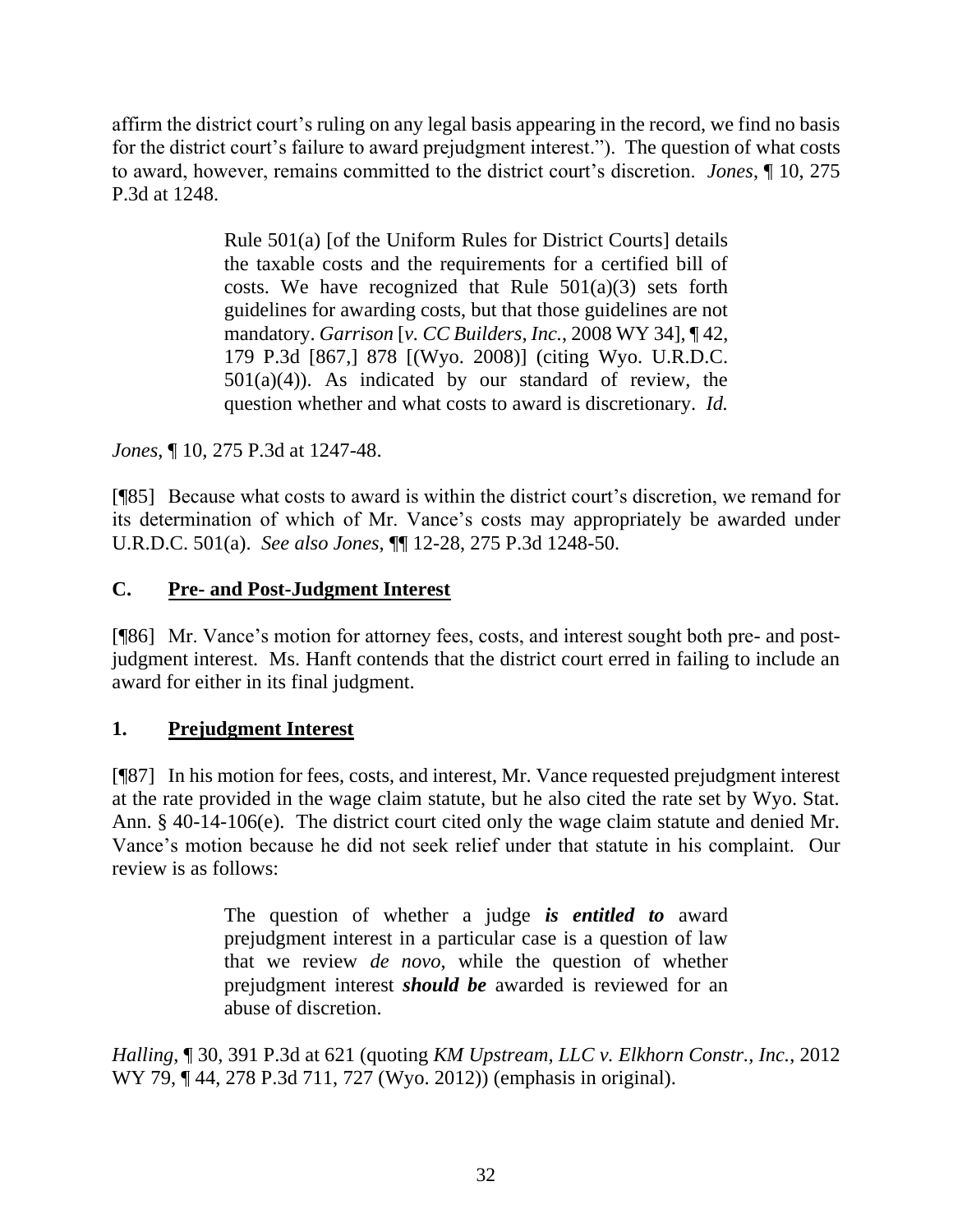[¶88] As discussed earlier, the wage claim statute under which Mr. Vance claimed both attorney fees and prejudgment interest does not apply. Instead, prejudgment interest is available if a two-part test is met: "(1) the claim must be liquidated, as opposed to unliquidated, meaning it is readily computable via simple mathematics; and (2) the debtor must receive notice of the amount due before interest begins to accumulate." *Halling*, ¶ 31, 391 P.3d at 621 (quoting *KM Upstream, LLC*[, ¶ 45, 278 P.3d at 727\)](http://www.westlaw.com/Link/Document/FullText?findType=Y&serNum=2027848107&pubNum=0004645&originatingDoc=I64d6f540056e11e781b2a67ea2e2f62b&refType=RP&fi=co_pp_sp_4645_727&originationContext=document&vr=3.0&rs=cblt1.0&transitionType=DocumentItem&contextData=(sc.UserEnteredCitation)#co_pp_sp_4645_727). "If there is no agreement or provision of law for a different rate, the interest of money shall be at the rate of seven percent (7%) per annum." [Wyo. Stat. Ann. § 40-14-106\(e\)](http://www.westlaw.com/Link/Document/FullText?findType=L&pubNum=1000377&cite=WYSTS40-14-106&originatingDoc=I64d6f540056e11e781b2a67ea2e2f62b&refType=SP&originationContext=document&vr=3.0&rs=cblt1.0&transitionType=DocumentItem&contextData=(sc.UserEnteredCitation)#co_pp_7fdd00001ca15) (LexisNexis 2019). Because the wage claim statute does not apply, and the record contains no agreement to a different rate, the applicable rate if prejudgment interest were available in this case would be seven percent.

[¶89] Mr. Vance requested damages in excess of \$400,000, and the jury returned a verdict awarding around \$280,000. The verdict form divided the award as follows:

QUESTION ONE:

What amount of damages, if any, has Plaintiff incurred for loss *of wage or salary* from December 5, 2012 through February 5, 2013, minus the amount you have determined if Plaintiff failed to take reasonable steps under the circumstances to reduce his own damages?

\$8,695.13

QUESTION TWO:

What amount of damage, if any, has Plaintiff incurred for loss [of] *benefits* from December 5, 2012 through February 5, 2013, minus the amount you have determined if Plaintiff failed to take reasonable steps under the circumstances to reduce his own damages?

\$0

# QUESTION THREE:

What amount of damages, if any, has Plaintiff incurred for loss *of wage or salary* from October 1, 2013 through March 13, 2014, minus the amount you have determined if Plaintiff failed to take reasonable steps under the circumstances to reduce his own damages?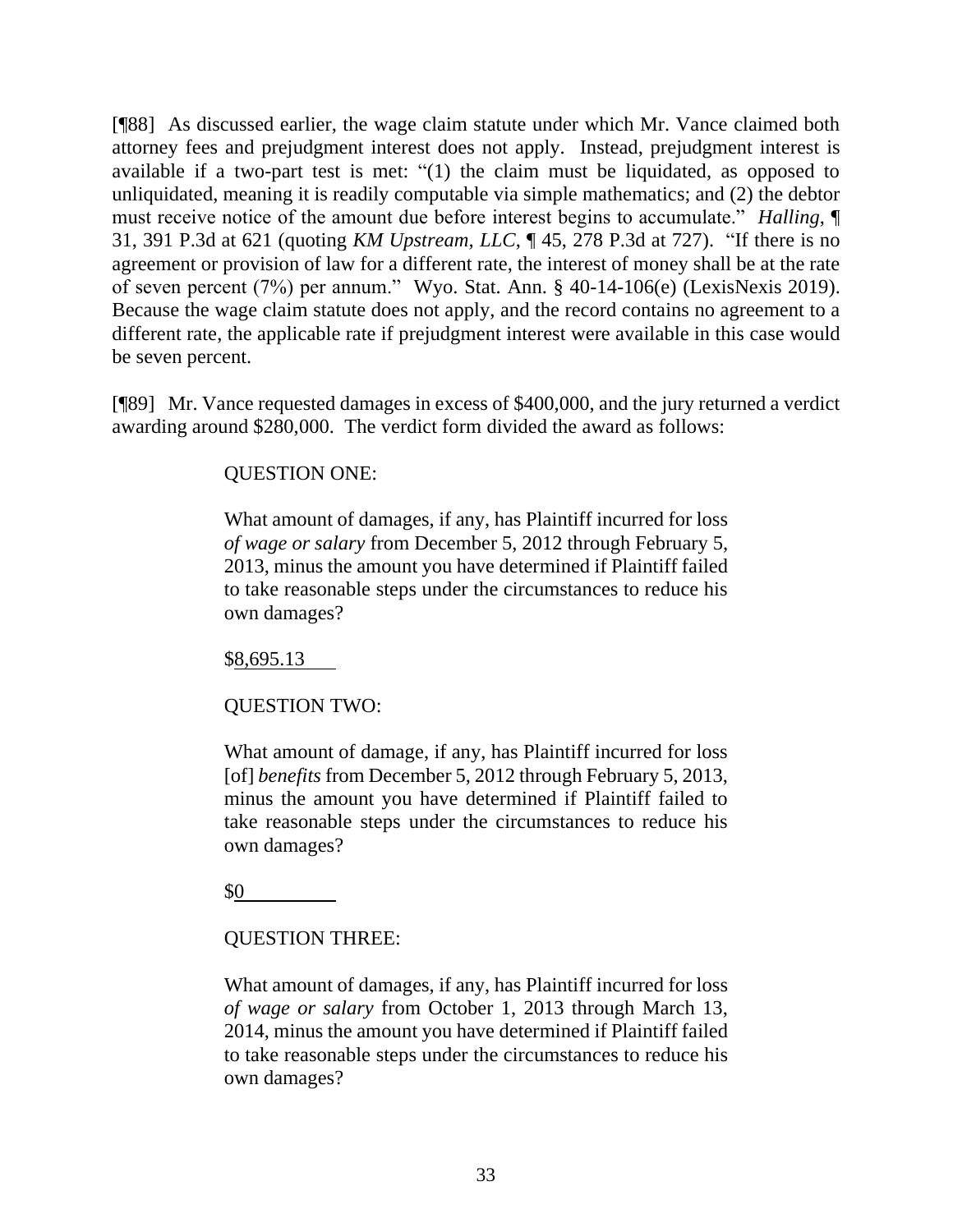\$23,091.17

#### QUESTION FOUR:

What amount of damage, if any, has Plaintiff incurred for loss [of] *benefits* from October 1, 2013 through March 13, 2014, minus the amount you have determined if Plaintiff failed to take reasonable steps under the circumstances to reduce his own damages?

\$0

#### QUESTION FIVE:

What amount of damages, if any, has Plaintiff incurred for loss *of wage or salary* from November 5, 2014 through November 19, 2018, minus the amount you have determined if Plaintiff failed to take reasonable steps under the circumstances to reduce his own damages?

#### \$203,875.86

QUESTION SIX:

What amount of damage, if any, has Plaintiff incurred for loss *of benefits* from November 5, 2014 through November 19, 2018, minus the amount you have determined if Plaintiff failed to take reasonable steps under the circumstances to reduce his own damages?

\$14,365

QUESTION SEVEN:

What amount of damage for out of pocket cost for Health and Medical Insurance has been incurred by Plaintiff?

#### \$30,330.14

[¶90] Prejudgment interest "is a measure of damages to compensate for the lost use of money during the time it was owed a prevailing party," *Lew v. Lew*, 2019 WY 99, ¶ 20, 449 P.3d 683, 688 (Wyo. 2019), and a party does not waive its request for it by omitting it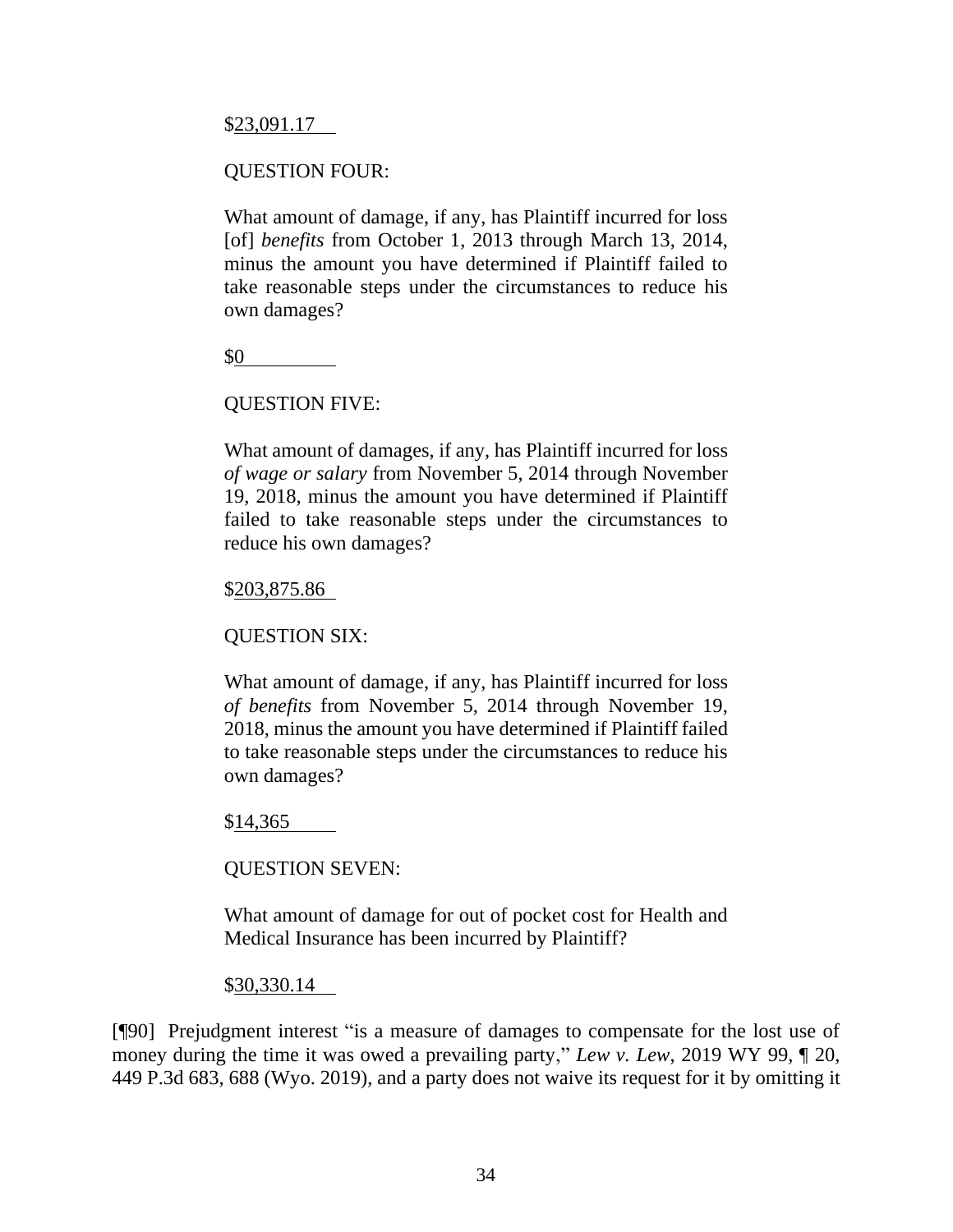from his complaint. *Halling*, ¶ 33, 391 P.3d at 622. The district court thus erred in denying Mr. Vance's request on that basis.

[¶91] Nonetheless, since prejudgment interest is a type of damages, Mr. Vance bore the burden of establishing it "with a reasonable degree of certainty." *See Mantle v. North Star Energy & Constr. LLC*, 2019 WY 29, ¶ 78, 437 P.3d 758, 786 (Wyo. 2019) ("A plaintiff 'has the burden of producing sufficient evidence to prove his damages' and those damages must be established 'with a reasonable degree of certainty.'") (quoting *Acorn*[, ¶ 76, 386](http://www.westlaw.com/Link/Document/FullText?findType=Y&serNum=2040571324&pubNum=0004645&originatingDoc=Iae9cf0c0452811e9bc469b767245e66a&refType=RP&fi=co_pp_sp_4645_761&originationContext=document&vr=3.0&rs=cblt1.0&transitionType=DocumentItem&contextData=(sc.Search)#co_pp_sp_4645_761)  [P.3d](http://www.westlaw.com/Link/Document/FullText?findType=Y&serNum=2040571324&pubNum=0004645&originatingDoc=Iae9cf0c0452811e9bc469b767245e66a&refType=RP&fi=co_pp_sp_4645_761&originationContext=document&vr=3.0&rs=cblt1.0&transitionType=DocumentItem&contextData=(sc.Search)#co_pp_sp_4645_761) at 761). In his request for prejudgment interest, Mr. Vance made no effort to show which of the damages awarded in the different verdict categories were readily computable via simple mathematics, at what point they were liquidated, or when the City had notice of them. Under these circumstances, we find no abuse of discretion in the district court's denial of his request for prejudgment interest. *See Stocki v. Nunn*, 2015 WY 75, ¶ 94-96, 351 P.3d 911, 935-36 (Wyo. 2015) (upholding denial of prejudgment interest where it was "not possible to determine from the jury's verdict what portion of the medical expenses that were readily computable and presented to the insurer was also included in the award").

# **2. Post-Judgment Interest**

[¶92] We have held that since decrees and judgments for the payment of money bear postjudgment interest as a matter of law, a district court does not err when it fails to specify post-judgment interest in an order. *Halling*, ¶ 38, 391 P.3d at 624.

> All decrees and judgments for the payment of money bear postjudgment interest. *Parker v. Artery*[, 889 P.2d 520, 527 \(Wyo.](http://www.westlaw.com/Link/Document/FullText?findType=Y&serNum=1995045163&pubNum=0000661&originatingDoc=I64d6f540056e11e781b2a67ea2e2f62b&refType=RP&fi=co_pp_sp_661_527&originationContext=document&vr=3.0&rs=cblt1.0&transitionType=DocumentItem&contextData=(sc.UserEnteredCitation)#co_pp_sp_661_527) [1995\)](http://www.westlaw.com/Link/Document/FullText?findType=Y&serNum=1995045163&pubNum=0000661&originatingDoc=I64d6f540056e11e781b2a67ea2e2f62b&refType=RP&fi=co_pp_sp_661_527&originationContext=document&vr=3.0&rs=cblt1.0&transitionType=DocumentItem&contextData=(sc.UserEnteredCitation)#co_pp_sp_661_527) ("In Wyoming, statutory interest begins to accrue when a judgment is entered."). Post-judgment interest is available under [Wyo. Stat. Ann. § 1-16-102\(a\)](http://www.westlaw.com/Link/Document/FullText?findType=L&pubNum=1000377&cite=WYSTS1-16-102&originatingDoc=I64d6f540056e11e781b2a67ea2e2f62b&refType=SP&originationContext=document&vr=3.0&rs=cblt1.0&transitionType=DocumentItem&contextData=(sc.UserEnteredCitation)#co_pp_8b3b0000958a4) and [\(b\)](http://www.westlaw.com/Link/Document/FullText?findType=L&pubNum=1000377&cite=WYSTS1-16-102&originatingDoc=I64d6f540056e11e781b2a67ea2e2f62b&refType=SP&originationContext=document&vr=3.0&rs=cblt1.0&transitionType=DocumentItem&contextData=(sc.UserEnteredCitation)#co_pp_a83b000018c76) whether it is stated in the judgment or not.

*Halling*, ¶ 37, 391 P.3d at 623-24.

[¶93] Wyo. Stat. Ann. § 1-16-102 (LexisNexis 2019) provides that unless the parties to a contract agree otherwise, a judgment founded on that contract bears interest at the rate of ten percent per year until paid. The record contains no indication that the parties agreed to a different rate, so the judgment in favor of Mr. Vance bears post-judgment interest at the annual ten-percent rate.<sup>13</sup>

<sup>&</sup>lt;sup>13</sup> As with his motion for costs, Mr. Vance did not waive his entitlement to post-judgment interest by failing to plead it in his complaint. *Halling*, ¶ 33, 391 P.3d at 622.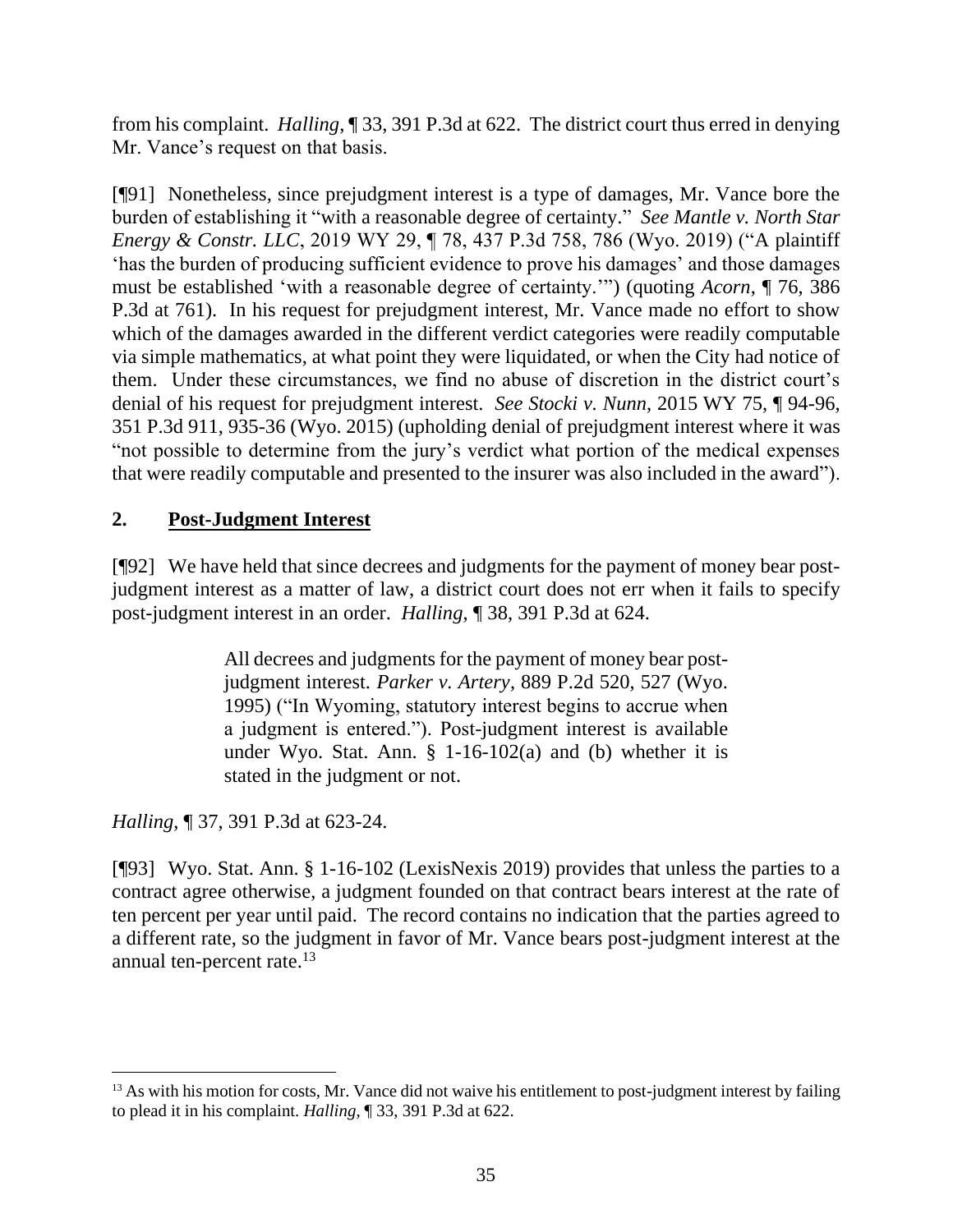#### **CONCLUSION**

[¶94] We affirm the district court's entry of judgment on the jury's verdict and its denial of attorney fees and prejudgment interest. As a matter of law, the judgment bears postjudgment interest, and the court thus did not err when it failed to specify post-judgment interest in its order. The court erred in denying Mr. Vance's request for an award of costs on the ground that he did not include the request in his complaint. We affirm in part, reverse in part, and remand for proceedings consistent with this opinion.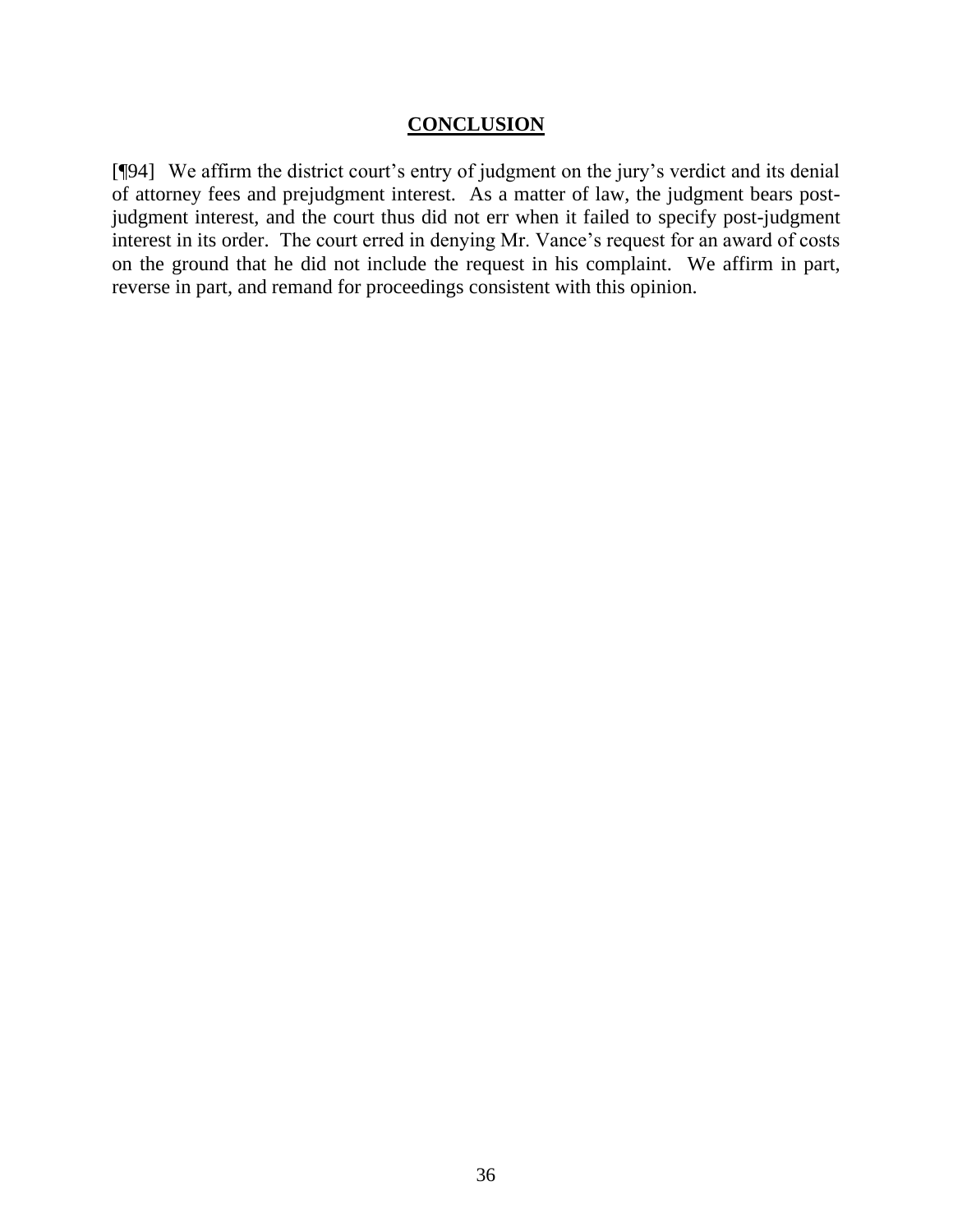#### **GRAY, Justice, specially concurring, in which KAUTZ, Justice, joins.**

[¶95] I concur in the result of the majority opinion. I write separately because I question the use of a plain error standard of review in a civil case where there was no objection to the claimed error at trial, no issue of a fundamental nature, and no request by the parties for the application of a plain error standard of review. Here, the majority evaluated the City's assertion of error—the trial court's refusal to give its proposed waiver instructions using a plain error standard of review. I conclude that the City waived any objection to the jury instructions and failed to demonstrate why we should apply a plain error standard of review to those instructions.

[¶96] Generally, when a party fails to raise an issue before the trial court in a civil case, we decline to address it on appeal. *See, e.g.*, *Int. of VS*, 2018 WY 119, ¶ 25, 429 P.3d 14, 21–22 (Wyo. 2018) ("Normally, we will not consider an issue raised for the first time on appeal[.]" (quoting *In Int. of ECH*, 2018 WY 83, ¶ 21, 423 P.3d 295, 302 (Wyo. 2018))); *Fleig v. Est. of Fleig by & through Fleig*, 2018 WY 30, ¶ 8, 413 P.3d 638, 641 n.1 (Wyo. 2018) ("There are few rules more firmly settled in Wyoming jurisprudence than the rule that this court does not consider for the first time on appeal issues that were neither raised in, nor argued to, the trial court." (quoting *Oatts v. Jorgenson*, 821 P.2d 108, 111 (Wyo. 1991))); *Lankford v. City of Laramie*, 2004 WY 143, ¶ 17, 100 P.3d 1238, 1243 (Wyo. 2004) ("[T]he appellants did not raise this issue below, and we will not consider it on appeal."); *Cooper v. Town of Pinedale*, 1 P.3d 1197, 1208 (Wyo. 2000) ("Our general rule is that we will not consider issues not raised in the court below." (citing *WW Enters., Inc. v. City of Cheyenne*, 956 P.2d 353, 356 (Wyo. 1998))).

[¶97] Plain error is an exception to the general rule. The plain error doctrine is codified in the Wyoming Rules of Criminal Procedure. *See* W.R.Cr.P. 52(b) ("Plain errors or defects affecting substantial rights may be noticed although they were not brought to the attention of the court."). Rule 61 of the Wyoming Rules of Civil Procedure defines harmless error; however, the Rules of Civil Procedure do not address plain error. W.R.A.P. 9.05 provides that "[p]lain errors or defects affecting substantial rights may be noticed although they were not brought to the attention of the trial court."

[¶98] While "[t]he plain error doctrine is almost exclusively a criminal concept," *Belle Fourche Pipeline Co. v. Elmore Livestock Co.*, 669 P.2d 505, 519 (Wyo. 1983) (Brown, J., concurring in part and dissenting in part), this Court has applied it in civil cases where the jurisdictional rights or rights of a fundamental nature are operative. *See Int. of: AA*, 2021 WY 18, 479 P.3d 1252 (Wyo. 2021); *ECH*, ¶ 21, 423 P.3d at 302; *see also Cooper*, 1 P.3d at 1208; *Bredthauer v. TSP*, 864 P.2d 442, 447 (Wyo. 1993). Issues that qualify under one of these exceptions are evaluated under the plain error doctrine. *See VS*, ¶ 25, 429 P.3d at 21–22; *AA*, 479 P.3d 1252; *ECH*, ¶ 21, 423 P.3d at 302.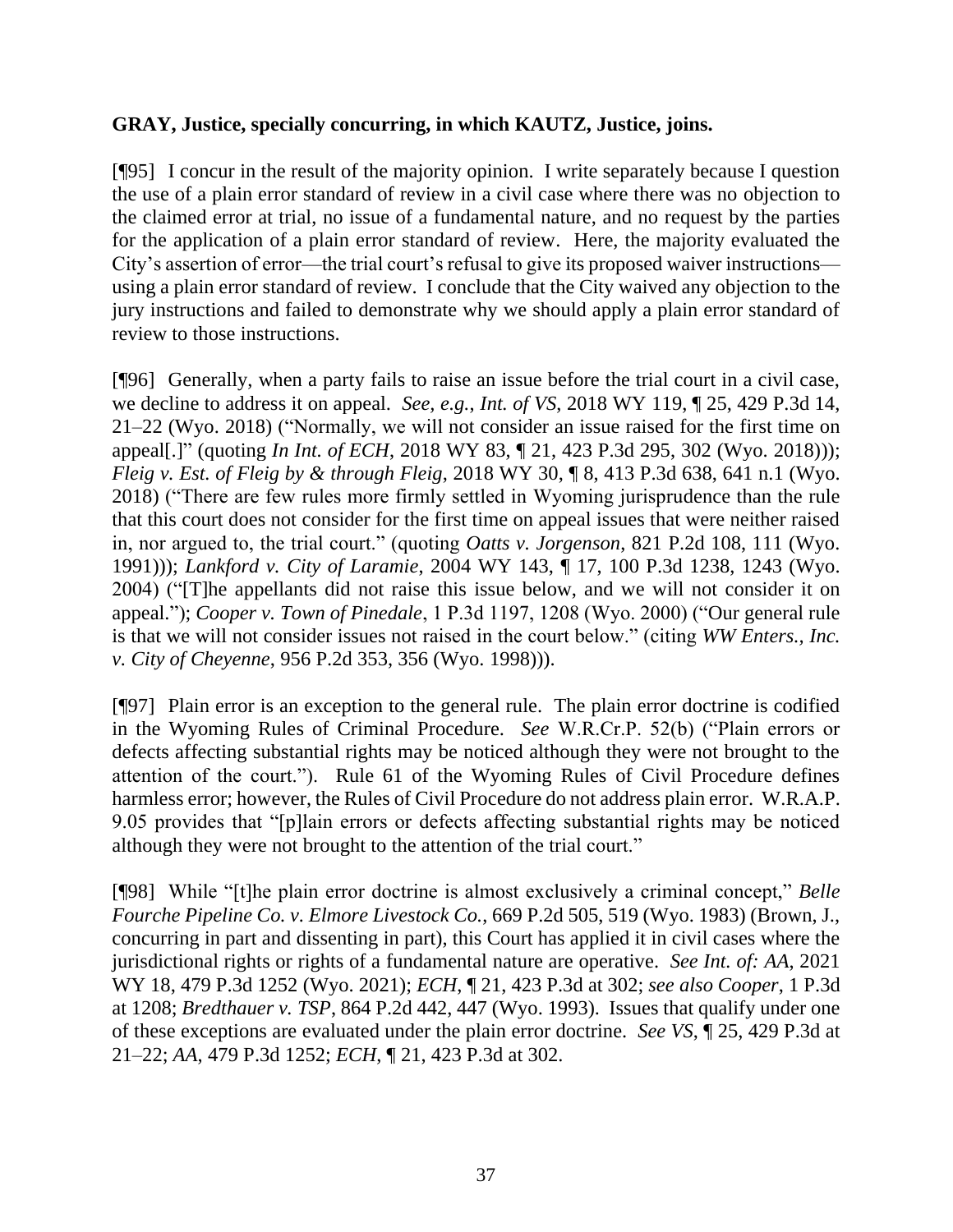[¶99] Admittedly, we have, on rare occasion, applied the plain error doctrine *without* reference to jurisdictional questions or rights of a fundamental nature. *Vahai v. Gertsch*, 2020 WY 7, ¶ 58, 455 P.3d 1218, 1234 (Wyo. 2020); *In re U.S. Currency Totaling \$7,209.00*, 2012 WY 75, ¶ 14, 278 P.3d 234, 238 (Wyo. 2012); *W. Am. Hous. Corp. v. Vandon, Inc.*, 2008 WY 62, 185 P.3d 19 (Wyo. 2008); *Case v. Outback Pipe Haulers*, 2007 WY 181, 171 P.3d 514 (Wyo. 2007). In these cases, we have failed to evaluate whether the application of plain error is justified. We have relied mostly on criminal precedent and have not required a more stringent test or provided a detailed analysis supporting an evaluation using the doctrine. *See, e.g.*, *Vahai*, ¶ 58, 455 P.3d at 1234 ("Because Ms. Vahai did not object to any of the allegedly improper comments, our review is for plain error."); *U.S. Currency*, ¶ 25, 278 P.3d at 240 ("[I]ssues . . . not raised below . . . are . . . subject to a plain error analysis."); *[W. Am. Hous.](https://1.next.westlaw.com/Document/I3a8531f4330a11ddb7e483ba170699a5/View/FullText.html?listSource=Search&navigationPath=Search%2fv1%2fresults%2fnavigation%2fi0ad6ad3d000001788383f8b7c2015c8a%3fppcid%3d4c19ab58aec44e2ca10016406e7c5bd5%26Nav%3dCASE%26fragmentIdentifier%3dI3a8531f4330a11ddb7e483ba170699a5%26parentRank%3d0%26startIndex%3d201%26contextData%3d%2528sc.Search%2529%26transitionType%3dSearchItem&list=CASE&rank=256&listPageSource=d76d9af34156278a424ec19167c91b66&originationContext=docHeader&contextData=(sc.Search)&transitionType=Document&needToInjectTerms=False&enableBestPortion=True&docSource=63297d911d614a0780c8fb8618276e07)*, ¶ 17, 185 P.3d at 24 ("Failure to object to the competence of a witness at the time of the trial limits our review to plain error."); *Case*, ¶ 2, 171 P.3d at 515 ("Because Mr. Case did not object to the district court's ruling and our review is limited to determining whether plain error occurred, we affirm."). I believe the application of the plain error doctrine in these cases was an unintended expansion of that standard of review.

[¶100]I would make clear that the application of plain error in civil cases continues to be limited to questions of a fundamental nature or jurisdictional issues. In *Richison v. Ernest Grp., Inc.*, 634 F.3d 1123, 1130 (10th Cir. 2011), the Tenth Circuit Court explained why finding plain error in civil cases presents an "extraordinary, nearly insurmountable burden":

> Our adversarial system endows the parties with the opportunity—and duty—to craft their own legal theories for relief in the district court. It is the significant but limited job of our appellate system to correct errors made by the district court in assessing the legal theories presented to it, not to serve as "a second-shot forum . . . where secondary, back-up theories may be mounted for the first time." *Tele-Communications, Inc. v. C.I.R.*, 104 F.3d 1229, 1233 (10th Cir. 1997) (internal quotation marks omitted). Affording plenary appellate review to newly raised legal theories would do much to undermine this adversarial and appellate order. It would force the judicial system to permit costly "do-overs" in the district court anytime a party can conceive a new winning argument on appeal—even when the district court answered perfectly every question of law the parties bothered to put before it. It would also work unfairness on appellees who, no doubt, thought they knew the legal questions at issue in the case by the time of appeal, only to be surprised when a new threat to their victory in the district court emerges from nowhere for the first time in the pages of